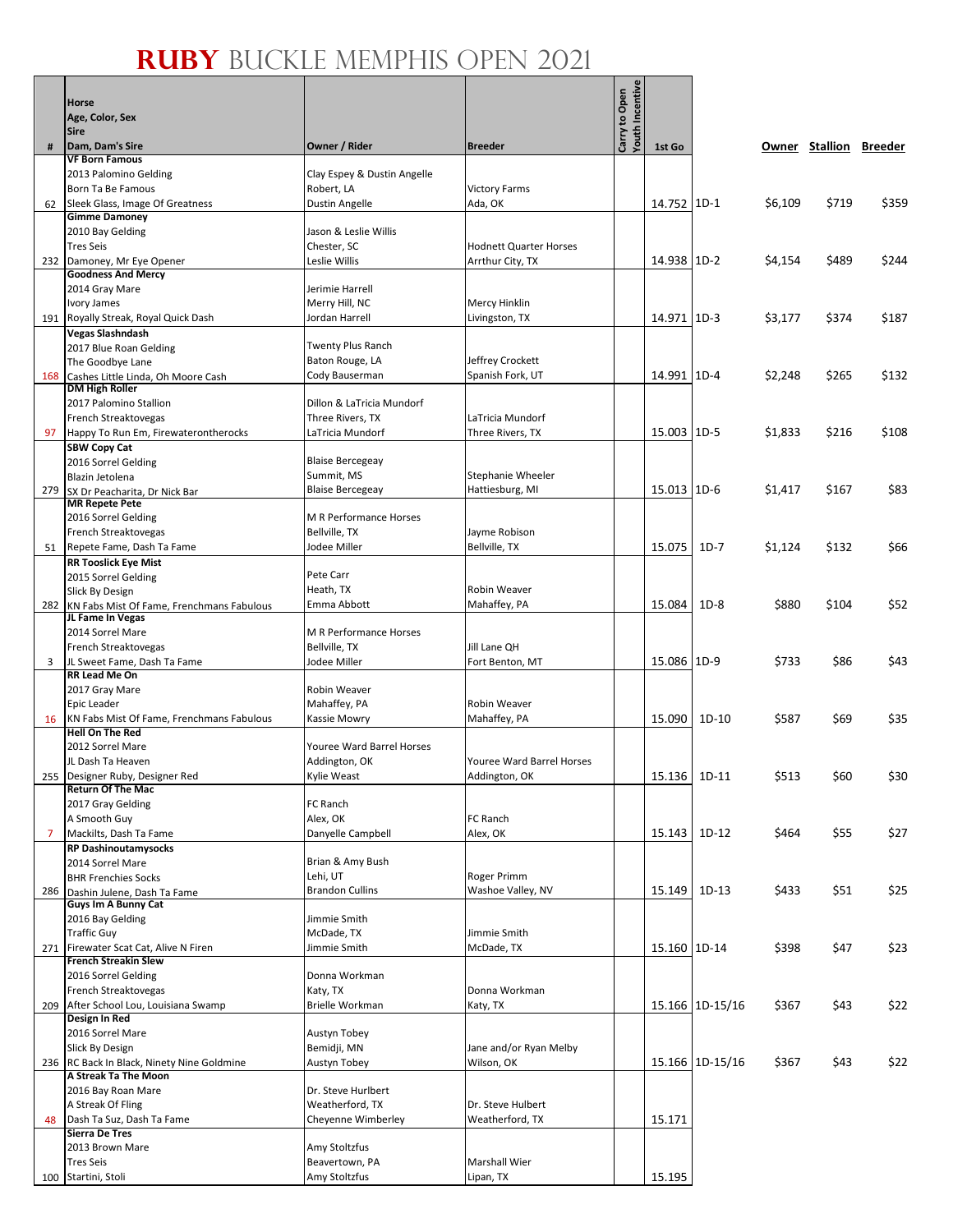|     | Horse                                                                  |                                         |                                  |                                         |               |                 |         |                        |       |
|-----|------------------------------------------------------------------------|-----------------------------------------|----------------------------------|-----------------------------------------|---------------|-----------------|---------|------------------------|-------|
|     | Age, Color, Sex<br><b>Sire</b>                                         |                                         |                                  |                                         |               |                 |         |                        |       |
| #   | Dam, Dam's Sire                                                        | Owner / Rider                           | <b>Breeder</b>                   | <b>/outh Incentive</b><br>Carry to Open | 1st Go        |                 |         | Owner Stallion Breeder |       |
|     | <b>Famous Cash Can</b>                                                 |                                         |                                  |                                         |               |                 |         |                        |       |
|     | 2017 Blue Roan Mare                                                    | Joe & Carla Spitz                       |                                  |                                         |               |                 |         |                        |       |
|     | Freckles Ta Fame                                                       | Lamar, CO                               | Joe & Carla Spitz                |                                         |               |                 |         |                        |       |
| 62  | KR Last Fling, A Streak of Fling<br><b>VF Bull Stinson</b>             | Ashley Schafer                          | Lamar, CO                        |                                         | 15.206        |                 |         |                        |       |
|     | 2017 Chestnut Gelding                                                  | Cody Bauserman                          |                                  |                                         |               |                 |         |                        |       |
|     | <b>Eddie Stinson</b>                                                   | Sallisaw, OK                            | <b>Victory Farms</b>             |                                         |               |                 |         |                        |       |
| 74  | Natural Lady Bullion, Bully Bullion                                    | Cody Bauserman                          | Ada, OK                          |                                         | 15.218        |                 |         |                        |       |
|     | A Dash of Chocolate                                                    |                                         |                                  |                                         |               |                 |         |                        |       |
|     | 2017 Chestnut Mare<br>The Red Dasher                                   | Dean & Jessie Domann<br>Gainesville, TX | Dean & Jessie Domann             |                                         |               |                 |         |                        |       |
|     | 114 Betterthan Chocolate, Merridoc                                     | Jessie Domann                           | Gainesville, TX                  |                                         | 15.225        |                 |         |                        |       |
|     | <b>Trump This Jet</b>                                                  |                                         |                                  |                                         |               |                 |         |                        |       |
|     | 2016 Sorrel Mare                                                       | <b>Emily Efurd</b>                      |                                  |                                         |               |                 |         |                        |       |
|     | Blazin Jetolena                                                        | Clements, MD                            | <b>Busby Quarterhorses LLC</b>   |                                         |               |                 |         |                        |       |
|     | 214 GL Famous First Lady, Dash Ta Fame<br>JL Josie Bar                 | <b>Brandon Cullins</b>                  | Millsap, TX                      |                                         | 15.257 2D-1   |                 | \$6,109 | \$719                  | \$359 |
|     | 2012 Bay Mare                                                          | Nicole Love                             |                                  |                                         |               |                 |         |                        |       |
|     | JL Dash Ta Heaven                                                      | Morton, MS                              | Jud Little                       |                                         |               |                 |         |                        |       |
| 73  | Bucks Josie Bar, Mr Docs Dakota                                        | Nicole Love                             | Ardmore, OK                      |                                         | 15.258 2D-2   |                 | \$4,154 | \$489                  | \$244 |
|     | <b>KB Epic Angel</b>                                                   |                                         |                                  |                                         |               |                 |         |                        |       |
|     | 2015 Sorrel Mare<br>Epic Leader                                        | Kay Blandford<br>Sytherland Springs, TX | Kay Blandford                    |                                         |               |                 |         |                        |       |
|     | 103 Talents Dark Angel, Flaming Talent                                 | Kay Blandford                           | Sutherland Springs, TX           |                                         | 15.260 2D-3/4 |                 | \$3,177 | \$374                  | \$187 |
|     | <b>Jets Top Gun</b>                                                    |                                         |                                  |                                         |               |                 |         |                        |       |
|     | 2015 Sorrel Gelding                                                    | Busby Quarterhorse, LLC                 |                                  |                                         |               |                 |         |                        |       |
|     | Blazin Jetolena                                                        | Millsap, TX                             | Busby Quarterhorse, LLC          |                                         |               |                 |         |                        |       |
|     | 152 GL Famous First Lady, Dash Ta Fame<br><b>SR Pistol Packinanne</b>  | Janna Beam-Brown                        | Millsap, TX                      |                                         | 15.260 2D-3/4 |                 | \$3,177 | \$374                  | \$187 |
|     | 2014 Sorrel Mare                                                       | Erika Boucher                           |                                  |                                         |               |                 |         |                        |       |
|     | A Streak Of Fling                                                      | Galion, OH                              | LeAnn & Larry Kay Rafferty       |                                         |               |                 |         |                        |       |
| 10  | LK Watch Me Rock, Firewaterontherocks                                  | Erika Boucher                           | Joaquin, TX                      |                                         | 15.281 2D-5   |                 | \$1,833 | \$216                  | \$108 |
|     | <b>French Swag</b>                                                     |                                         |                                  |                                         |               |                 |         |                        |       |
|     | 2011 Sorrel Gelding<br><b>BHR Frenchies Socks</b>                      | Norman Dallaire<br>Morriston, FL        | Norman Dallaire                  |                                         |               |                 |         |                        |       |
| 34  | Reds Little Renegade, On The Money Red                                 | <b>Brittany Dallaire</b>                | Morriston, FL                    |                                         | 15.283 2D-6   |                 | \$1,417 | \$167                  | \$83  |
|     | Im Little Bit Famous                                                   |                                         |                                  |                                         |               |                 |         |                        |       |
|     | 2011 Sorrel Mare                                                       | Chani Graves                            |                                  |                                         |               |                 |         |                        |       |
|     | Born Ta Be Famous                                                      | Sulphur Springs, TX                     | <b>Victory Farms</b>             |                                         |               |                 |         |                        |       |
| 70  | Little Bit Princess, Super Sence Amillion<br><b>Slick Lane Ta Fame</b> | Chani Graves                            | Ada, OK                          |                                         | 15.307 2D-7   |                 | \$1,124 | \$132                  | \$66  |
|     | 2015 Black Mare                                                        | Nancy Adkins                            |                                  |                                         |               |                 |         |                        |       |
|     | Slick By Design                                                        | Marengo, OH                             | Mike or Jill Petty               |                                         |               |                 |         |                        |       |
|     | 267 Short Lane Ta Fame, Dash Ta Fame                                   | Jolene Montgomery                       | Merkel, TX                       |                                         | 15.314 2D-8   |                 | \$880   | \$104                  | \$52  |
|     | One Hot Stinson                                                        | <b>Stacey Henson</b>                    |                                  |                                         |               |                 |         |                        |       |
|     | 2012 Sorrel Gelding<br><b>Eddie Stinson</b>                            | Goreville, IL                           | <b>Stacey Henson</b>             |                                         |               |                 |         |                        |       |
| 278 | Susie B Hot, Hot Colours                                               | Dusty Pike                              | Goreville, IL                    |                                         | 15.319 2D-9   |                 | \$733   | \$86                   | \$43  |
|     | Legsgonewild                                                           |                                         |                                  |                                         |               |                 |         |                        |       |
|     | 2013 Bay Mare                                                          | Leslie Newman                           |                                  |                                         |               |                 |         |                        |       |
| 89  | <b>Tres Seis</b><br>Stoli Bugs Me, Stoli                               | Corsicana, TX<br><b>Brynn Hinton</b>    | <b>Bielau Oaks</b><br>Weimar, TX | Υ                                       | 15.322 2D-10  |                 | \$587   | \$69                   | \$35  |
|     | <b>NB Ladybird</b>                                                     |                                         |                                  |                                         |               |                 |         |                        |       |
|     | 2014 Gray Mare                                                         | Nickelbar Ranch LLC                     |                                  |                                         |               |                 |         |                        |       |
|     | Shawne Bug Leo                                                         | San Angleo, TX                          | Nickelbar Ranch LLC              |                                         |               |                 |         |                        |       |
|     | 128 TR Dashing Badger, Mr Illuminator                                  | Kenna Squires                           | San Angelo, TX                   |                                         | 15.323 2D-11  |                 | \$513   | \$60                   | \$30  |
|     | <b>French Glamour Girl</b><br>2013 Palomino Mare                       | Heather Oppenheimer-Smith               |                                  |                                         |               |                 |         |                        |       |
|     | First Down French                                                      | Farmington, IA                          | Scot & Sabrina Miller            |                                         |               |                 |         |                        |       |
| 77  | Queen Of The Jacs, The Jac Be Nimble                                   | Heather Oppenheimer-Smith               | Springville, IA                  |                                         | 15.324 2D-12  |                 | \$464   | \$55                   | \$27  |
|     | <b>Roar Louder</b>                                                     |                                         |                                  |                                         |               |                 |         |                        |       |
|     | 2014 Bay Mare                                                          | Paula Touchstone                        |                                  |                                         |               |                 |         |                        |       |
|     | Triple Vodka<br>147 Brays Special Dash, Special Crown Royal            | Winona, MS<br>Paula Touchstone          | Ranna R Hebert<br>Welsh, LA      |                                         |               | 15.328 2D-13/14 | \$433   | \$51                   | \$25  |
|     | <b>Heaven Help Me Fly</b>                                              |                                         |                                  |                                         |               |                 |         |                        |       |
|     | 2016 Bay Gelding                                                       | Lindsey Netterville                     |                                  |                                         |               |                 |         |                        |       |
|     | JL Dash Ta Heaven                                                      | Woodville, MS                           | Jud Little                       |                                         |               |                 |         |                        |       |
|     | 194 Gin N Firewater, Firewater Flit                                    | Lindsey Netterville                     | Ardmore, OK                      |                                         |               | 15.328 2D-13/14 | \$433   | \$51                   | \$25  |
|     | <b>Playin N Vegas</b><br>2017 Sorrel Mare                              | Jute Wright                             |                                  |                                         |               |                 |         |                        |       |
|     | French Streaktovegas                                                   | Bethel, NC                              | <b>Ronny Bumpus</b>              |                                         |               |                 |         |                        |       |
|     | 112 Peppy Playtari, Ninas Peppy Doc                                    | Jordan Harrell                          | Lampasas, TX                     |                                         | 15.336 2D-15  |                 | \$367   | \$43                   | \$22  |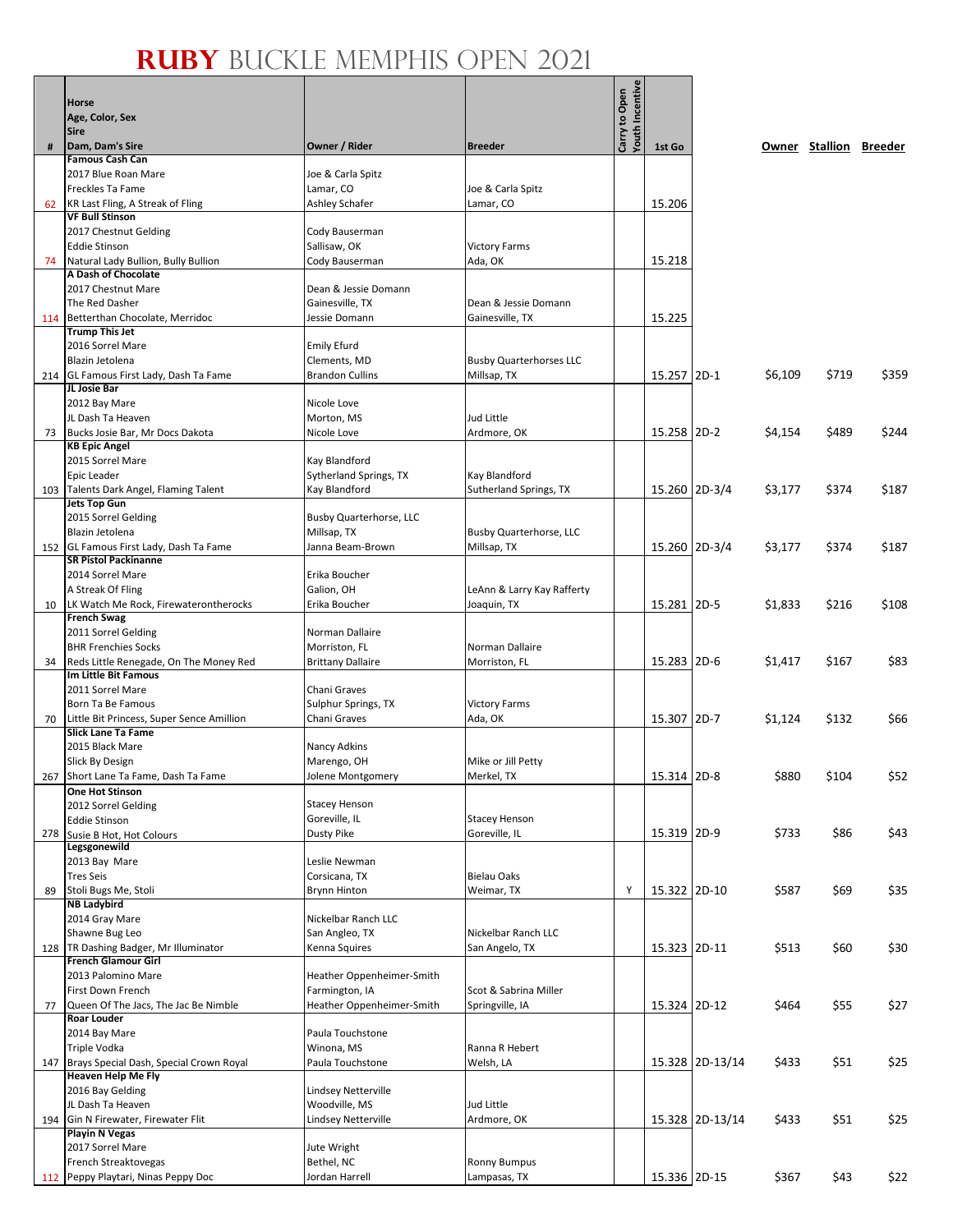| #   | <b>Horse</b><br>Age, Color, Sex<br><b>Sire</b><br>Dam, Dam's Sire      | Owner / Rider                       | <b>Breeder</b>                             | Youth Incentive<br>Carry to Open | 1st Go |
|-----|------------------------------------------------------------------------|-------------------------------------|--------------------------------------------|----------------------------------|--------|
|     | <b>Fame N Perks</b>                                                    |                                     |                                            |                                  |        |
|     | 2015 Black Gelding                                                     | <b>Brad Shirey</b>                  |                                            |                                  |        |
|     | JL Dash Ta Heaven                                                      | Logan, OH                           | Jud Little                                 |                                  |        |
|     | 151 Cool Perky, Dash For Perks<br><b>KD Baby Driver</b>                | <b>Troy Crumrine</b>                | Ardmore, OK                                |                                  | 15.340 |
|     | 2017 Sorrel Gelding                                                    | Lindsay Bullard                     |                                            |                                  |        |
|     | A Streak Of Fling                                                      | Roanoke, TX                         | Kailey Dement                              |                                  |        |
| 80  | Watch Me Go Guys, Frenchmans Guy                                       | Lindsay Bullard                     | Lipan, TX                                  |                                  | 15.356 |
|     | <b>VF Design My Rocket</b><br>2017 Sorrel Gelding                      | Edwin Cameron / Tiany Schuster      |                                            |                                  |        |
|     | Designer Red                                                           | Krum, TX                            | <b>Victory Farms</b>                       |                                  |        |
|     | 170 Rockette, High Styish Oak                                          | Leslie Richards                     | Ada, OK                                    |                                  | 15.357 |
|     | <b>Wins Famous Lady</b><br>2017 Chestnut Mare                          | Dan & Barbara Hardisty              |                                            |                                  |        |
|     | Ur One Famous Rebel                                                    | Stephenville, TX                    | Dan & Barbara Hardisty                     |                                  |        |
|     | 149 Win Comes Easy, Holland Ease                                       | Josh Seeger                         | Stephenville, TX                           |                                  | 15.358 |
|     | Monsterr*<br>2017 Buckskin Stallion                                    | Danielle Stubstad                   |                                            |                                  |        |
|     | <b>Tres Seis</b>                                                       | Ocala, FL                           | Alan Woodbury                              |                                  |        |
|     | 118 Rosas Cantina CC, Corona Cartel                                    | Jenna Dominick                      | Dickinson, ND                              |                                  | 15.359 |
|     | <b>Smooth Movin Guy</b>                                                |                                     |                                            |                                  |        |
|     | 2014 Buckskin Gelding                                                  | <b>Presley Smith</b>                |                                            |                                  |        |
|     | A Smooth Guy<br>263 Full A Irish Whiskey, Paddys Irish Whiskey         | Denham Springs, LA<br>Presley Smith | <b>Bill or Deb Myers</b><br>Saint Onge, SD |                                  | 15.367 |
|     | <b>Makin Ya Shake It</b>                                               |                                     |                                            |                                  |        |
|     | 2017 Sorrel Stallion                                                   | Jolene Montgomery                   |                                            |                                  |        |
|     | Makin Ya Famous                                                        | Purdon, TX                          | Jeff & Leslie Makovy                       |                                  |        |
|     | 137 Call Mea Alibi, Call Me Together<br>Lookinsharpintraffic           | Jolene Montgomery                   | Corsicana, TX                              |                                  | 15.370 |
|     | 2016 Buckskin Gelding                                                  | <b>Tammy Fischer</b>                |                                            |                                  |        |
|     | <b>Traffic Guy</b>                                                     | Ledbetter, TX                       | Bashaw & Fischer                           |                                  |        |
| 97  | Imakeitlookeasy, Scooping the Cash<br><b>Boons French Angel</b>        | <b>Tammy Fischer</b>                | Ledbetter, TX                              |                                  | 15.371 |
|     | 2017 Brown Mare                                                        | Chad & Jennifer Hawkins             |                                            |                                  |        |
|     | Streakin Boon Dox                                                      | Lamar, CO                           | Joe & Carla Spitz                          |                                  |        |
|     | 111 Lil French Angel, PC Frenchmans Hayday<br><b>First Famous Chic</b> | Ashley Schafer                      | Lamar, CO                                  |                                  | 15.375 |
|     | 2016 Gray Mare                                                         | Kent Little                         |                                            |                                  |        |
|     | Epic Leader                                                            | Arlington, TX                       | Jennifer Ruzsa                             |                                  |        |
|     | 198   Imarealtreasure, Dash Ta Fame                                    | Bugg Beerer                         | Selby, SD                                  |                                  | 15.378 |
|     | <b>For Heaven Seis</b><br>2014 Brown Gelding                           | Megan McKerchie                     |                                            |                                  |        |
|     | JL Dash Ta Heaven                                                      | Palm City, FL                       | Jud Little                                 |                                  |        |
|     | 124 Vamoosa, Tres Seis                                                 | Megan McKerchie                     | Ardmore, OK                                |                                  | 15.385 |
|     | <b>MCM Drop Your Socks</b>                                             |                                     |                                            |                                  |        |
|     | 2016 Gray Mare<br><b>BHR Frenchies Socks</b>                           | Dunn Ranch<br>Wynnewood, OK         | Matt & Bendi Dunn                          |                                  |        |
| 277 | Mulberry Canyon Moon, Martha Six Moons                                 | Jolene Montgomery                   | Bismark, MO                                |                                  | 15.402 |
|     | <b>VF Rosie Stinson</b>                                                |                                     |                                            |                                  |        |
|     | 2017 Gray Mare                                                         | <b>Victory Farms</b>                |                                            |                                  |        |
| 171 | <b>Eddie Stinson</b><br>Beduinos Chick Jet, Rock Em Smooth             | Ada, OK<br>Kelsey Trehame           | <b>Victory Farms</b><br>Ada, OK            |                                  | 15.403 |
|     | <b>Lovin Vegas</b>                                                     |                                     |                                            |                                  |        |
|     | 2017 Buckskin Gelding                                                  | <b>Ben Shelton</b>                  |                                            |                                  |        |
|     | French Streaktovegas                                                   | Macclesfield, NC<br>Jordan Harrell  | <b>Ronny Bumpus</b><br>Lampasas, TX        |                                  | 15.409 |
| 64  | Pals Easy Lovin, Pal O Mine Peppy<br>Kickin The BHR Outta Ya           |                                     |                                            |                                  |        |
|     | 2012 Sorrel Mare                                                       | Angela Curkovic                     |                                            |                                  |        |
|     | <b>BHR Frenchies Socks</b>                                             | Okeechobee, FL                      | T/J Trentman Van Volkenburgh               |                                  |        |
| 60  | Kickin Jo, Kickin Country<br><b>Canyon Full Of Cash</b>                | Bobbie Jo Alcazar                   | Aurora, IN                                 |                                  | 15.416 |
|     | 2017 Gray Gelding                                                      | Jason & Leslie Willis               |                                            |                                  |        |
|     | Firewater Canyon                                                       | Chester, SC                         | Chad Hart & Darrell Williams               |                                  |        |
|     | 119 Allies Cashin In, Tres Seis                                        | Leslie Willis                       | Royston, GA                                |                                  | 15.442 |
|     | Aint Seen Me Yet<br>2012 Chestnut Mare                                 | Maggie Poloncic                     |                                            |                                  |        |
|     | Aint Seen Nothin Yet                                                   | Gillette, WY                        | Chad & Shannon Wade                        |                                  |        |
| 72  | Jumping Sugar, RR Milkbone Shorts                                      | Maggie Poloncic                     | Vancleave, MS                              |                                  | 15.455 |
|     | Dollys Streaknbadger*                                                  |                                     |                                            |                                  |        |
|     | 2016 Blue Roan Stallion<br>A Streak Of Fling                           | Kyle Leleux<br>Kirbyville, TX       | Harry Thomas                               |                                  |        |
| 50  | TR Dashing Badger, Mr Illuminator                                      | Kyle Leleux                         | Oral, SD                                   |                                  | 15.455 |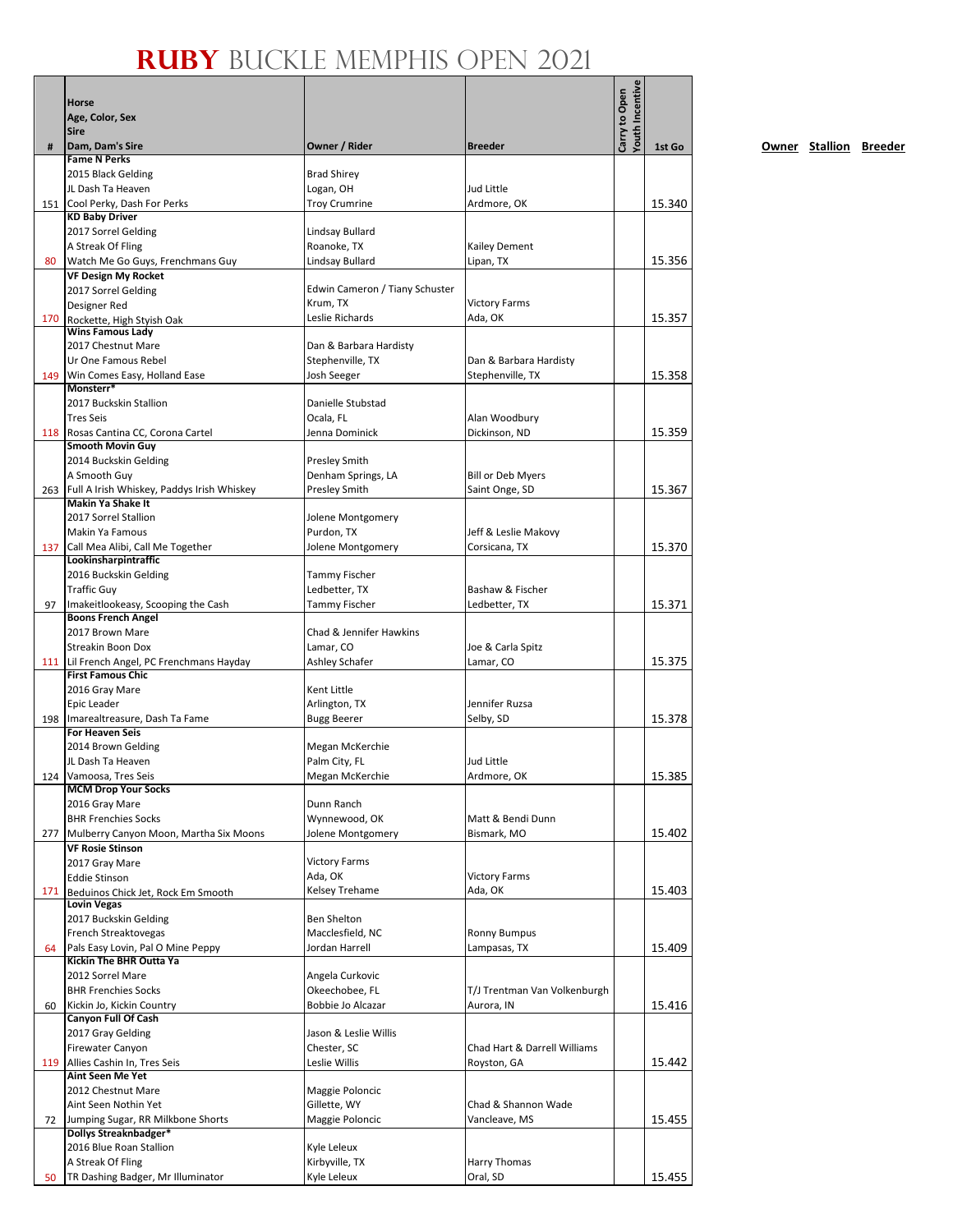|     | Horse<br>Age, Color, Sex<br><b>Sire</b>                              |                                         | <b>Breeder</b>                     | <b><i>routh</i></b> Incentive<br>Carry to Open |        |
|-----|----------------------------------------------------------------------|-----------------------------------------|------------------------------------|------------------------------------------------|--------|
| #   | Dam, Dam's Sire<br><b>Ethan Edwards</b>                              | Owner / Rider                           |                                    |                                                | 1st Go |
|     | 2017 Sorrel Gelding                                                  | Roy Gene Evans                          |                                    |                                                |        |
|     | Rockin W                                                             | Dallas, TX                              | Roy Gene Evans                     |                                                |        |
|     | 156 Seven Wives, Playin Stylish                                      | Morgan Anderson                         | Dallas, TX                         |                                                | 15.458 |
|     | <b>Princess Stinson</b>                                              |                                         |                                    |                                                |        |
|     | 2013 Palomino Mare                                                   | Janett Dykes                            |                                    |                                                |        |
|     | <b>Eddie Stinson</b>                                                 | Baxley, GA                              | Danny K Carroll                    |                                                |        |
|     | 200 Oro Rose, Man in the Money<br>I Got Your Seis                    | Janett Dykes                            | Raymore, MO                        |                                                | 15.462 |
|     | 2016 Brown Mare                                                      | Wilde Performance Horses, LLC           |                                    |                                                |        |
|     | <b>Tres Seis</b>                                                     | Wentzville, MO                          | Mark Taggart                       |                                                |        |
| 28  | RR Peaks Snowball, Perks Master                                      | Emma Wildeisen                          | Ardmore, OK                        |                                                | 15.465 |
|     | Irosesuchastinson                                                    |                                         |                                    |                                                |        |
|     | 2014 Palomino Mare                                                   | <b>Tammy Brown</b>                      |                                    |                                                |        |
|     | <b>Eddie Stinson</b>                                                 | Bishopville, SC                         | Danny K Carroll                    |                                                |        |
|     | 127 Oro Rose, Man In The Money<br><b>Getcha Some Pie</b>             | Jordan Brown                            | Raymore, MO                        |                                                | 15.472 |
|     | 2017 Brown Mare                                                      | Casey McMurray                          |                                    |                                                |        |
|     | Furyofthewind                                                        | Willowbrook, IL                         | Copper Spring Ranch LLC            |                                                |        |
|     | 126 Pies Best Punkin, Pie In The Sky                                 | Casey McMurray                          | Bozeman, MT                        | Υ                                              | 15.473 |
|     | <b>Frenchies Single Guy</b>                                          |                                         |                                    |                                                |        |
|     | 2009 Bay Gelding                                                     | Jim & Candy Vogel                       |                                    |                                                |        |
|     | <b>BHR Frenchies Socks</b>                                           | Circleville, OH                         | Thomas Hampton                     |                                                |        |
| 27  | Tiny Single Girl, Tiny Guy                                           | Braia Lee Vogel                         | Elkton, KY                         | Y                                              | 15.481 |
|     | Al Cappone*<br>2016 Sorrel Stallion                                  | Nickelbar Ranch LLC                     |                                    |                                                |        |
|     | Shawne Bug Leo                                                       | San Angelo, TX                          | Harry Thomas                       |                                                |        |
|     | 111   TR Double Cash, Texas High Dasher                              | Dustin Angelle                          | Harrold, SD                        |                                                | 15.489 |
|     | <b>Ivory On Fire</b>                                                 |                                         |                                    |                                                |        |
|     | 2016 Brown Mare                                                      | Rhett & Shelby Ridling                  |                                    |                                                |        |
|     | Ivory James                                                          | Sentinel, OK                            | <b>Vickie Adams</b>                |                                                |        |
| 89  | Lil Miss Firewater, Fire Water Flit                                  | <b>Shelby Ridling</b>                   | Collinsville, TX                   |                                                | 15.493 |
|     | <b>Coats Smooth Honor</b>                                            |                                         |                                    |                                                |        |
|     | 2016 Sorrel Gelding<br>A Smooth Guy                                  | Larry Coats<br>San Angelo, TX           | Larry Coats                        |                                                |        |
| 34  | Fire N Honor, Alive N Firen                                          | Kay Blandford                           | San Angelo, TX                     |                                                | 15.497 |
|     | <b>Kold Feet</b>                                                     |                                         |                                    |                                                |        |
|     | 2015 Gray Gelding                                                    | Summer Run Inc.                         |                                    |                                                |        |
|     | Frenchmans Guy                                                       | Buffalo, MN                             | Summer Run Inc.                    |                                                |        |
|     | 170 Dr Runaway Bride, SC Chiseled In Stone                           | Cadyn Luedemann                         | Buffalo, MN                        |                                                | 15.508 |
|     | <b>Marthas Slick Moons</b>                                           |                                         |                                    |                                                |        |
|     | 2016 Brown Stallion                                                  | Jordyn Shetzline<br>Marland, OK         | Ronna Smelser                      |                                                |        |
| 37  | Slick By Design<br>Six Moons Fashion, Marthas Six Moons              | Lauren Strough                          | Prague, OK                         |                                                | 15.512 |
|     | <b>MCM Rocket Man</b>                                                |                                         |                                    |                                                |        |
|     | 2017 Gelding Gray                                                    | Charlie Cole & Jason Martin             |                                    |                                                |        |
|     | <b>BHR Frenchies Socks</b>                                           | Pilot Point, TX                         | Dunn Ranch                         |                                                |        |
| 284 | Mulberry Canyon Moon, Martha Six Moons                               | Caroline Boucher                        | Ironton, MO                        |                                                | 15.520 |
|     | <b>Call Me A Wildthang</b>                                           |                                         |                                    |                                                |        |
|     | 2016 Sorrel Gelding                                                  | Joe Trentman                            |                                    |                                                |        |
|     | JL Dash Ta Heaven<br>268 Des Delight, Raise A Wildthang              | Aurora, IN<br>Clint Van Volkenburgh     | Jud Little<br>Ardmore, OK          |                                                | 15.528 |
|     | <b>Guys Drama Queen</b>                                              |                                         |                                    |                                                |        |
|     | 2012 Sorrel Mare                                                     | Preslee Nellesen                        |                                    |                                                |        |
|     | Frenchmans Guy                                                       | Mapleton, UT                            | <b>Bill &amp; Debbie Myers</b>     |                                                |        |
|     | 273 Bugs Special Dash, Special Leader                                | Preslee Nellesen                        | Saint Onge, SD                     | Υ                                              | 15.536 |
|     | Rockin Hickory Budha                                                 |                                         |                                    |                                                |        |
|     | 2017 Sorrel Mare                                                     | Mike Stephens                           |                                    |                                                |        |
|     | Rockin W<br>131 Trinity Listobuda, Listolena                         | Covington, LA<br><b>Hailey Stephens</b> | <b>Eddie Dunn</b><br>Uniontown, AR |                                                |        |
|     | <b>VF Eysa Famous</b>                                                |                                         |                                    |                                                | 15.551 |
|     | 2015 Sorrel Mare                                                     | Sarah Rose Waguespack                   |                                    |                                                |        |
|     | <b>Eddie Stinson</b>                                                 | Gonzales, LA                            | <b>Victory Farms</b>               |                                                |        |
|     | 174   VF Eyesa Red Design, Designer Red                              | Sarah Rose Waguespack                   | Ada, OK                            |                                                | 15.556 |
|     | <b>Six Frosted Freckles</b>                                          |                                         |                                    |                                                |        |
|     | 2017 Bay Roan Mare                                                   | Debbie Cummings                         |                                    |                                                |        |
|     | French Streaktovegas                                                 | Magnolia, TX                            | <b>Reginald E Morris</b>           |                                                |        |
|     | 148 Tuff Turnin Freckle, A Freckle Legacy<br><b>VR Im So Furious</b> | Jodee Miller                            | Plantersville, TX                  |                                                | 15.556 |
|     | 2016 Bay Mare                                                        | <b>Becky Pierce</b>                     |                                    |                                                |        |
|     | Furyofthewind                                                        | Lucedale, MS                            | Ventana Ranch                      |                                                |        |
|     | 242 Kailua Creek, Marthas Six Moon                                   | <b>Becky Pierce</b>                     | Noble, OK                          |                                                | 15.564 |
|     |                                                                      |                                         |                                    |                                                |        |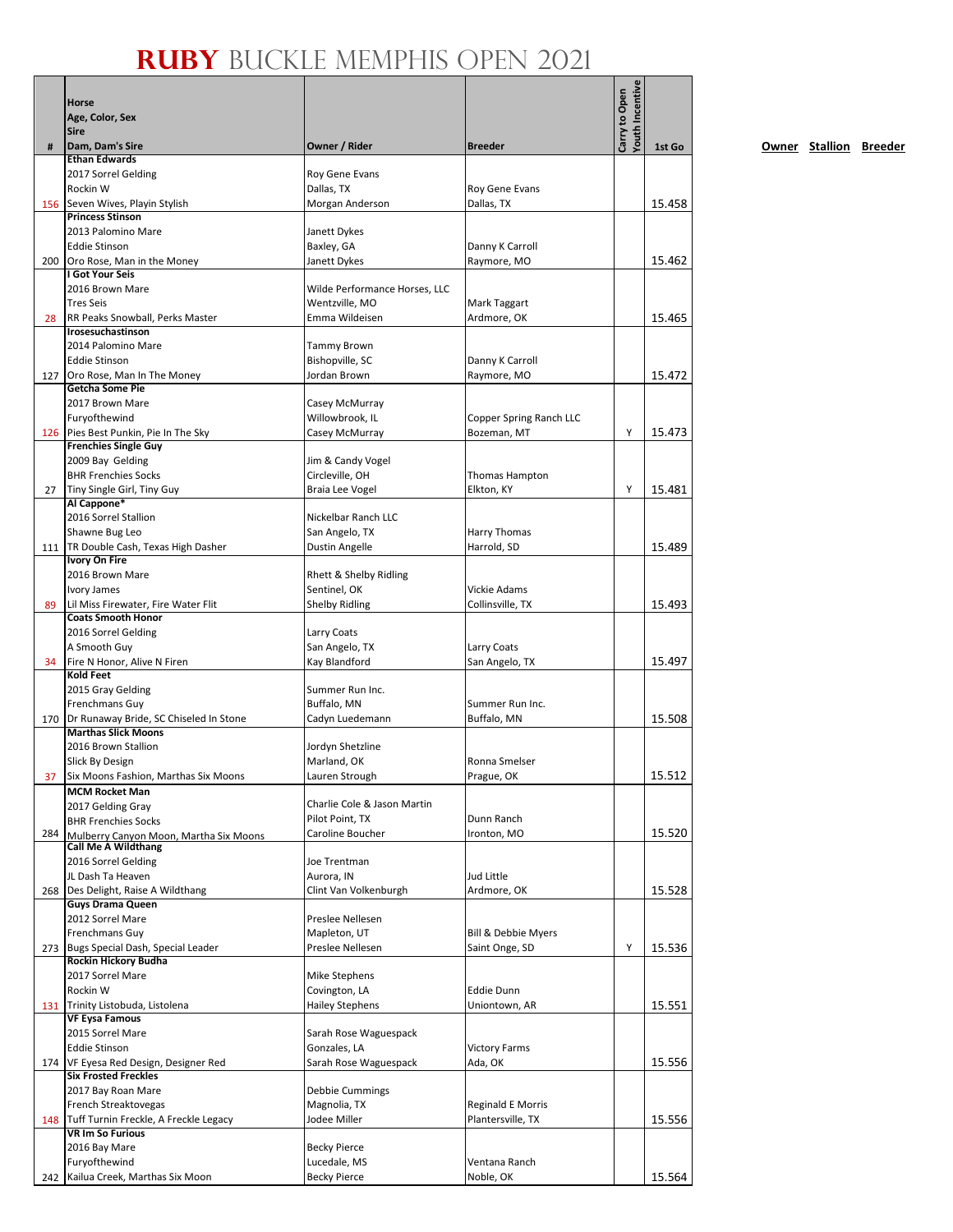|     |                                                                       |                                     |                                   | Youth Incentive |        |
|-----|-----------------------------------------------------------------------|-------------------------------------|-----------------------------------|-----------------|--------|
|     | Horse<br>Age, Color, Sex                                              |                                     |                                   | Carry to Open   |        |
|     | <b>Sire</b>                                                           |                                     |                                   |                 |        |
| #   | Dam, Dam's Sire                                                       | Owner / Rider                       | <b>Breeder</b>                    |                 | 1st Go |
|     | <b>Fancy My Fame</b>                                                  |                                     |                                   |                 |        |
|     | 2016 Chestnut Mare<br>Aint Seen Nothin Yet                            | Shannon McReynolds<br>Cave City, AR | <b>Shannon McReynolds</b>         |                 |        |
| 36  | CJS Plan, The Plan That Can                                           | Elisabeth Geisler                   | Cave City, AR                     |                 | 15.565 |
|     | <b>KK Cool Guys Win</b>                                               |                                     |                                   |                 |        |
|     | 2013 Bay Gelding                                                      | Kaylee Krekel                       |                                   |                 |        |
|     | Frenchmans Guy                                                        | Carthage, IL                        | Kaylee Krekel                     |                 |        |
| 86  | Renes Millenium Mint, Rene Dan Jet<br><b>VQ Nonstop Stinson</b>       | Kaylee Krekel                       | Carthage, IL                      |                 | 15.572 |
|     | 2017 Sorrel Mare                                                      | Jeffrey Varner                      |                                   |                 |        |
|     | <b>Eddie Stinson</b>                                                  | Sedalia, CO                         | Jeffrey Varner                    |                 |        |
|     | 109 Honor This Nonstop, Mr Honor Bound                                | Kelsey Treharne                     | Sedalia, CO                       |                 | 15.572 |
|     | <b>VF Leo Stinson</b>                                                 |                                     |                                   |                 |        |
|     | 2015 Grula Gelding<br><b>Eddie Stinson</b>                            | Del Farms<br>Bush, LA               | <b>Victory Farms</b>              |                 |        |
| 41  | Licorice Leotard, Coup De Kas                                         | Cambrie Delanne                     | Ada, OK                           |                 | 15.574 |
|     | <b>Pressured By Destiny</b>                                           |                                     |                                   |                 |        |
|     | 2016 Brown Mare                                                       | Ryann Pedone                        |                                   |                 |        |
|     | No Pressure On Me                                                     | Sunset, TX                          | Janey Stoody                      |                 |        |
|     | 192 Destinys Child, Dash For Destiny<br><b>Stetson Ray</b>            | Ryann Pedone                        | Springtown, TX                    |                 | 15.574 |
|     | 2017 Sorrel Gelding                                                   | Gayle & Darby Duncan                |                                   |                 |        |
|     | <b>Eddie Stinson</b>                                                  | Cameron, OK                         | Gayle & Darby Duncan              |                 |        |
| 67  | Sixes Plain Bully, Bully Bullion                                      | Lance Graves                        | Cameron, OK                       |                 | 15.582 |
|     | Aint Got Nothin On Me                                                 |                                     |                                   |                 |        |
|     | 2016 Bay Mare<br>Aint Seen Nothin Yet                                 | Katie Rathbun<br>Eaton, CO          | Chelsea Erskine                   |                 |        |
| 6   | Lil Bit Illegal, Illegal Runaway                                      | Kelsey Treharne                     | Battle Creek, MI                  |                 | 15.584 |
|     | <b>MCM Mulberrys Fling</b>                                            |                                     |                                   |                 |        |
|     | 2017 Bay Roan Gelding                                                 | Dunn Ranch                          |                                   |                 |        |
|     | A Streak Of Fling                                                     | Wynnewood, OK                       | Matt & Bendi Dunn                 |                 |        |
| 52  | Mulberry Canyon Moon, Marthas Six Moons<br><b>Bratwheresyoursocks</b> | Jolene Montgomery                   | Bismark, MO                       |                 | 15.584 |
|     | 2009 Sorrel Mare                                                      | Jody & Tracy Henderson              |                                   |                 |        |
|     | <b>BHR Frenchies Socks</b>                                            | Alvarado, TX                        | Ryann Pedone                      |                 |        |
| 52  | Sitters Saint, Sitting On Go                                          | Ryann Pedone                        | Sunset, TX                        |                 | 15.586 |
|     | SissysSlickDesign                                                     |                                     |                                   |                 |        |
|     | 2015 Bay Stallion<br>Slick By Design                                  | Southern Rose Ranch<br>Pelzer, SC   | Southern Rose Ranch               |                 |        |
|     | 266 Sissys Little Coin, Packin Sixes                                  | Janelle Green                       | Pelzer, SC                        |                 | 15.587 |
|     | <b>A Wealthy Design</b>                                               |                                     |                                   |                 |        |
|     | 2015 Sorrel Mare                                                      | Bob & Tracy Haberlandt              |                                   |                 |        |
|     | <b>Slick By Design</b>                                                | Okeechobee, FL                      | <b>Bob &amp; Tracy Haberlandt</b> |                 |        |
|     | 161 RGR Miss Hugo Cash, Mr Beaudash<br>Whistlewhileyoustreak          | Ryleigh Kaye Adams                  | Okeechobee, FL                    | Y.              | 15.588 |
|     | 2013 Bay Roan Gelding                                                 | Lynsay North                        |                                   |                 |        |
|     | A Streak Of Fling                                                     | Eldridge, MO                        | Ashley Kromrey                    |                 |        |
| 55  | Char Wiken Dash, Charles Mccue                                        | Lynsay North                        | Bottineau, ND                     |                 | 15.589 |
|     | <b>Carried Ta Heaven</b>                                              |                                     |                                   |                 |        |
|     | 2016 Sorrel Gelding<br>JL Dash Ta Heaven                              | Tammy Brown<br>Bishopville, SC      | Jud Little                        |                 |        |
| 5   | Ms Carrie Lou, First Down Dash                                        | Joao Leao                           | Ardmore, OK                       |                 | 15.595 |
|     | <b>Ready Set Go Girl</b>                                              |                                     |                                   |                 |        |
|     | 2015 Bay Mare                                                         | Glenda Barnett                      |                                   |                 |        |
|     | <b>Prime Talent</b>                                                   | Decatur, TX                         | Copper Spring Ranch NM LLC        |                 |        |
|     | 162 Very Dashin 123, Dash Thru Traffic<br>Sierra Skye                 | Glenda Barnett                      | Tularosa, NM                      |                 | 15.603 |
|     | 2017 Bay Mare                                                         | Scott Duke                          |                                   |                 |        |
|     | JL Dash Ta Heaven                                                     | Vancleave, MS                       | Jud Little Ranch                  |                 |        |
|     | 123 Sierras Cashin In, Cash Not Credit                                | Craig Brooks                        | Ardmore, OK                       |                 | 15.608 |
|     | <b>Handle The Pressure</b>                                            |                                     |                                   |                 |        |
|     | 2017 Sorrel Mare                                                      | <b>Shelby Duckett</b>               |                                   |                 |        |
|     | No Pressure On Me<br>113 Vaqueros Aztec, Drifts Vaquero               | Cottontown, TN<br>John Ressler      | Camron Fambro<br>Stephenville, TX |                 | 15.609 |
|     | <b>Bye Felicia</b>                                                    |                                     |                                   |                 |        |
|     | 2014 Sorrel Gelding                                                   | JoAnna Parker                       |                                   |                 |        |
|     | <b>Eddie Stinson</b>                                                  | Opelike, AL                         | Karl Smith                        |                 |        |
|     | 130 Ima Burr Bug, Burrs First Down                                    | JoAnna Parker                       | Lucedale, MS                      |                 | 15.610 |
|     | <b>DB Time For A Fling</b><br>2015 Bay Roan Gelding                   | Al Childs                           |                                   |                 |        |
|     | A Streak Of Fling                                                     | Athens, OH                          | Dennis Beaty                      |                 |        |
| 164 | Nana Time, Dashing Val                                                | Jesse Childs                        | Chickamauga, GA                   |                 | 15.610 |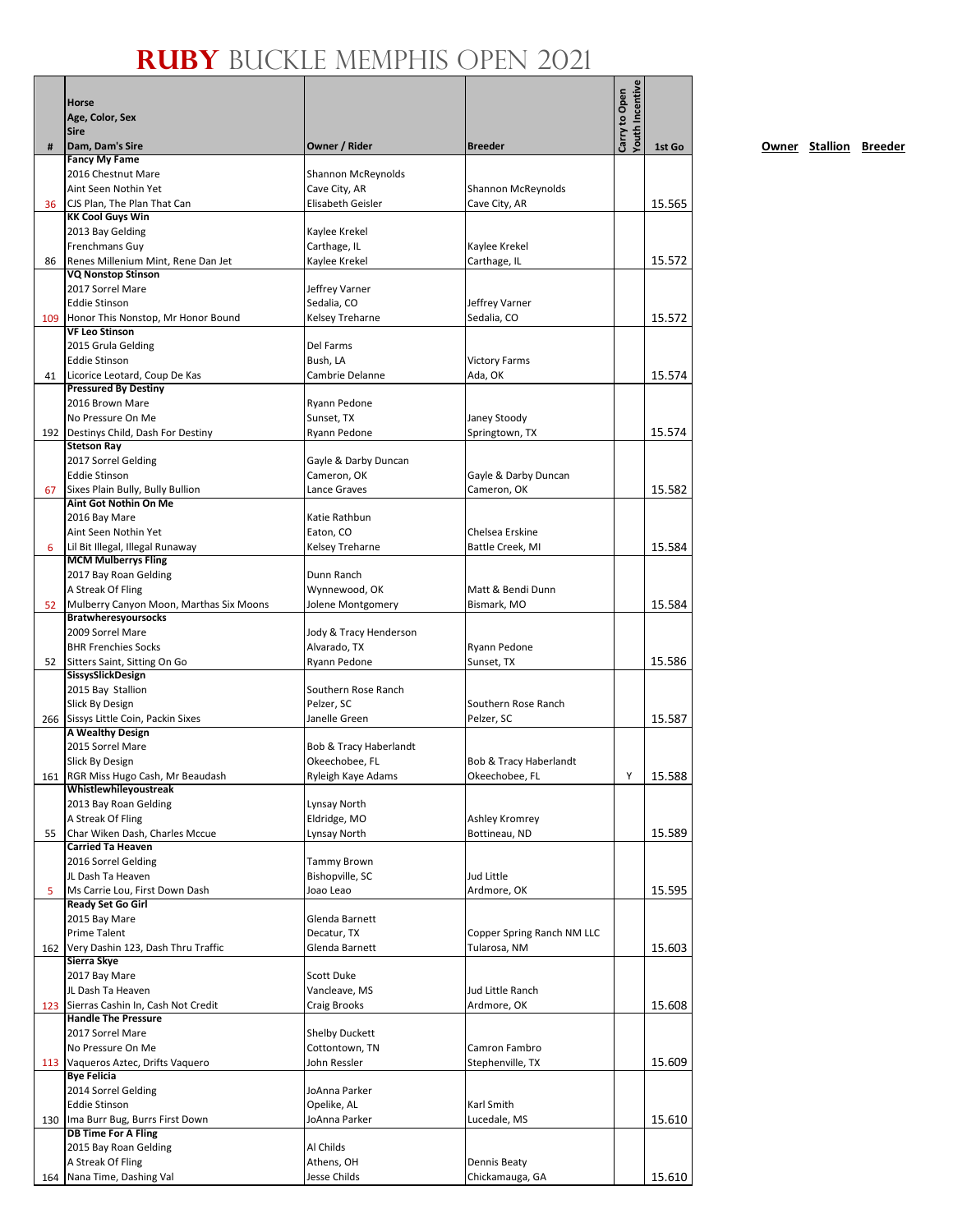|     | Horse<br>Age, Color, Sex                                            |                                                       |                                     | <b>routh Incentive</b><br>Carry to Open |        |
|-----|---------------------------------------------------------------------|-------------------------------------------------------|-------------------------------------|-----------------------------------------|--------|
| #   | <b>Sire</b><br>Dam, Dam's Sire                                      | Owner / Rider                                         | <b>Breeder</b>                      |                                         | 1st Go |
|     | <b>Aint Seen Her Yet</b><br>2016 Palomino Mare                      | Maggie Poloncic                                       |                                     |                                         |        |
|     | Aint Seen Nothin Yet                                                | Gillette, WY                                          | Janelle Osborne                     |                                         |        |
| 29  | Sharem Down First, First Wrangler                                   | Maggie Poloncic                                       | Hartville, MO                       |                                         | 15.610 |
|     | <b>VF Wishbone Red</b>                                              |                                                       |                                     |                                         |        |
|     | 2017 Sorrel Gelding                                                 | Bryana Lehrmann                                       |                                     |                                         |        |
| 63  | Designer Red<br>VF She Is Famous, Born Ta Be Famous                 | Lexington, TX<br>Kelsey Treharne                      | <b>Victory Farms</b><br>Ada, OK     |                                         | 15.616 |
|     | Velma Kellie                                                        |                                                       |                                     |                                         |        |
|     | 2015 Sorrel Mare                                                    | Stephanie Newman                                      |                                     |                                         |        |
|     | Epic Leader                                                         | Rapid City, SD                                        | Kassie Mowry                        |                                         |        |
|     | 157 Streakin Silvercreek, A Streak Of Fling<br><b>KN Luna</b>       | Stephanie Newman                                      | Dublin, TX                          |                                         | 15.623 |
|     | 2014 Sorrel Mare                                                    | Brandon & Jamie Wilson                                |                                     |                                         |        |
|     | <b>Eddie Stinson</b>                                                | Weatherford, TX                                       | Kimi Nichols                        |                                         |        |
|     | 115 Mystery Moma, Heza Fast Dash                                    | Kelsey Treharne                                       | Brownwood, TX                       |                                         | 15.629 |
|     | <b>Perks Under Pressure</b>                                         |                                                       |                                     |                                         |        |
|     | 2016 Sorrel Gelding<br>No Pressure On Me                            | Ryann Pedone<br>Sunset, TX                            | Ryann Pedone                        |                                         |        |
| 43  | Perk Up Anngee, Dash For Perks                                      | Lexie Peadon                                          | Sunset, TX                          |                                         | 15.631 |
|     | <b>KN Harley Quinn</b>                                              |                                                       |                                     |                                         |        |
|     | 2016 Chestnut Mare                                                  | Dusty Lynch                                           |                                     |                                         |        |
|     | <b>Tres Fortunes</b>                                                | Crawford, TX                                          | Kimi Ann Nichols                    |                                         |        |
|     | 136 KN My Mamas Famous Z, Firewater Ta Fame<br><b>Easy Goin Guy</b> | Ryan Reynolds                                         | Brownwood, TX                       |                                         | 15.631 |
|     | 2009 Sorrel Gelding                                                 | Crystal Shumate                                       |                                     |                                         |        |
|     | <b>BHR Frenchies Socks</b>                                          | Micanopy, FL                                          | Crystal Shumate                     |                                         |        |
|     | 160 Holland Lady, Holland Ease                                      | Crystal Shumate                                       | Micanopy, FL                        |                                         | 15.632 |
|     | <b>Colour Chart</b>                                                 |                                                       |                                     |                                         |        |
|     | 2016 Buckskin Mare<br>Technicolours                                 | Randi Roberts<br>Hamlin, TX                           | Donna Mae Jasasra                   |                                         |        |
| 167 | Sister Nellie, Check The Charts                                     | Randi Roberts                                         | Tulsa, OK                           |                                         | 15.648 |
|     | <b>Money Underpressure</b>                                          |                                                       |                                     |                                         |        |
|     | 2017 Sorrel Gelding                                                 | <b>Brett Monroe</b>                                   |                                     |                                         |        |
|     | No Pressure On Me                                                   | Gay, GA                                               | Lee K Pedone                        |                                         |        |
|     | 105 Red Flashin Money, On The Money Red<br><b>Breezy PYC</b>        | <b>Brett Monroe</b>                                   | Brooksville, FL                     |                                         | 15.654 |
|     | 2015 Brown Mare                                                     | Richard Johnson                                       |                                     |                                         |        |
|     | PYC Paint Your Wagon                                                | Morning View, KY                                      | Keith Carol                         |                                         |        |
|     | 180 Wind N My Sails, Okey Dokey Dale                                | <b>Maliah Downs</b>                                   | Washington, OK                      |                                         | 15.677 |
|     | <b>Lil French Flirt</b><br>2017 Red Roan Gelding                    | Ken White                                             |                                     |                                         |        |
|     | French Streaktovegas                                                | Auburn, IL                                            | Ken White                           |                                         |        |
|     | 146 Lil Peppy Valentine, Major Sam Peppy                            | <b>Brandy White</b>                                   | Auburn, IL                          |                                         | 15.677 |
|     | <b>One Slick Scat Cat</b>                                           |                                                       |                                     |                                         |        |
|     | 2017 Palomino Gelding                                               | Jimmie Smith                                          |                                     |                                         |        |
|     | Slick By Design<br>158 Firewater Scat Cat, Alive N Firen            | McDade, TX<br>Jimmie Smith                            | Jimmie Smith<br>McDade, TX          |                                         | 15.677 |
|     | Slickgun                                                            |                                                       |                                     |                                         |        |
|     | 2015 Gray Mare                                                      | Maddi Cripe                                           |                                     |                                         |        |
|     | Slick By Design                                                     | Vandalia, IL                                          | <b>Birgit Self</b>                  |                                         |        |
|     | 131   TR Miss Graygun, Playgun<br><b>CP Epics Percilla</b>          | Maddi Cripe                                           | Pilot Point, TX                     |                                         | 15.679 |
|     | 2017 Chestnut Mare                                                  | Kris Gadbois                                          |                                     |                                         |        |
|     | Epic Leader                                                         | Escondido, CA                                         | <b>Claire Powell</b>                |                                         |        |
| 169 | Percilla, Dash Ta Fame                                              | Kassie Mowry                                          | Eldorado, TX                        |                                         | 15.679 |
|     | Penny For Ur Flit                                                   |                                                       |                                     |                                         |        |
|     | 2013 Palomino Mare<br>JL Dash Ta Heaven                             | Melora Potter<br>Marion, KY                           | Dan & Kasey Etbauer                 |                                         |        |
|     | 148   Fashion Star Flit, Fire Water Flit                            | Karsyn Potter                                         | Goodnell, OK                        | Υ                                       | 15.684 |
|     | Frenchmansdiscorose                                                 |                                                       |                                     |                                         |        |
|     | 2014 Gray Mare                                                      | Driver Land & Cattle Co. LLC                          |                                     |                                         |        |
|     | Frenchmans Guy                                                      | Garden City, TX                                       | Jeff & Eva Marie Hepper             |                                         |        |
|     | 149 Dance N Lights, Dash For Perks<br><b>Fortunate Frenchgirl</b>   | Jennifer Driver                                       | Keene, ND                           |                                         | 15.691 |
|     | 2012 Chestnut Mare                                                  | Crystal Shumate                                       |                                     |                                         |        |
|     | <b>BHR Frenchies Socks</b>                                          | Micanopy, FL                                          | Crystal Shumate                     |                                         |        |
|     | 204 For The Fame, Dash Ta Fame                                      | Crystal Shumate                                       | Micanopy, FL                        |                                         | 15.693 |
|     | <b>TC Smooth Edition</b>                                            |                                                       |                                     |                                         |        |
|     | 2017 Bay Mare<br>A Smooth Guy                                       | <b>Tiffany E Copper Mottesheard</b><br>Marshfield, MO | <b>Tiffany E Cooper Mottesheard</b> |                                         |        |
| 8   | Brays Plane Jane, Marthas Six Moons                                 | Jolene Montgomery                                     | Marshfield, MO                      |                                         | 15.694 |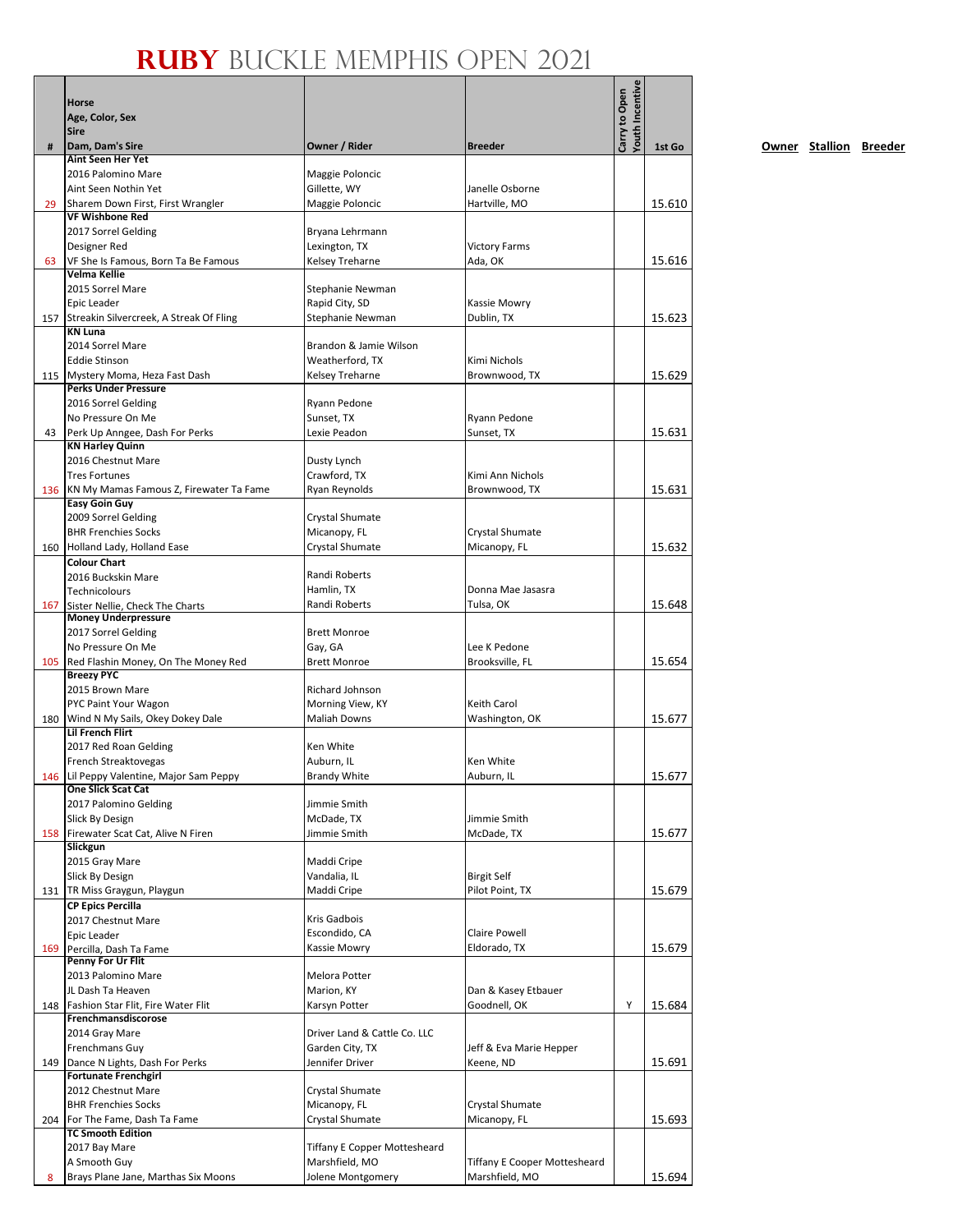|    |                                                                    |                                        |                                          | Youth Incentive |             |         |                        |       |
|----|--------------------------------------------------------------------|----------------------------------------|------------------------------------------|-----------------|-------------|---------|------------------------|-------|
|    | <b>Horse</b>                                                       |                                        |                                          | Carry to Open   |             |         |                        |       |
|    | Age, Color, Sex<br><b>Sire</b>                                     |                                        |                                          |                 |             |         |                        |       |
| #  | Dam, Dam's Sire                                                    | Owner / Rider                          | <b>Breeder</b>                           |                 | 1st Go      |         | Owner Stallion Breeder |       |
|    | <b>Extra Epic</b>                                                  |                                        |                                          |                 |             |         |                        |       |
|    | 2017 Gray Gelding                                                  | Jessica Lewis                          |                                          |                 |             |         |                        |       |
|    | Epic Leader<br>106   A Lil Bit Of Heaven, JL Dash Ta Heaven        | Canyon, TX<br><b>Brandon Cullins</b>   | Kassie Mowry<br>Dublin, TX               |                 | 15.694      |         |                        |       |
|    | <b>Streakin Fling Bug</b>                                          |                                        |                                          |                 |             |         |                        |       |
|    | 2005 Bay Roan Gelding                                              | Erin Miller                            |                                          |                 |             |         |                        |       |
|    | A Streak Of Fling                                                  | Knox City, MO                          | Elyse Cullum                             |                 |             |         |                        |       |
| 19 | How High Am I, On A High<br>A Dose Of Fling                        | Erin Miller                            | Rnox City, MO                            |                 | 15.699      |         |                        |       |
|    | 2016 Blue Roan Gelding                                             | Lynsay North                           |                                          |                 |             |         |                        |       |
|    | A Streak Of Fling                                                  | Eldridge, MO                           | Double M Stables                         |                 |             |         |                        |       |
| 6  | Dos Para Uno, Dos Poruno                                           | Lynsay North                           | Poteau, OK                               |                 | 15.709      |         |                        |       |
|    | <b>Credit Ta Heaven</b>                                            |                                        |                                          |                 |             |         |                        |       |
|    | 2013 Bay Mare<br>JL Dash Ta Heaven                                 | Cliff & Julie Goodrich<br>Humboldt, TN | Jennifer Conner                          |                 |             |         |                        |       |
| 81 | Wonders Cashier, Cash Not Credit                                   | Julie Goodrich                         | McEwen, TN                               |                 | 15.710      |         |                        |       |
|    | <b>Streakin Lil Perks</b>                                          |                                        |                                          |                 |             |         |                        |       |
|    | 2017 Brown Roan Mare                                               | Ashley Thompson/ Linda Wilson          |                                          |                 |             |         |                        |       |
| 99 | Streakin Lil Wayne<br>R Cash Master, Perks Master                  | Sanger, TX<br>Ashley Thompson          | Don &/or Tracy McManus<br>Lone Grove, OK |                 | 15.710      |         |                        |       |
|    | Design Ta Be Famous                                                |                                        |                                          |                 |             |         |                        |       |
|    | 2011 Palomino Mare                                                 | Michelle Blanchet                      |                                          |                 |             |         |                        |       |
|    | Born Ta Be Famous                                                  | Rosedale, LA                           | Kenneth Campbell                         |                 |             |         |                        |       |
| 47 | Designer Hanka, Designer Red                                       | Michelle Blanchet                      | Sweetwater, TN                           |                 | 15.712      |         |                        |       |
|    | Look What Dyna Did<br>2017 Sorrel Mare                             | Mary E Ogle                            |                                          |                 |             |         |                        |       |
|    | JL Dash Ta Heaven                                                  | Kinta, OK                              | Benette Barrington Little                |                 |             |         |                        |       |
| 23 | Hy Talented Chick, Flaming Talent                                  | Mary Beth Ogle                         | Springer, OK                             |                 | 15.712      |         |                        |       |
|    | <b>Packin For Paris</b>                                            |                                        |                                          |                 |             |         |                        |       |
|    | 2012 Gray Mare<br>Frenchmans Guy                                   | Jackie Dotson<br>Johnstown, OH         | Darlene Crunley                          |                 |             |         |                        |       |
| 69 | Packin For Payday, Jets Pay Day                                    | Matt Boice                             | Weatherford, TX                          |                 | 15.716      |         |                        |       |
|    | <b>Rush Ta Heaven</b>                                              |                                        |                                          |                 |             |         |                        |       |
|    | 2013 Sorrel Mare                                                   | Gina Brown Cates                       |                                          |                 |             |         |                        |       |
|    | JL Dash Ta Heaven                                                  | Monticello, AR                         | Gina Brown Cates                         |                 |             |         |                        |       |
| 82 | Guys My Daddy, Frenchmans Guy<br><b>KN Ashley</b>                  | Gina Cates                             | Monticello, AR                           |                 | 15.720      |         |                        |       |
|    | 2013 Sorrel Mare                                                   | Danielle Wallace                       |                                          |                 |             |         |                        |       |
|    | A Streak Of Fling                                                  | Winter Park, FL                        | Kimi Nichols                             |                 |             |         |                        |       |
| 85 | KN Shesa Regulargirl, Nothin But Cash<br><b>Cains Mary Etta</b>    | Danielle Wallace                       | Brownwood, TX                            |                 | 15.721      |         |                        |       |
|    | 2016 Bay Mare                                                      | Presleigh Varnado                      |                                          |                 |             |         |                        |       |
|    | JB Proud N Famous                                                  | Franklin, LA                           | Renee & James David Cain                 |                 |             |         |                        |       |
|    | 291 NF Guys Tarita, Frenchmans Guy                                 | Dustin Angelle                         | Dry Creek, LA                            |                 | 15.724      |         |                        |       |
|    | <b>Coronados Barbie</b><br>2017 Chestnut Mare                      | Rodney Serpa                           |                                          |                 |             |         |                        |       |
|    | Coronado Cartel                                                    | Corpus Christi, TX                     | Leslie Bailey                            |                 |             |         |                        |       |
| 84 | French Bar Belle, Frenchmans Guy                                   | Amanda Lovorn                          | Pauls Valley, OK                         |                 | 15.729      |         |                        |       |
|    | <b>One Slick Darlin</b>                                            |                                        |                                          |                 |             |         |                        |       |
|    | 2016 Black Mare                                                    | Larry Reynolds                         |                                          |                 |             |         |                        |       |
| 90 | Slick By Design<br>Yes Darlin, Okey Dokey Dale                     | Bowling Green, OH<br>Ryan Reynolds     | Bashaw & Fisher<br>Ledbetter, TX         |                 | 15.730      |         |                        |       |
|    | <b>Flip Flops A Floppin</b>                                        |                                        |                                          |                 |             |         |                        |       |
|    | 2014 Bay Roan Gelding                                              | Trent Roorda & James Smith             |                                          |                 |             |         |                        |       |
|    | <b>Best Advice</b>                                                 | Rensselaer, IN                         | Sammy Crooks                             |                 |             |         |                        |       |
|    | 139 Foxy Blu Hancock, Hancocks Blue Try<br><b>Chicks Love Guns</b> | Trent Roorda                           | Arlington, KY                            |                 | 15.752 3D-1 | \$6,109 | \$719                  | \$359 |
|    | 2017 Gray Mare                                                     | Nicole Busque                          |                                          |                 |             |         |                        |       |
|    | PG Dry Fire                                                        | Zebulon, NC                            | Chelsea Curtis                           |                 |             |         |                        |       |
|    | 132   A Princessofthemoon, Chicks Beduino                          | Nicole Busque                          | Gardena, CA                              |                 | 15.770 3D-2 | \$4,154 | \$489                  | \$244 |
|    | <b>Frenchmans Lil Angel</b><br>2015 Bay Mare                       | Jennifer Dunn                          |                                          |                 |             |         |                        |       |
|    | Frenchmans Guy                                                     | Lebanon, TN                            | <b>Matthew Wilding</b>                   |                 |             |         |                        |       |
|    | 212 Angel In Front, Bobbys Dashin Angel                            | Bert Skimehorn                         | Carey, ID                                |                 | 15.776 3D-3 | \$3,177 | \$374                  | \$187 |
|    | <b>HR Heavens Haze</b>                                             |                                        |                                          |                 |             |         |                        |       |
|    | 2017 Bay Gelding<br>JL Dash Ta Heaven                              | Kendall Pearse<br>Valley View, TX      | Thomas O'Neal                            |                 |             |         |                        |       |
|    | 155 French Bouquet, Frenchmans Guy                                 | Jessica Morris                         | Choudrant, LA                            |                 | 15.784 3D-4 | \$2,248 | \$265                  | \$132 |
|    | <b>FM Rizzo</b>                                                    |                                        |                                          |                 |             |         |                        |       |
|    | 2015 Sorrel Mare                                                   | Abigail Poe                            |                                          |                 |             |         |                        |       |
|    | Carrizzo                                                           | Fitzgerald, GA                         | <b>Tim Elliot</b>                        |                 |             |         |                        |       |
|    | 104 Nonstopfrenchbanilla, KN A Bully In March                      | Jamey Hunt                             | Lavonia, GA                              |                 | 15.786 3D-5 | \$1,833 | \$216                  | \$108 |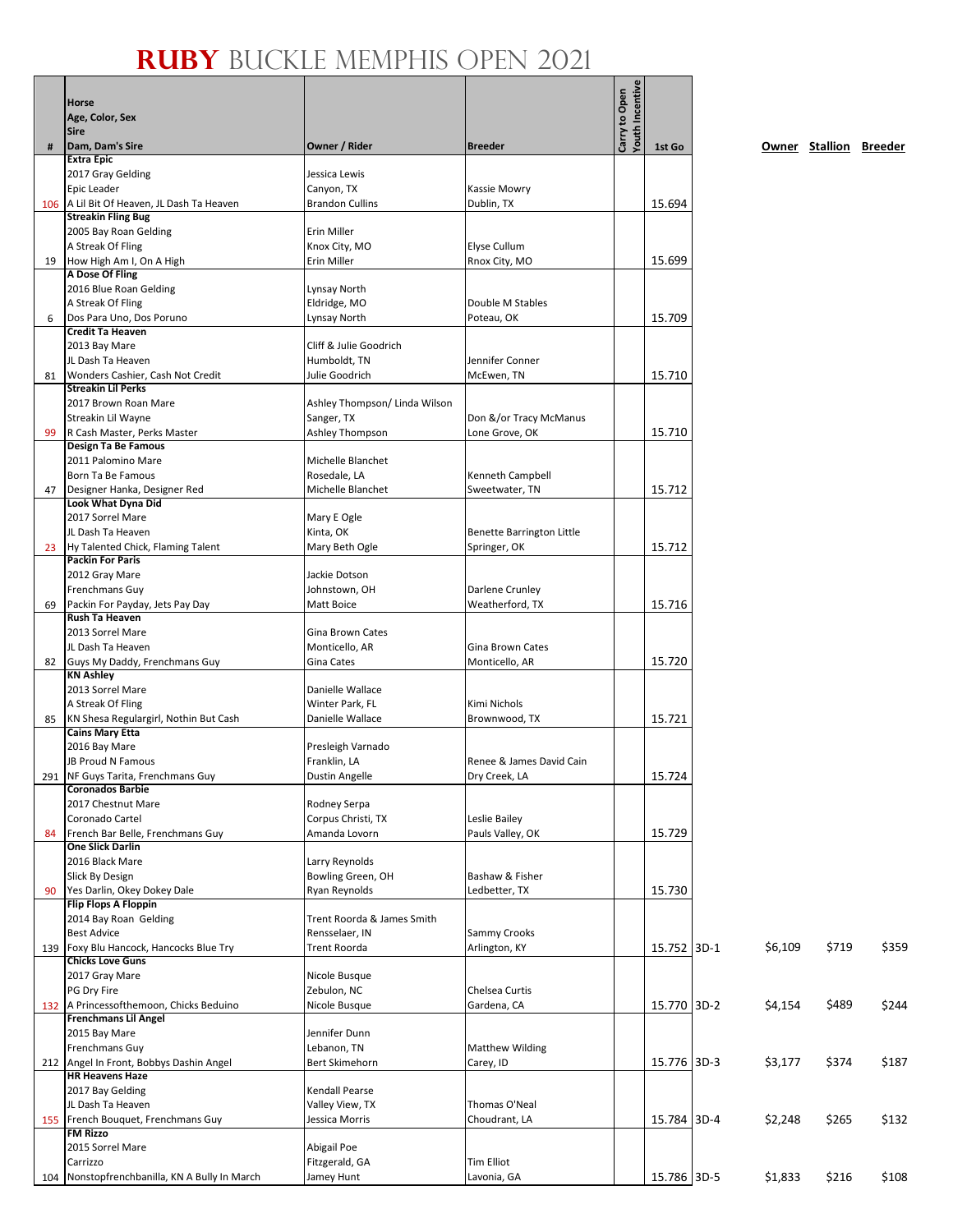|     | Horse                                                             |                                   |                            | <b>Youth Incentive</b><br>Carry to Open |              |                 |         |       |                        |
|-----|-------------------------------------------------------------------|-----------------------------------|----------------------------|-----------------------------------------|--------------|-----------------|---------|-------|------------------------|
|     | Age, Color, Sex                                                   |                                   |                            |                                         |              |                 |         |       |                        |
|     | <b>Sire</b>                                                       |                                   |                            |                                         |              |                 |         |       |                        |
| #   | Dam, Dam's Sire<br>Move Over Elvis*                               | Owner / Rider                     | <b>Breeder</b>             |                                         | 1st Go       |                 |         |       | Owner Stallion Breeder |
|     | 2012 Palomino Stallion                                            | Kathy Donegan                     |                            |                                         |              |                 |         |       |                        |
|     | Frenchmans Guy                                                    | Bluff Dale, TX                    | Kathy Donegan              |                                         |              |                 |         |       |                        |
| 158 | BA Dashin Mover, Dashin Elvis                                     | Lacey Harmon                      | Bluff Dale, TX             |                                         | 15.808 3D-6  |                 | \$1,417 | \$167 | \$83                   |
|     | Cool Perks Ta Heaven                                              |                                   |                            |                                         |              |                 |         |       |                        |
|     | 2012 Sorrel Mare                                                  | Alysia Becnel                     |                            |                                         |              |                 |         |       |                        |
|     | JL Dash Ta Heaven                                                 | Prairieville, LA                  | Jud Little                 |                                         |              |                 |         |       |                        |
| 74  | Cool Perky, Dash For Perks<br>Socksnothavinacorona                | <b>Emily Gatlin</b>               | Ardmore, OK                | Y                                       | 15.809       | $3D-7$          | \$1,124 | \$132 | \$66                   |
|     | 2017 Bay Gelding                                                  | Joel Henning                      |                            |                                         |              |                 |         |       |                        |
|     | <b>BHR Frenchies Socks</b>                                        | Roseville, OH                     | Joel Henning               |                                         |              |                 |         |       |                        |
| 75  | Famous Corona, Southern Cartel                                    | Morgan Henning                    | Roseville, OH              |                                         | 15.811 3D-8  |                 | \$880   | \$104 | \$52                   |
|     | Any Given Sunday B                                                |                                   |                            |                                         |              |                 |         |       |                        |
|     | 2014 Gray Gelding                                                 | Van P Carter                      | Jerome Bellard/Monica      |                                         |              |                 |         |       |                        |
|     | Stoli                                                             | De Kalb, TX                       | Williams                   |                                         |              |                 |         |       |                        |
| 283 | Candy Before My Eyes, Mr Eye Opener<br><b>Frenchmans Fortress</b> | Maggie Carter                     | Weimar, TX                 |                                         | 15.813 3D-9  |                 | \$733   | \$86  | \$43                   |
|     | 2009 Palomino Gelding                                             | Amber Odle                        |                            |                                         |              |                 |         |       |                        |
|     | Frenchmans Guy                                                    | Brush, CO                         | Danna Ferguson             |                                         |              |                 |         |       |                        |
| 2   | Copy Fortress, Copy Bar None                                      | Emma Abbott                       | Taber, Alberta             |                                         | 15.817 3D-10 |                 | \$587   | \$69  | \$35                   |
|     | <b>Fireball Fling</b>                                             |                                   |                            |                                         |              |                 |         |       |                        |
|     | 2017 Bay Roan Gelding                                             | Kathy Donegan                     |                            |                                         |              |                 |         |       |                        |
|     | A Streak Of Fling                                                 | Bluff Dale, TX                    | Kathy Donegan              |                                         |              |                 |         |       |                        |
|     | 129 Miss Firewater Ryon, Fire Water Flit                          | Lacey Harmon                      | Bluff Dale, TX             |                                         | 15.822 3D-11 |                 | \$513   | \$60  | \$30                   |
|     | <b>French Streakin Babe</b>                                       | Josey Armstrong                   |                            |                                         |              |                 |         |       |                        |
|     | 2017 Bay Mare<br>French Streaktovegas                             | Huntington, TX                    | Josey Armstrong            |                                         |              |                 |         |       |                        |
| 172 | Jazzy Quixote Babe, Quixote Mac                                   | Dacota Monk                       | Huntington, TX             |                                         | 15.825 3D-12 |                 | \$464   | \$55  | \$27                   |
|     | Cinderhella                                                       |                                   |                            |                                         |              |                 |         |       |                        |
|     | 2017 Sorrel Mare                                                  | Tricia Aldridge                   |                            |                                         |              |                 |         |       |                        |
|     | Furyofthewind                                                     | Sanger, TX                        | Copper Spring Ranch        |                                         |              |                 |         |       |                        |
| 12  | Leona Driver, My Designated Driver                                | Tricia Aldridge                   | Tularosa, NM               |                                         |              | 15.827 3D-13/14 | \$433   | \$51  | \$25                   |
|     | <b>Special For Tres PZ</b><br>2017 Bay Mare                       | Joao Leao                         |                            |                                         |              |                 |         |       |                        |
|     | <b>Tres Seis</b>                                                  | Gainesville, TX                   | <b>Blessed River Ltd</b>   |                                         |              |                 |         |       |                        |
| 53  | Special Copauino, Strawfly Special                                | Joao Leao                         | Frisco, TX                 |                                         | 15.827       | $3D-13/14$      | \$433   | \$51  | \$25                   |
|     | <b>Double RockinW</b>                                             |                                   |                            |                                         |              |                 |         |       |                        |
|     | 2015 Sorrel Gelding                                               | <b>Cristin Posey</b>              |                            |                                         |              |                 |         |       |                        |
|     | Rockin W                                                          | Stephenville, TX                  | Waltons Rocking W Ranch    |                                         |              |                 |         |       |                        |
|     | 154 Boon San Baby, Boon San                                       | <b>Cristin Posey</b>              | FT Worth                   |                                         | 15.832 3D-15 |                 | \$367   | \$43  | \$22                   |
|     | Cash Me In Heaven<br>2017 Sorrel Gelding                          | Jordan Diaz                       |                            |                                         |              |                 |         |       |                        |
|     | JL Dash Ta Heaven                                                 | Danielsville, GA                  | Jud Little                 |                                         |              |                 |         |       |                        |
| 59  | Smooth Cashin Gal, Cash Not Credit                                | <b>Craig Brooks</b>               | Ardmore, OK                |                                         | 15.843       |                 |         |       |                        |
|     | <b>Super De Shine</b>                                             |                                   |                            |                                         |              |                 |         |       |                        |
|     | 2013 Bay Mare                                                     | <b>Elliot Equine Services Inc</b> |                            |                                         |              |                 |         |       |                        |
|     | <b>BHR Frenchies Socks</b>                                        | Newberry, FL                      | Elliot Equine Services Inc |                                         |              |                 |         |       |                        |
| 276 | Kas Shese De Lucks, Super De Kas                                  | Jennifer McGraw                   | Newberry, FL               |                                         | 15.846       |                 |         |       |                        |
|     | SF Holdmybeernwatch<br>2017 Sorrel Gelding                        | Kristy Wilson                     |                            |                                         |              |                 |         |       |                        |
|     | JL Sirocco                                                        | Black Oak, AR                     | Ronnie & Martha Shomaker   |                                         |              |                 |         |       |                        |
| 95  | SF Hell On Wheels, Frenchmans Feature                             | Kenzley Wilson                    | Mc Kenzie, TN              |                                         | 15.847       |                 |         |       |                        |
|     | Design To Flash                                                   |                                   |                            |                                         |              |                 |         |       |                        |
|     | 2016 Bay Gelding                                                  | Pattie Marshall                   |                            |                                         |              |                 |         |       |                        |
|     | Slick By Design                                                   | Plainwell, MI                     | Pattie Marshall            |                                         |              |                 |         |       |                        |
|     | 233 Flashy Ms Ease, First To Flash<br><b>Boomerang Red</b>        | <b>Brad Marshall</b>              | Plainwell, MI              |                                         | 15.849       |                 |         |       |                        |
|     | 2005 Bay Gelding                                                  | Jenny Wooldridge                  |                            |                                         |              |                 |         |       |                        |
|     | Designer Red                                                      | Cedar Rapids, IA                  | Jeff & Jill Smith          |                                         |              |                 |         |       |                        |
| 18  | My Lonesome Dove, Roll The Cash                                   | Jenny Wooldridge                  | Oakman, AL                 |                                         | 15.854       |                 |         |       |                        |
|     | <b>Royal French Jet</b>                                           |                                   |                            |                                         |              |                 |         |       |                        |
|     | 2006 Sorrel Gelding                                               | <b>Maurice Creson</b>             |                            |                                         |              |                 |         |       |                        |
|     | <b>BHR Frenchies Socks</b>                                        | Fayetteville, TN                  | Kelly Joe Carr             |                                         |              |                 |         |       |                        |
| 20  | Debbys Royal Jet, A Royal Jet                                     | <b>Madison Shelton</b>            | Madison, IN                |                                         | 15.854       |                 |         |       |                        |
|     | High Road Ta Fame*<br>2015 Brown Stallion                         | Chuck & Mary Crago                |                            |                                         |              |                 |         |       |                        |
|     | Dash Ta Fame                                                      | Belle Fourche, SD                 | Chuck & Mary Crago         |                                         |              |                 |         |       |                        |
| 181 | CM Bubblin Dynamite, CM Dynamite Frost                            | Courtney Worthington              | Belle Fourche, SD          |                                         | 15.858       |                 |         |       |                        |
|     | JN My Heaven                                                      |                                   |                            |                                         |              |                 |         |       |                        |
|     | 2014 Sorrel Gelding                                               | Leslie Worthey                    |                            |                                         |              |                 |         |       |                        |
|     | JL Dash Ta Heaven                                                 | Hubbard, TX                       | Jud Little                 |                                         |              |                 |         |       |                        |
|     | 184 Strickly Streakin, Streakin Six                               | Leslie Worthey                    | Ardmore, OK                |                                         | 15.861       |                 |         |       |                        |

 $\frac{1}{1}$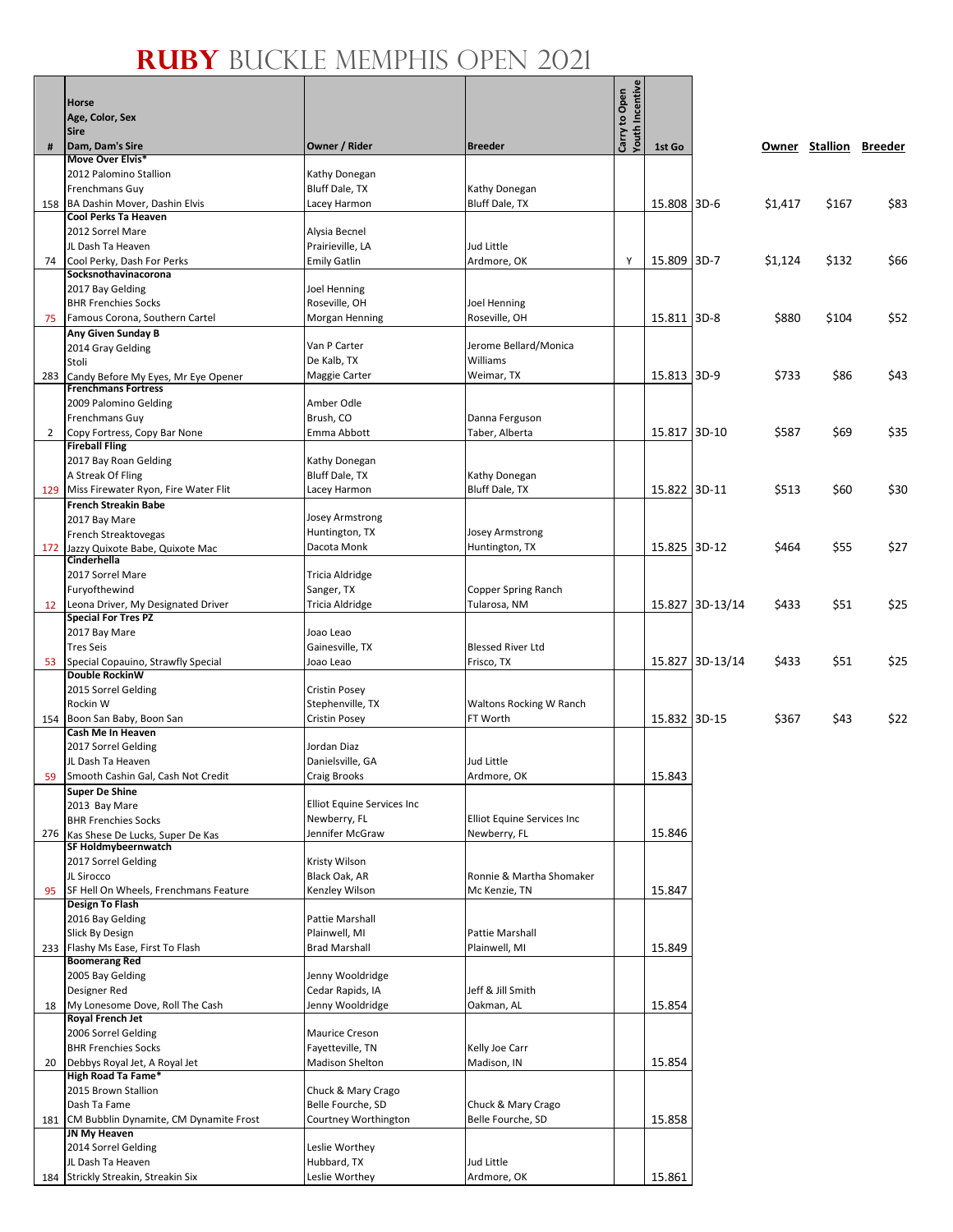|    | Horse<br>Age, Color, Sex<br><b>Sire</b>                         |                                         |                                      | Youth Incentive<br>Carry to Open |        |
|----|-----------------------------------------------------------------|-----------------------------------------|--------------------------------------|----------------------------------|--------|
| #  | Dam, Dam's Sire<br>A Pepper Smoothie                            | Owner / Rider                           | <b>Breeder</b>                       |                                  | 1st Go |
|    | 2013 Buckskin Mare                                              | Preslee Nellesen                        |                                      |                                  |        |
|    | A Smooth Guy                                                    | Mapleton, UT                            | Erin Kenzy                           |                                  |        |
|    | 227 Little Junie Pepper, Annies Little Pepper                   | Preslee Nellesen                        | Gregory, SD                          | Υ                                | 15.864 |
|    | Skippin Smooth Brandi                                           |                                         |                                      |                                  |        |
|    | 2011 Buckskin Mare                                              | Jay & Maryellen Absher<br>Flatonia, TX  | Jay & Darla Absher                   |                                  |        |
|    | A Smooth Guy<br>285 Skips Like A Lynx, Lynx Stampede            | Maryellen Absher                        | Flatonia, TX                         |                                  | 15.868 |
|    | <b>Cool To Be Cashin</b>                                        |                                         |                                      |                                  |        |
|    | 2016 Black Mare                                                 | Jennifer McGraw                         |                                      |                                  |        |
|    | JL Dash Ta Heaven                                               | Ocala, FL                               | Jud Little                           |                                  |        |
| 83 | Cool Perky, Dash For Perks<br>Imfreeasthewind                   | <b>Rylee Elliot Howell</b>              | Ardmore, OK                          |                                  | 15.868 |
|    | 2016 Gray Mare                                                  | Tricia Aldridge                         |                                      |                                  |        |
|    | Furyofthewind                                                   | Sanger, TX                              | Kirk M Goodfellow                    |                                  |        |
| 70 | Freeingmygator, Pritzi Dash                                     | Tricia Aldridge                         | Nacogdoches, TX                      |                                  | 15.871 |
|    | <b>Bullazin For Perks</b>                                       |                                         |                                      |                                  |        |
|    | 2017 Black Stallion                                             | Josh Andrews & Dr Mike Pallone          |                                      |                                  |        |
|    | Blazin Jetolena                                                 | Greenbrier, AR                          | <b>Derrick Darling</b>               |                                  |        |
|    | 141 Dash To Honor, Bully Bullion<br><b>Paint Kanes Wagon</b>    | Josh Andrews                            | Lamont, OK                           |                                  | 15.875 |
|    | 2009 Bay Gelding                                                | Driver Land & Cattle Co. LLC            |                                      |                                  |        |
|    | PYC Paint Your Wagon                                            | Garden City, TX                         | Charlie Waller                       |                                  |        |
|    | 202 Patricias Marie, Son Of A Saint                             | Jennifer Driver                         | Seminole, OK                         |                                  | 15.884 |
|    | <b>Rivons Mr America</b>                                        |                                         |                                      |                                  |        |
|    | 2017 Sorrel Gelding                                             | Wilde Performance Horses Inc            |                                      |                                  |        |
|    | <b>Tres Seis</b><br>139 Electric Fire Water, Flaming Fire Water | Wenyzville, MO<br>Ryann Pedone          | Kissmyfairytale Inc<br>Azle, TX      |                                  | 15.887 |
|    | <b>VC Shy Fling</b>                                             |                                         |                                      |                                  |        |
|    | 2014 Bay Mare                                                   | Lindsay & Willie Leverington            |                                      |                                  |        |
|    | A Streak Of Fling                                               | Jonesburg, MO                           | Vernon & Elaine Copsey               |                                  |        |
|    | 117 Shynia, Dash Ta Fame                                        | Lindsay Leverington                     | Anselmo, NE                          |                                  | 15.891 |
|    | <b>MR Streakininmytbird</b>                                     |                                         |                                      |                                  |        |
|    | 2017 Bay Roan Gelding<br>French Streaktovegas                   | M R Performance Horses<br>Bellville, TX | Jayme Robison                        |                                  |        |
|    | 101 Texas Tee Bird, Iron Bird                                   | Jodee Miller                            | Bellville, TX                        |                                  | 15.894 |
|    | <b>Epically Famous</b>                                          |                                         |                                      |                                  |        |
|    | 2015 Gray Stallion                                              | Josie Cole                              |                                      |                                  |        |
|    | Epic Leader                                                     | Trimont, MN                             | Jennifer Ruzsa                       |                                  |        |
|    | 150   Imarealtreasure, Dash Ta Fame<br><b>Smooth Aces</b>       | Josie Cole                              | Selby, SD                            |                                  | 15.898 |
|    | 2010 Red Dun Mare                                               | Kiowa Creek Performance Horses          |                                      |                                  |        |
|    | A Smooth Guy                                                    | Purcell, ok                             | Bill & Debbie Myers                  |                                  |        |
| 30 | Red Ace Three, Laughing Dun Bar                                 | Carole Strickland                       | Saint Onge, SD                       |                                  | 15.901 |
|    | Confederatefirewater                                            |                                         |                                      |                                  |        |
|    | 2017 Black Gelding                                              | Bob & Revae Barthle                     |                                      |                                  |        |
| 24 | Johnny Reb Jackson<br>Flittin Fire Bug, Fire Easy               | Dade City, FL<br>Ryann Pedone           | Bob & Revae Barthle<br>Dade City, FL |                                  | 15.903 |
|    | <b>RV Brijett</b>                                               |                                         |                                      |                                  |        |
|    | 2017 Sorrel Mare                                                | Presley Smith                           |                                      |                                  |        |
|    | Blazin Jetolena                                                 | Pingree, ID                             | Megan McLeod-Sprague                 |                                  |        |
| 69 | DTF Mellowdoc, Dash Ta Fame                                     | Presley Smith                           | Marsing, ID                          |                                  | 15.905 |
|    | <b>RB Danas Fame</b><br>2010 Sorrel Mare                        | Alan Tweddell                           |                                      |                                  |        |
|    | A Firewater Twist RB                                            | Jonesboro, AR                           | Fawn Ann Kerns                       |                                  |        |
| 31 | Dyna Fame, Dash Ta Fame                                         | Dusty Pike                              | Haines, OR                           |                                  | 15.913 |
|    | <b>Seven S Cowgirlsrock</b>                                     |                                         |                                      |                                  |        |
|    | 2015 Chestnut Mare                                              | Karin Nielsen                           |                                      |                                  |        |
|    | Rockin W                                                        | Louisburg, KS                           | RT Stwart Ranch                      |                                  |        |
|    | 257 Seven S Docs Cowgirl, Genuine Doc<br>A Smooth Starbert      | <b>Camrin Sellers</b>                   | Waurika, OK                          |                                  | 15.931 |
|    | 2017 Palomino Mare                                              | Greg & Marlena Williams                 |                                      |                                  |        |
|    | A Smooth Guy                                                    | Morrilton, AR                           | Greg & Marlena Williams              |                                  |        |
|    | 140 Baileys Snowflake, Starbert Champ Kelly                     | Marlena Williams                        | Morrilton, AR                        |                                  | 15.932 |
|    | <b>Rollin N Vegas</b>                                           |                                         |                                      |                                  |        |
|    | 2016 Bay Roan Gelding                                           | Jackie Dotson                           |                                      |                                  |        |
|    | French Streaktovegas                                            | Johnstown, OH                           | Jackie Dotson                        |                                  |        |
| 14 | Spear The Cash, Roll The Cash<br><b>BR Snow White</b>           | Matt Boice                              | Johnstown, OH                        |                                  | 15.934 |
|    | 2012 Red Roan Mare                                              | Garland Baker                           |                                      |                                  |        |
|    | A Streak Of Fling                                               | Russellville, AR                        | Garland Ray Baker                    |                                  |        |
| 1  | KN Docs Gray Gold, Groanies Gray Pony                           | <b>Emily Efurd</b>                      | Russellville, AR                     |                                  | 15.935 |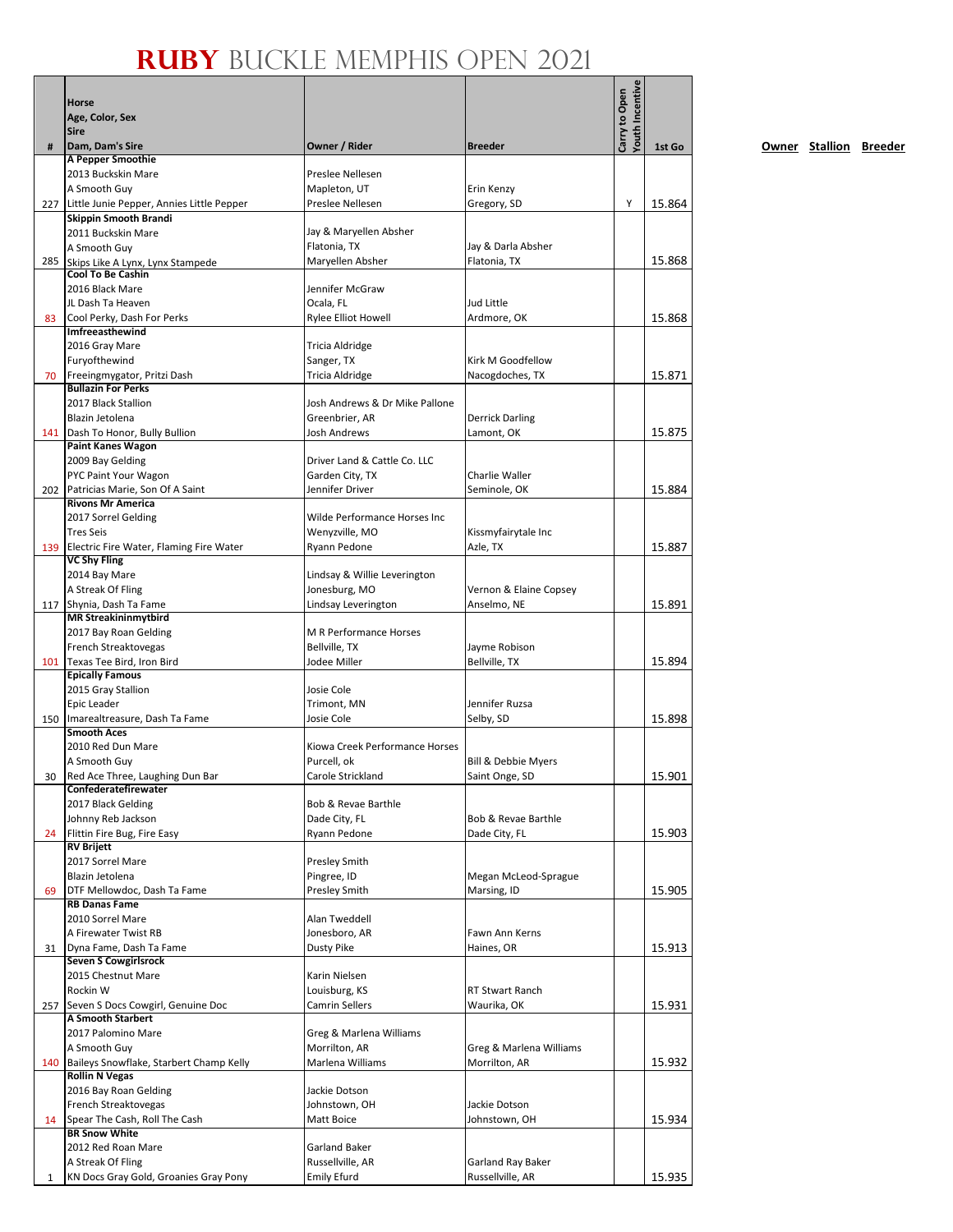|     | Horse<br>Age, Color, Sex                                          |                                        |                               | Youth Incentive<br>Carry to Open |        |
|-----|-------------------------------------------------------------------|----------------------------------------|-------------------------------|----------------------------------|--------|
|     | Sire                                                              |                                        |                               |                                  |        |
| #   | Dam, Dam's Sire                                                   | Owner / Rider                          | <b>Breeder</b>                |                                  | 1st Go |
|     | <b>Playing In Traffic</b>                                         |                                        |                               |                                  |        |
|     | 2017 Bay Gelding                                                  | Laura Nemec                            |                               |                                  |        |
|     | <b>Traffic Guy</b>                                                | Mt Calm, TX                            | Laura Nemec                   |                                  |        |
| 72  | Explode N Cash, Explode On Demand<br>A Prime Design               | Laura Nemec                            | Mt Calm, TX                   |                                  | 15.935 |
|     | 2007 Sorrel Mare                                                  | Bob & Tracy Haberlandt                 |                               |                                  |        |
|     | Designer Red                                                      | Okeechobee, FL                         | Flat Get It Farms             |                                  |        |
| 23  | Prime Time Cash, Blackjack Cash                                   | Kaycee Raye Hanchey                    | Villa Rica, GA                | Υ                                | 15.956 |
|     | <b>Mountains R Blue</b>                                           |                                        |                               |                                  |        |
|     | 2013 Buckskin Gelding                                             | Leann Younger                          |                               |                                  |        |
|     | Frenchmans Guy                                                    | Bowie, TX                              | Brian & Lisa Anderson         |                                  |        |
| 48  | Featurette For Sure, Feature Mr Jess<br><b>Miss Ziggy Stinson</b> | Emma Abbott                            | Bozeman, MT                   |                                  | 15.958 |
|     | 2011 Sorrel Mare                                                  | Brenda Rector                          |                               |                                  |        |
|     | <b>Eddie Stinson</b>                                              | Terre Haute, IN                        | <b>Blue Lake Farms</b>        |                                  |        |
| 33  | Miss Ziggy Bug, Fe Fe's Bug                                       | Randa Rector                           | Terre Haute, IN               |                                  | 15.962 |
|     | <b>DontBJealous</b>                                               |                                        |                               |                                  |        |
|     | 2009 Bay Mare                                                     | Julie Oliver                           |                               |                                  |        |
|     | Stoli                                                             | Landenberg, PA                         | Derrell Riggon                |                                  |        |
| 66  | Sunset Leo Badger, El Jefe Leo<br><b>NNN Famousfirewater</b>      | Julie Oliver                           | Merkel, TX                    |                                  | 15.962 |
|     | 2017 Black Mare                                                   | Ali Kate Kelleher                      |                               |                                  |        |
|     | <b>NNN Firewater Alive</b>                                        | Gray, GA                               | Thomas & Emily Staley         |                                  |        |
|     | 125 Famously Frosted, Bug In My Frosty                            | Ali Kate Kelleher                      | Decatur, TX                   |                                  | 15.965 |
|     | <b>Annies French Kiss</b>                                         |                                        |                               |                                  |        |
|     | 2016 Sorrel Mare                                                  | Kristy Wilson                          |                               |                                  |        |
|     | <b>BHR Frenchies Socks</b>                                        | Black Oak, AR                          | Amanda Strickland             |                                  |        |
| 46  | Annies Autograph, First Wrangler                                  | Kenzley Wilson                         | Huntsville, AL                |                                  | 15.967 |
|     | <b>Frenchmens Boy</b><br>2016 Sorrel Gelding                      | Jody McKay                             |                               |                                  |        |
|     | Shawne Bug Leo                                                    | Red Dak, OK                            | Reann Zancanella              |                                  |        |
| 61  | SX Bullys Chica, Bully For Casey                                  | Jody McKay                             | Coleman, OK                   |                                  | 15.969 |
|     | <b>Dialin Heaven</b>                                              |                                        |                               |                                  |        |
|     | 2015 Sorrel Stallion                                              | Josh Andrews                           |                               |                                  |        |
|     | JL Dash Ta Fame                                                   | Greenbrier, AR                         | Jud Little                    |                                  |        |
|     | 145   Ms Kid Dee Dial, Kiddin N Streakin                          | Josh Andrews                           | Ardmore, OK                   |                                  | 15.969 |
|     | <b>Frenchmans Kid Rock</b><br>2007 Sorrel Gelding                 | Stephanie Newman                       |                               |                                  |        |
|     | Frenchmans Guy                                                    | Rapid City, SD                         | Lacey Donegan                 |                                  |        |
|     | 210 Mamies Leavin, This Jets Leavin                               | Stephanie Newman                       | Bluff Dale, TX                |                                  | 15.970 |
|     | <b>Heavens Dynasty</b>                                            |                                        |                               |                                  |        |
|     | 2016 Brown Mare                                                   | Casey Lampley                          |                               |                                  |        |
|     | JL Dash Ta Heaven                                                 | Nashville, TN                          | Jud Little                    |                                  |        |
|     | 196   Dialin A Dynasty, FOD Dynasty                               | Ryan Reynolds                          | Ardmore, OK                   |                                  | 15.972 |
|     | <b>Famous Rolling Stone</b><br>2016 Bay Mare                      |                                        |                               |                                  |        |
|     | This Fame Is On Fire                                              | <b>Travis Smith</b><br>Blanchester, OH | <b>Travis Smith</b>           |                                  |        |
| 228 | Sticks Rolling Stone, Sticks an Stones                            | <b>Bert Skimehorn</b>                  | Blanchester, OH               |                                  | 15.990 |
|     | <b>LRS Famous Tornado</b>                                         |                                        |                               |                                  |        |
|     | 2017 Bay Mare                                                     | Ken White                              |                               |                                  |        |
|     | <b>BHR Frenchies Socks</b>                                        | Auburn, IL                             | Nicholas Wylie                |                                  |        |
| 87  | WR Tornado Ta Fame, Fames Speed Racer                             | Ken White                              | Perrysburg, OH                |                                  | 15.990 |
|     | <b>Buy Jordina</b>                                                |                                        |                               |                                  |        |
|     | 2017 Brown Mare<br>Fast Prize Jordan                              | Jordan Lynne Harrell<br>Merry Hill, NC | Elsa Mendoza                  |                                  |        |
| 18  | Buy Who, Eyesa Special                                            | Jordan Harrell                         | Luling, TX                    |                                  | 15.991 |
|     | Fein 1                                                            |                                        |                               |                                  |        |
|     | 2017 Buckskin Mare                                                | LaVerne Fein                           |                               |                                  |        |
|     | <b>Traffic Guy</b>                                                | Prague, OK                             | LaVerne Fein                  |                                  |        |
|     | 241 No Two D For Me, Bully Bullion                                | LaVerne Fein                           | Prague, OK                    |                                  | 15.995 |
|     | Shesa Fancy Magnolia                                              |                                        |                               |                                  |        |
|     | 2014 Sorrel Mare                                                  | Jessica Morris                         |                               |                                  |        |
|     | Be A Magnolia Runner                                              | Alvord, TX                             | <b>Brittany Pozzi Tonozzi</b> |                                  |        |
| 59  | Guys Fancy Ladybug, Frenchmans Guy<br>Letta Traffic Do It         | Jessica Morris                         | Lampasas, TX                  |                                  | 15.997 |
|     | 2015 Buckskin Mare                                                | Jaime Stackpole                        |                               |                                  |        |
|     | <b>Traffic Guy</b>                                                | Gray, GA                               | Troy & Jamie Ashford          |                                  |        |
|     | 135 April Rose For Hank, Letta Hank Do It                         | Jaime Stackpole                        | Lott, TX                      |                                  | 15.997 |
|     | <b>Three Times The Fury</b>                                       |                                        |                               |                                  |        |
|     | 2017 Sorrel Mare                                                  | C. Dudley/T. Aldridge                  |                               |                                  |        |
|     | Furyofthewind                                                     | Sanger, TX                             | Amy Schimke                   |                                  |        |
| 54  | Three And Out, Tres Seis                                          | <b>Tricia Aldridge</b>                 | Wessington Springs, SD        |                                  | 16.012 |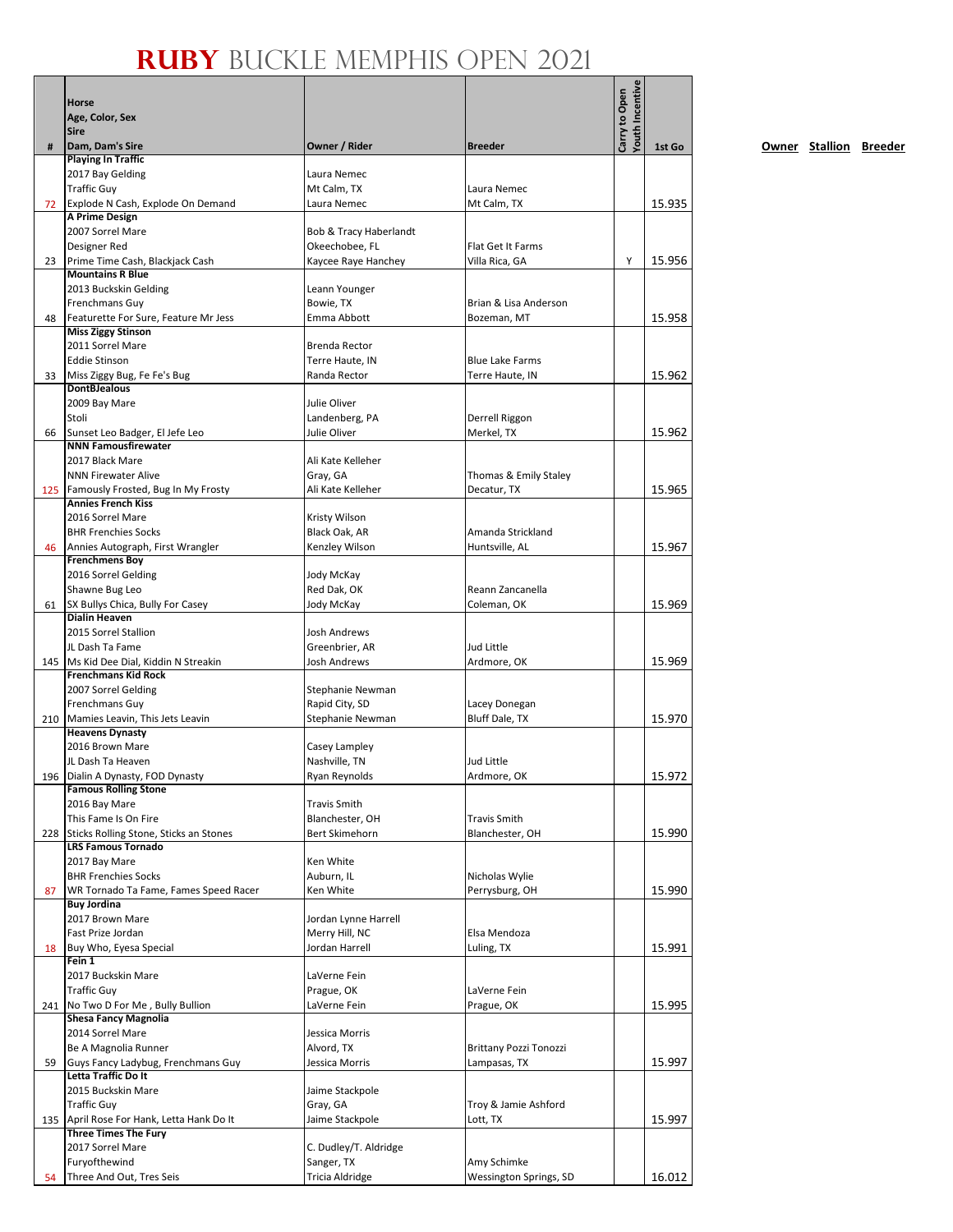|     | Horse<br>Age, Color, Sex<br><b>Sire</b>                            |                                            |                                       | Youth Incentive<br>Carry to Open |        |
|-----|--------------------------------------------------------------------|--------------------------------------------|---------------------------------------|----------------------------------|--------|
| #   | Dam, Dam's Sire                                                    | Owner / Rider                              | <b>Breeder</b>                        |                                  | 1st Go |
|     | <b>Double Down Stinson</b><br>2015 Bay Gelding                     | Patricia Ralls                             |                                       |                                  |        |
|     | <b>Eddie Stinson</b>                                               | Gainesville, TX                            | <b>Shawn Coates</b>                   |                                  |        |
| 98  | Sheza Lotta Perks, Dash For Perks                                  | Patricia Ralls                             | Weatherford, TX                       |                                  | 16.015 |
|     | Pyromaniak                                                         |                                            |                                       |                                  |        |
|     | 2017 Sorrel Gelding                                                | Nickelbar Ranch LLC                        |                                       |                                  |        |
|     | Shawne Bug Leo                                                     | San Angleo, TX                             | Nickelbar Ranch LLC                   |                                  |        |
|     | 144 Start The Fire, Desirio<br><b>Hoosier Stinson</b>              | <b>Dustin Angelle</b>                      | San Angleo, TX                        |                                  | 16.021 |
|     | 2010 Bay Gelding                                                   | Heidi Crider                               |                                       |                                  |        |
|     | <b>Eddie Stinson</b>                                               | Huntingdon, TN                             | <b>Blue Lake Farms</b>                |                                  |        |
|     | 254 Hoosier Mama, Bends Me Mind                                    | Heidi Crider                               | Terre Haute, IN                       |                                  | 16.037 |
|     | <b>Fast Under Pressure</b>                                         |                                            |                                       |                                  |        |
|     | 2017 Sorrel Mare                                                   | <b>Aubrey Smith</b>                        |                                       |                                  |        |
|     | No Pressure On Me<br>144 Ryonsfastbucklebunny, Fast Flying Ryon    | Binghamton, NY<br>Ryann Pedone             | Martha Jean Reeves<br>Weatherford, TX |                                  | 16.049 |
|     | <b>Simply Slick</b>                                                |                                            |                                       |                                  |        |
|     | 2015 Brown Gelding                                                 | Jason Eagle                                |                                       |                                  |        |
|     | Slick By Design                                                    | Ward, AR                                   | Jason Eagle                           |                                  |        |
|     | 203 Simplyadashtafame, Dash Ta Fame                                | Jason Eagle                                | Ward, AR                              |                                  | 16.053 |
|     | <b>Poof Fames Here</b>                                             |                                            |                                       |                                  |        |
|     | 2017 Chestnut Mare<br>This Fame Is On Fire                         | Robert & Christina Zimmerly<br>Creston, OH | Robert & Christina Zimmerly           |                                  |        |
| 107 | Poof Shes Gone, Ivory James                                        | Matt Boice                                 | Creston, OH                           |                                  | 16.054 |
|     | <b>Peaks And Valleys</b>                                           |                                            |                                       |                                  |        |
|     | 2015 Gray Mare                                                     | Jaime Barrow                               |                                       |                                  |        |
|     | Firewater Canyon                                                   | Snyder, TX                                 | William Byron Forehand                |                                  |        |
|     | 132 Go On Luck, Krimps Elmer                                       | Jaime Barrow                               | Green CV Spgs, FL                     |                                  | 16.061 |
|     | <b>CFour Epicallie</b><br>2016 Sorrel Mare                         | Douglas & Shannon Moody                    |                                       |                                  |        |
|     | Epic Leader                                                        | Vernal, UT                                 | Kelly & Ivy Conrado                   |                                  |        |
|     | 165 Little Fancy Granny, Del Puerto Bill                           | Kelly Conrado                              | Box Elder, SD                         |                                  | 16.065 |
|     | Wnr Wnr Chikndinner                                                |                                            |                                       |                                  |        |
|     | 2017 Bay Roan Gelding                                              | Lydia Hallion                              |                                       |                                  |        |
|     | A Streak Of Fling                                                  | Worthington, PA                            | Cheyenne Wimberley                    |                                  |        |
|     | 134 Our Red Gravey, Hand Off Boy<br><b>PC Traffic</b>              | Lydia Miller                               | Stephenville, TX                      |                                  | 16.076 |
|     | 2006 Sorrel Mare                                                   | Ashley Thompson & Linda Wilson             | Robinson Lance & Anderson             |                                  |        |
|     | PC Redwood Manny                                                   | Clayton, MI                                | Max                                   |                                  |        |
| 21  | Evening Traffic, Dash Thru Traffic                                 | Paisley Thompson                           | Spanish Fork, UT                      | Υ                                | 16.080 |
|     | <b>Painted Up Design</b>                                           |                                            |                                       |                                  |        |
|     | 2015 Black Gelding                                                 | Jamie & Karen Shock<br>Thorndale, TX       | Karen Shock                           |                                  |        |
|     | <b>Slick By Design</b><br>15 The Glory of Summer, Sonny Dee Summer | Karen Shock                                | Thorndale, TX                         |                                  | 16.081 |
|     | <b>BK Frosted Dynamite</b>                                         |                                            |                                       |                                  |        |
|     | 2016 Gray Gelding                                                  | Barry & Lee Ann Brooks                     |                                       |                                  |        |
|     | Dashin Dynamo                                                      | Winthrop, AR                               | <b>Brittany Kyle</b>                  |                                  |        |
| 27  | Fueled By Frost, PC Sun Dasher                                     | Lee Ann Brooks                             | Shelbyville, TX                       |                                  | 16.090 |
|     | <b>Lulu Stinson</b><br>2017 Sorrel Mare                            | Chris Lybbert                              |                                       |                                  |        |
|     | <b>Eddie Stinson</b>                                               | Forestburg, TX                             | Chris Lybbert                         |                                  |        |
|     | 104 Lydia An Heiress, Dr Nick Bar                                  | Samantha Boone                             | Forestburg, TX                        |                                  | 16.091 |
|     | <b>Heck No Colours</b>                                             |                                            |                                       |                                  |        |
|     | 2014 Palomino Mare                                                 | Cody Mauldin                               |                                       |                                  |        |
|     | Technicolours<br>Heck No Aubry, Heck No Hancock                    | McAlester, OK<br>Aubry Mauldin             | Cody Mauldin                          |                                  | 16.093 |
| 45  | <b>Totanka</b>                                                     |                                            | McAlester, OK                         |                                  |        |
|     | 2012 Dun Gelding                                                   | Rebecca Weiner                             |                                       |                                  |        |
|     | <b>Tres Seis</b>                                                   | Ocala, FL                                  | Alejandro Moya                        |                                  |        |
| 269 | Foxie Minnie, Game Patriot                                         | Rebecca Weiner                             | Edcouch, TX                           |                                  | 16.108 |
|     | <b>Eddies Lucky Wonder</b>                                         |                                            |                                       |                                  |        |
|     | 2017 Palomino Gelding                                              | <b>Tammy Brown</b>                         |                                       |                                  |        |
|     | <b>Eddie Stinson</b><br>133 Smokes Scotch RRR, CMG Wonder Smoke    | Bishopville, SC<br>Jordan Brown            | Ginger Johnson<br>Argyle, TX          |                                  | 16.118 |
|     | <b>VF Victoria Sitnson</b>                                         |                                            |                                       |                                  |        |
|     | 2017 Sorrel Mare                                                   | <b>Dement Quarter Horses</b>               |                                       |                                  |        |
|     | <b>Eddie Stinson</b>                                               | Jackson, TN                                | <b>Victory Farms</b>                  |                                  |        |
| 81  | Bag The Hawk, Track Rebel                                          | Suzanne Dement                             | Ada, OK                               |                                  | 16.121 |
|     | <b>Technitwister</b><br>2015 Palomino Gelding                      | Cody Mauldin                               |                                       |                                  |        |
|     | Technicolours                                                      | McAlester, OK                              | Cody Mauldin                          |                                  |        |
| 99  | Heck No Aubry, Heck No Hancock                                     | Aubry Mauldin                              | McAlester, OK                         |                                  | 16.122 |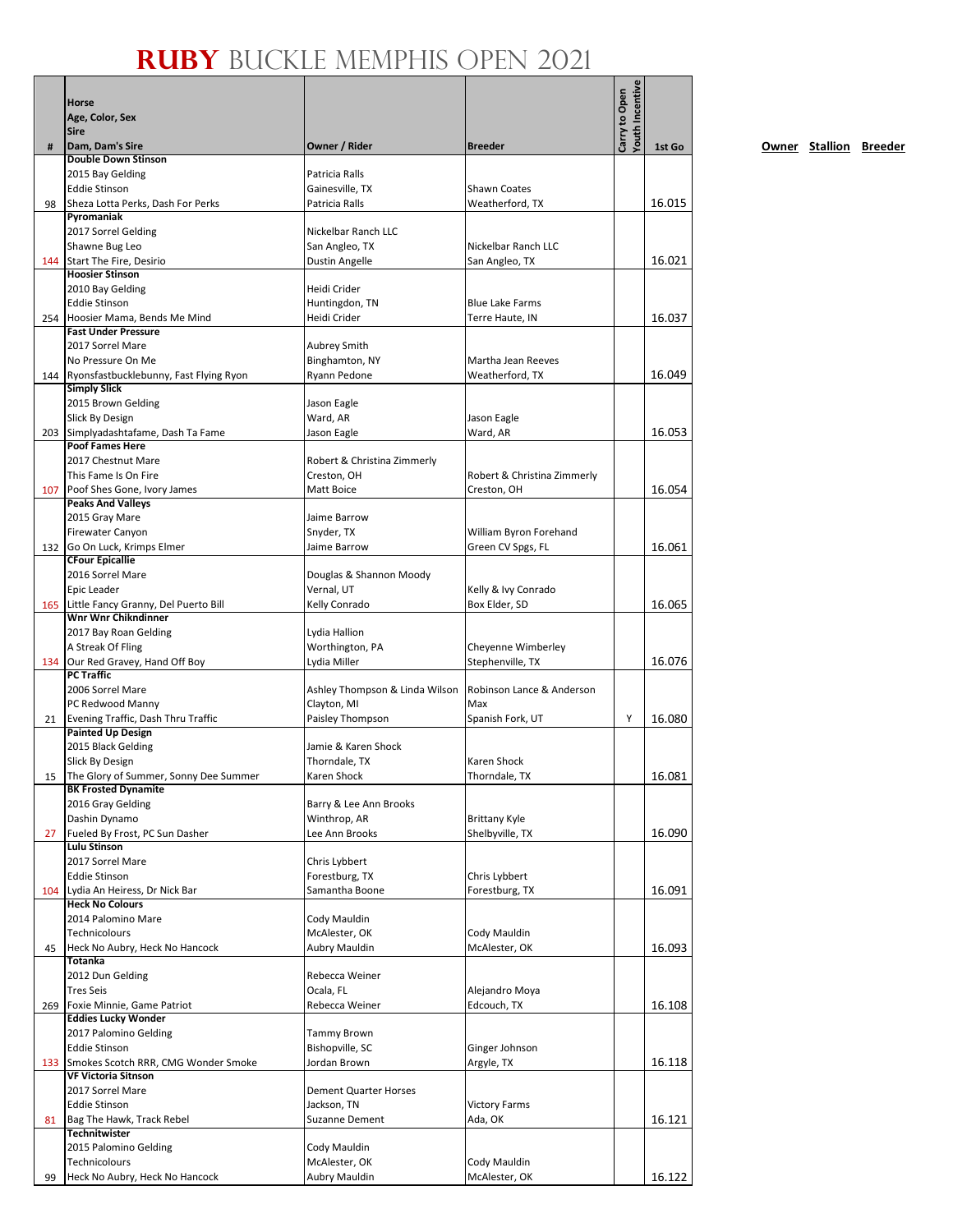|                | Horse<br>Age, Color, Sex<br>Sire                                         |                                             |                                             | Youth Incentive<br>Carry to Open |        |
|----------------|--------------------------------------------------------------------------|---------------------------------------------|---------------------------------------------|----------------------------------|--------|
| #              | Dam, Dam's Sire                                                          | Owner / Rider                               | <b>Breeder</b>                              |                                  | 1st Go |
|                | <b>My Daddys Slick</b><br>2015 Bay Mare                                  | White River Ag Products Inc                 |                                             |                                  |        |
|                | Slick By Design                                                          | Ashland, WI                                 | Jerry & Melodi Christensen                  |                                  |        |
|                | 190 Dashin Sassy Feather, Sweet First Down                               | Nikki Singler                               | Kennebec, SD                                |                                  | 16.146 |
|                | <b>Bamberg</b>                                                           |                                             |                                             |                                  |        |
|                | 2011 Bay Gelding                                                         | Amanda Amos                                 |                                             |                                  |        |
|                | Valiant Hero<br>290 Fashion Lover 99, Friendly Lover 88                  | Ocala, FL<br>Jenna Dominick                 | James Ronald Magnon<br>Ocala, FL            |                                  | 16.150 |
|                | <b>A Streak Of Honour</b>                                                |                                             |                                             |                                  |        |
|                | 2015 Bay Roan Gelding                                                    | Tammy Rudningen                             |                                             |                                  |        |
|                | A Streak Of Fling                                                        | Pennock, MN                                 | Jennifer M Ruzsa                            |                                  |        |
|                | 251   Dynamic Honor, Town Honor<br>Aces Bug Leo                          | Tammy Rudningen                             | Selby, SD                                   |                                  | 16.152 |
|                | 2009 Sorrel Mare                                                         | Stefani Barnett                             |                                             |                                  |        |
|                | Shawne Bug Leo                                                           | Muskogee, OK                                | Jerry D Smith                               |                                  |        |
|                | 234 Aces Pretty Assault, Aces Sonnys King                                | Stefani Barnett                             | Fayetteville, AR                            |                                  | 16.162 |
|                | <b>Vixens Ivory Hero</b>                                                 |                                             |                                             |                                  |        |
|                | 2014 Bay Gelding<br>Ivory James                                          | Sydney Hollingsworth<br>Stillwater, OK      | <b>Brenda Reswig</b>                        |                                  |        |
|                | 119 Valiant Red Vixen, Valiant Hero                                      | Sydney Hollingsworth                        | Bismarck, ND                                | Υ                                | 16.167 |
|                | Shesamityslickdesign                                                     |                                             |                                             |                                  |        |
|                | 2014 Buckskin Mare                                                       | Jody & Rebecca Boyd                         |                                             |                                  |        |
|                | Slick By Design                                                          | Zachary, LA                                 | Linda & Bruce Stenerson                     |                                  |        |
|                | 133 Lenas Hardly Smokin, Smokeys Gray<br>Paid For A Fling                | Rebecca Boyd                                | Escondido, CA                               |                                  | 16.167 |
|                | 2015 Buckskin Gelding                                                    | Emma Abbott                                 |                                             |                                  |        |
|                | <b>Irish Pay</b>                                                         | Bluff Dale, TX                              | Thomas K Sampson                            |                                  |        |
| 91             | Torias Little Fling, A Streak of Fling                                   | Emma Abbott                                 | Interior, SD                                |                                  | 16.168 |
|                | <b>French Stinson</b><br>2017 Sorrel Gelding                             | <b>Brandy White</b>                         |                                             |                                  |        |
|                | <b>Eddie Stinson</b>                                                     | Auburn, IL                                  | <b>Molly Powell</b>                         |                                  |        |
|                | 100 Disco Bling, Frenchmans Guy                                          | <b>Brandy White</b>                         | Stephenville, TX                            |                                  | 16.169 |
|                | <b>Slick Behind Bars</b>                                                 |                                             |                                             |                                  |        |
|                | 2015 Chestnut Gelding                                                    | Ben Heithcock                               |                                             |                                  |        |
|                | Slick By Design                                                          | Chapel Hill, TN                             | <b>Ben Heithcock</b>                        |                                  |        |
|                | 220 Corrare Bar Reed, Diamond Feature<br>My Way Ta Fame                  | <b>Ben Heithcock</b>                        | Chapel Hill, TN                             |                                  | 16.171 |
|                | 2017 Chestnut Gelding                                                    | For The Fame LLC                            |                                             |                                  |        |
|                | <b>BHR Frenchies Socks</b>                                               | Micanopy, FL                                | Crystal Shumate                             |                                  |        |
|                | 244 For The Fame, Dash Ta Fame<br><b>Grand PC Redwood</b>                | Derek Piel                                  | Micanopy, FL                                |                                  | 16.172 |
|                | 2015 Red Dun Gelding                                                     | Jeffrey D Crockett                          |                                             |                                  |        |
|                | PC Redwood Manny                                                         | Spanish Fork, UT                            | Scott Morgan Bass                           |                                  |        |
|                | 165 CQ Grand Daisy Hill, CQ Two Dot Hill                                 | Teigan Adams                                | Morgan, UT                                  |                                  | 16.197 |
|                | <b>Jamies On The Geaux</b>                                               |                                             |                                             |                                  |        |
|                | 2016 Brown Mare<br>Ivory James                                           | Jessica Morris                              |                                             |                                  |        |
| 108            | Pollys On The Go, Cajo                                                   | Alvord, TX<br>Jessica Morris                | Chad Hart & Darrell Williams<br>Royston, GA |                                  | 16.204 |
|                | <b>The Suitest Streak</b>                                                |                                             |                                             |                                  |        |
|                | 2015 Dun Mare                                                            | Kathryn R Boznak                            |                                             |                                  |        |
|                | French Streaktovegas                                                     | Rensselaer, IN                              | Suite Wonderland                            |                                  |        |
|                | 188 Lady Melody Dunit, Kodiak Sir Lancelot<br><b>Guys Fame N Fortune</b> | Trent Roorda                                | Crown Point, IN                             |                                  | 16.204 |
|                | 2012 Palomino Mare                                                       | Kathy Donegan                               |                                             |                                  |        |
|                | Frenchmans Guy                                                           | Bluff Dale, TX                              | <b>Bill or Debbie Myers</b>                 |                                  |        |
|                | 258 Miss Dash Of Fame, Dash Ta Fame                                      | Lacey Harmon                                | St Onge, SD                                 |                                  | 16.207 |
|                | JL I Luvcheapthrills                                                     |                                             |                                             |                                  |        |
|                | 2017 Sorrel Mare<br>JL Sirocco                                           | <b>Dorminy Plantation</b><br>Fitzgerald, GE | Jill Lane QH                                |                                  |        |
| 77             | Miss Twist Bug, Shawne Bug                                               | Roger Odom                                  | Fort Benton, MT                             |                                  | 16.210 |
|                | <b>Ruby Rubacuori</b>                                                    |                                             |                                             |                                  |        |
|                | 2017 Red Roan Mare                                                       | Jody & Tracy Henderson                      |                                             |                                  |        |
|                | A Dash Ta Streak                                                         | Alvarado, TX                                | Jody & Tracy Henderson                      |                                  |        |
| $\overline{2}$ | War Lena Kitty, War Lena Bars<br>A Smooth Flit Bar                       | <b>Tracy Henderson</b>                      | Alvarado, TX                                |                                  | 16.211 |
|                | 2012 Sorrel Gelding                                                      | Juan & Bobbie Jo Alcazar                    |                                             |                                  |        |
|                | A Smooth Guy                                                             | Okeechobee, FL                              | <b>Brenda Rraley</b>                        |                                  |        |
| 12             | Haley Flit Bar, Flit Bar Beggar                                          | Bobbie Jo Alcazar                           | Whitney, TX                                 |                                  | 16.223 |
|                | <b>Grace Cloud</b>                                                       |                                             |                                             |                                  |        |
|                | 2012 Bay Mare<br>Ivory James                                             | Blaezi Calico<br>Oktaha, OK                 | Preston & Karen Cloud                       |                                  |        |
| 256            | Audreys Trick, Favorite Trick                                            | Blaezi Calico                               | Sallisaw, OK                                |                                  | 16.226 |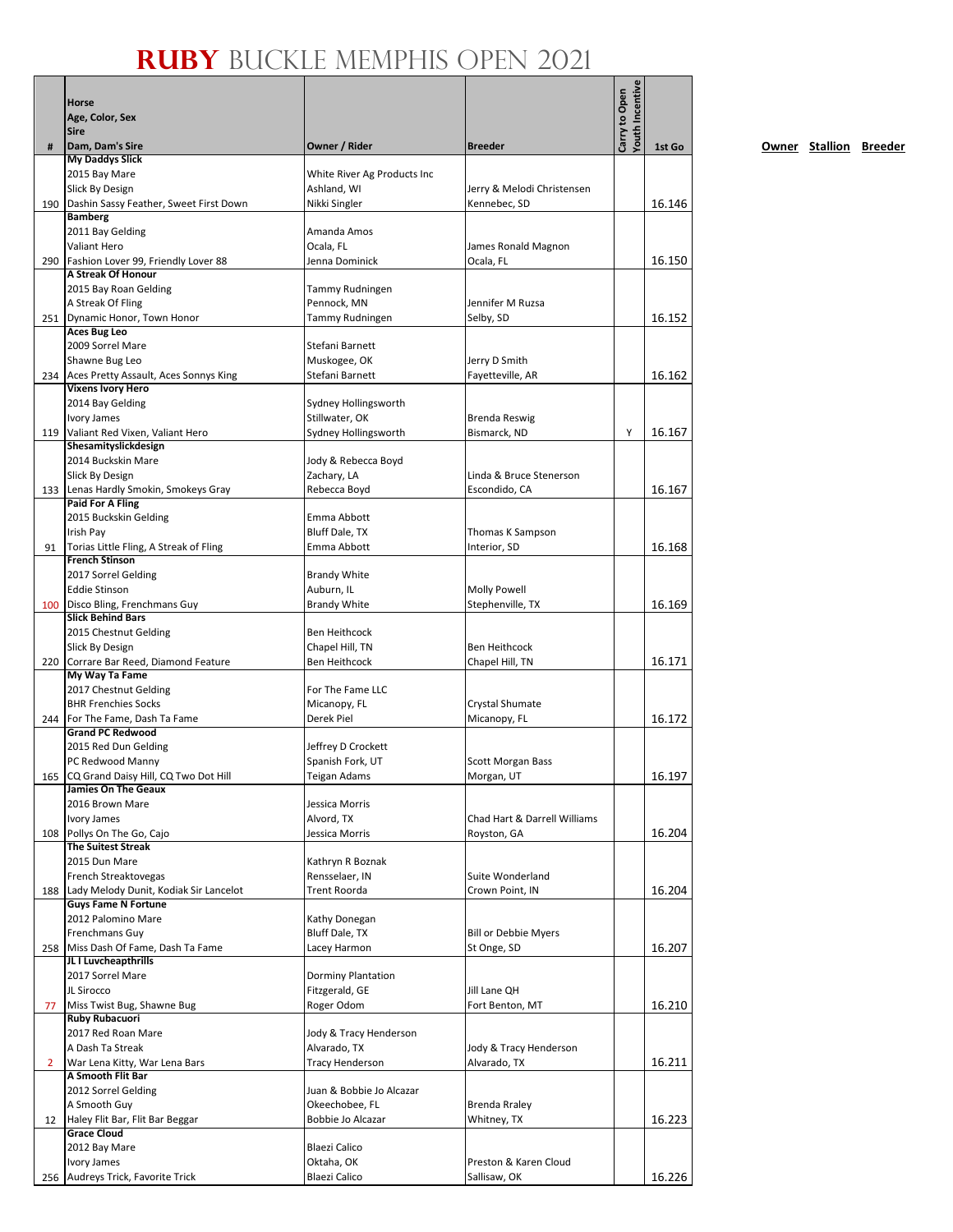|     | <b>Horse</b>                                                             |                                   |                                          |                                         |              |                 |         |                        |       |
|-----|--------------------------------------------------------------------------|-----------------------------------|------------------------------------------|-----------------------------------------|--------------|-----------------|---------|------------------------|-------|
|     | Age, Color, Sex                                                          |                                   |                                          |                                         |              |                 |         |                        |       |
| #   | <b>Sire</b><br>Dam, Dam's Sire                                           | Owner / Rider                     | <b>Breeder</b>                           | <b>routh Incentive</b><br>Carry to Open | 1st Go       |                 |         | Owner Stallion Breeder |       |
|     | <b>Shesa Crowd Pleaser</b>                                               |                                   |                                          |                                         |              |                 |         |                        |       |
|     | 2016 Sorrel Mare                                                         | Janett Dykes                      |                                          |                                         |              |                 |         |                        |       |
|     | Carrizzo                                                                 | Baxley, GA                        | Frank Moore Jr                           |                                         |              |                 |         |                        |       |
|     | 239 Gracies Little Jewel, Streakin Jewel                                 | Gary Dykes                        | Greenville, SC                           |                                         | 16.228       |                 |         |                        |       |
|     | Shesadesignerteddy                                                       | Emma Abbott                       |                                          |                                         |              |                 |         |                        |       |
|     | 2015 Bay Mare<br>Slick By Design                                         | <b>Bluff Dale, TX</b>             | James &/or Savannah Reeves               |                                         |              |                 |         |                        |       |
|     | 189 Shes Free To Flame, Flaming Fire Water                               | Emma Abbott                       | Cross Plains, TX                         |                                         | 16.235       |                 |         |                        |       |
|     | This Blonds No Joke                                                      |                                   |                                          |                                         |              |                 |         |                        |       |
|     | 2011 Palomino Mare                                                       | Southern Rose Ranch               |                                          |                                         |              |                 |         |                        |       |
|     | As Good As Nick Gets                                                     | Pelzer, SC                        | Southern Rose Ranch                      |                                         |              |                 |         |                        |       |
|     | 217 Sissys Little Coin, Packin Sixes                                     | Janelle Green                     | Pelzer, SC                               |                                         | 16.235       |                 |         |                        |       |
|     | <b>Miss Edy Stinson</b><br>2017 Bay Mare                                 | <b>Brad Lieblong</b>              |                                          |                                         |              |                 |         |                        |       |
|     | <b>Eddie Stinson</b>                                                     | Jonesboro, AR                     | Michael T Samples                        |                                         |              |                 |         |                        |       |
|     | 116 Enticingly Fast, Scrutinizer                                         | <b>Brandon Cullins</b>            | Abilene, KS                              |                                         | 16.237       |                 |         |                        |       |
|     | <b>RP Dashing Uno</b>                                                    |                                   |                                          |                                         |              |                 |         |                        |       |
|     | 2015 Bay Gelding                                                         | Clay & Lexi Dickinson             |                                          |                                         |              |                 |         |                        |       |
|     | <b>Tres Seis</b>                                                         | Columbia, SC                      | Dan & Louise Jones                       |                                         |              |                 |         |                        |       |
|     | 223 Fast Dash Tanisha, Heza Fast Dash                                    | Lexi Dickinson                    | Norman, OK                               |                                         | 16.252 4D-1  |                 | \$6,109 | \$719                  | \$359 |
|     | Jet Oh Lena<br>2009 Gelding Gray                                         | Celeste Foster                    |                                          |                                         |              |                 |         |                        |       |
|     | <b>Blazin Jetolena</b>                                                   | Davie, FL                         | WJ JR Williamson                         |                                         |              |                 |         |                        |       |
| 287 | Serenely, Runaway Winner                                                 | <b>Celeste Foster</b>             | Gray Court, SC                           |                                         | 16.255 4D-2  |                 | \$4,154 | \$489                  | \$244 |
|     | <b>VF Mistys Liaison</b>                                                 |                                   |                                          |                                         |              |                 |         |                        |       |
|     | 2017 Gray Mare                                                           | <b>Marcus McCrary</b>             |                                          |                                         |              |                 |         |                        |       |
| 150 | Sixes Liaison<br>BN Misty Moon, Steppin For The Moon                     | Fort Worth, TX<br>Chris Martin    | <b>Victory Farms</b><br>Ada, OK          |                                         | 16.256 4D-3  |                 | \$3,177 | \$374                  | \$187 |
|     | Vamanos                                                                  |                                   |                                          |                                         |              |                 |         |                        |       |
|     | 2017 Gray Gelding                                                        | <b>Timothy Menzel</b>             |                                          |                                         |              |                 |         |                        |       |
|     | Freighttrain B                                                           | Sun Prairie, WI                   | Bobby D Cox                              |                                         |              |                 |         |                        |       |
| 55  | Shesa First Rafity, First Down Dash                                      | James Barnes                      | Fort Worth, TX                           |                                         | 16.261 4D-4  |                 | \$2,248 | \$265                  | \$132 |
|     | <b>Tres My Tracks</b>                                                    |                                   |                                          |                                         |              |                 |         |                        |       |
|     | 2010 Sorrel Gelding<br><b>Tres Seis</b>                                  | Sue Ahlgren<br>Darwin, MN         | <b>Tom Pouliot</b>                       |                                         |              |                 |         |                        |       |
| 35  | Lenas Rare Lady, Rare Form                                               | Sue Ahlgren                       | Loretto, MN                              |                                         | 16.262       | 4D-5            | \$1,833 | \$216                  | \$108 |
|     | A Smooth Sangria                                                         |                                   |                                          |                                         |              |                 |         |                        |       |
|     | 2017 Sorrel Mare                                                         | Shawna Letcher                    |                                          |                                         |              |                 |         |                        |       |
|     | A Smooth Guy                                                             | Rapid City, SD                    | TK & Lainee Sampson                      |                                         |              |                 |         |                        |       |
|     | 151 SX Smokin Serena, Smoke N Sparks                                     | Shawna Letcher                    | Interior, SD                             |                                         | 16.270 4D-6  |                 | \$1,417 | \$167                  | \$83  |
|     | <b>Frenchmans Cutie Pie</b><br>2013 Bay Mare                             | Danielle Stubstad                 |                                          |                                         |              |                 |         |                        |       |
|     | Frenchmans Guy                                                           | Ocala, FL                         | Bill & Debbie Myers                      |                                         |              |                 |         |                        |       |
|     | 289 Say Bye Pie, Pie In The Sky                                          | Danielle Stubstad                 | Saint Onge, SD                           |                                         | 16.274 4D-7  |                 | \$1,124 | \$132                  | \$66  |
|     | Epic Vanilla Ice Cream                                                   |                                   |                                          |                                         |              |                 |         |                        |       |
|     | 2016 Sorrel Mare                                                         | Jason Eagle                       |                                          |                                         |              |                 |         |                        |       |
|     | Epic Leader<br>155 SR Shades Of Vanilla, Dash Ta Fame                    | Ward, AR<br>Jason Eagle           | Nickelbar Ranch<br>San Angelo, TX        |                                         | 16.277 4D-8  |                 | \$880   | \$104                  | \$52  |
|     | <b>Dorothys Millions</b>                                                 |                                   |                                          |                                         |              |                 |         |                        |       |
|     | 2017 Bay Mare                                                            | Robert & Christina Zimmerly       |                                          |                                         |              |                 |         |                        |       |
|     | This Fame Is On Fire                                                     | Creston, OH                       | Robert & Christina Zimmerly              |                                         |              |                 |         |                        |       |
| 57  | Too Special Maria, Eysa Special                                          | Matt Boice                        | Creston, OH                              |                                         | 16.282 4D-9  |                 | \$733   | \$86                   | \$43  |
|     | A Jazzy Little Fling<br>2017 Bay Mare                                    | <b>Lindsey Pedrick</b>            |                                          |                                         |              |                 |         |                        |       |
|     | A Streak Of Fling                                                        | Lewisburg, TN                     | <b>Lindsey Pedrick</b>                   |                                         |              |                 |         |                        |       |
|     | 245 BKJ Ta Fame, Jazzing Ta Fame                                         | <b>Lindsey Pedrick</b>            | Lewisburg, TN                            |                                         |              | 16.285 4D-10/11 | \$587   | \$69                   | \$35  |
|     | <b>Epic Southern Lady</b>                                                |                                   |                                          |                                         |              |                 |         |                        |       |
|     | 2016 Bay Mare                                                            | Ken White                         |                                          |                                         |              |                 |         |                        |       |
|     | Epic Leader                                                              | Auburn, IL                        | Courtney Simonton                        |                                         |              |                 |         |                        |       |
|     | 265 Sheza Southern Belle, Southern Cartel<br><b>KVS Payday By Design</b> | Ken White                         | Stephenville, TX                         |                                         |              | 16.285 4D-10/11 | \$587   | \$69                   | \$35  |
|     | 2015 Grullo Mare                                                         | Darrell & Jamie Garrett           |                                          |                                         |              |                 |         |                        |       |
|     | Slick By Design                                                          | Byrdstown, TN                     | Kurt Vonn Stone                          |                                         |              |                 |         |                        |       |
|     | 175 SCF Daisy Duke, Special Definition                                   | Jamie Garrett                     | Lebanon, TN                              |                                         | 16.291 4D-12 |                 | \$464   | \$55                   | \$27  |
|     | <b>Epic Bit Of Fame</b>                                                  |                                   |                                          |                                         |              |                 |         |                        |       |
|     | 2015 Gray Gelding                                                        | Kaylon & Seth Rodriguez           |                                          |                                         |              |                 |         |                        |       |
|     | Epic Leader<br>167 Madams Bit Of Fame, Zippy Zevi Dasher                 | Polk City, FL<br>Kaylon Rodriguez | Kaylon & Seth Rodriguez<br>Polk City, FL |                                         |              | 16.297 4D-13/14 | \$433   | \$51                   | \$25  |
|     | <b>LilPressureInMyNikes</b>                                              |                                   |                                          |                                         |              |                 |         |                        |       |
|     | 2016 Sorrel Gelding                                                      | Shelby Oglesby                    |                                          |                                         |              |                 |         |                        |       |
|     | No Pressure On Me                                                        | Vernon, TX                        | Shoppa Ranch                             |                                         |              |                 |         |                        |       |
|     | 128 VF Elmers Lil Sis, Burrs First Down                                  | Shelby Oglesby                    | Decatur, TX                              |                                         |              | 16.297 4D-13/14 | \$433   | \$51                   | \$25  |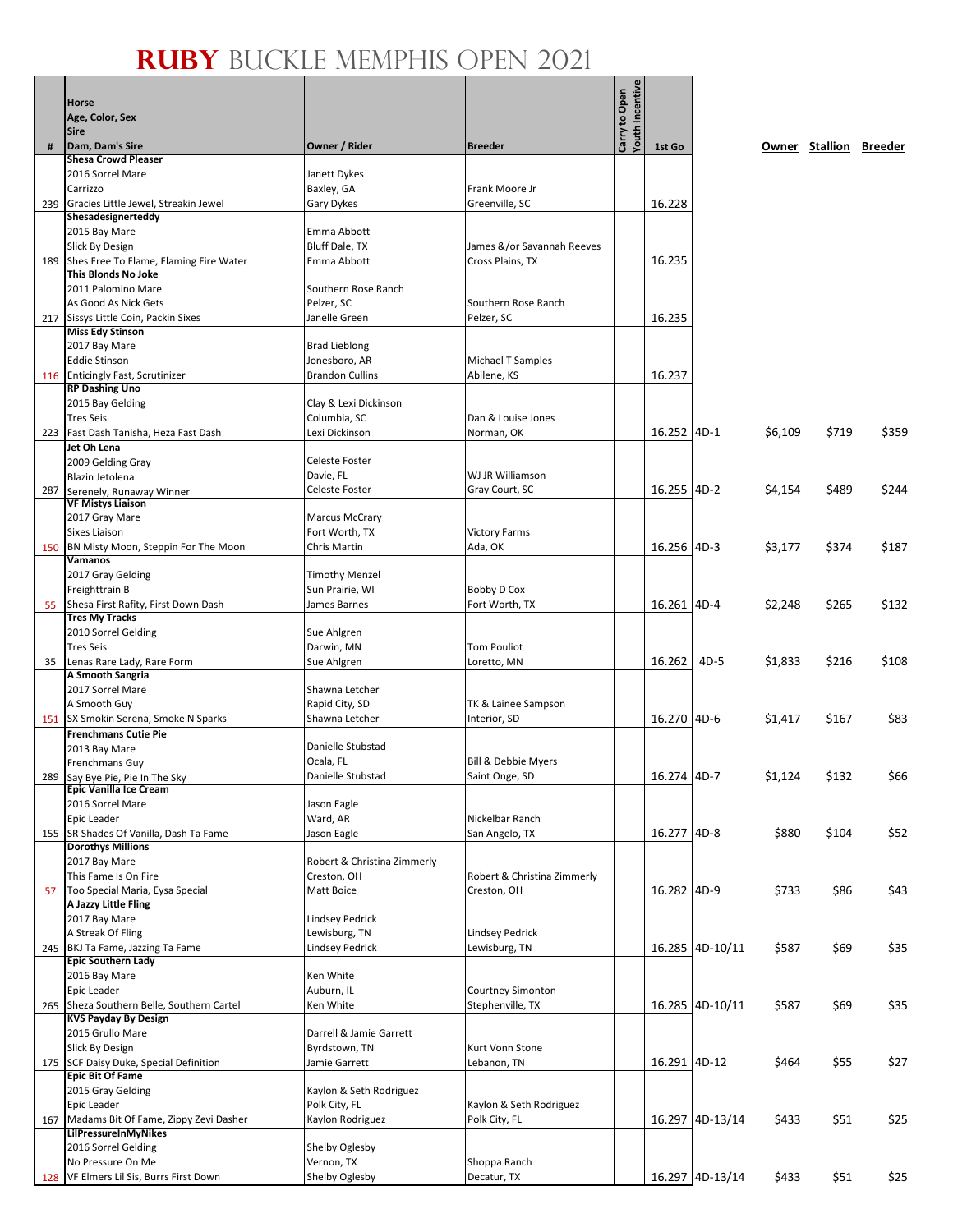ا له ا

٦

|    | <b>Horse</b>                                                       |                                |                                        | <b>Youth Incentive</b><br>Carry to Open |              |       |                        |      |
|----|--------------------------------------------------------------------|--------------------------------|----------------------------------------|-----------------------------------------|--------------|-------|------------------------|------|
|    | Age, Color, Sex                                                    |                                |                                        |                                         |              |       |                        |      |
|    | <b>Sire</b>                                                        |                                |                                        |                                         |              |       |                        |      |
| #  | Dam, Dam's Sire                                                    | Owner / Rider                  | <b>Breeder</b>                         |                                         | 1st Go       |       | Owner Stallion Breeder |      |
|    | <b>VR Bugsnthemoonlight</b>                                        |                                |                                        |                                         |              |       |                        |      |
|    | 2015 Sorrel Gelding                                                | Five L Farm                    |                                        |                                         |              |       |                        |      |
|    | Shawne Bug Leo                                                     | Portage, PA                    | Ventana Ranch                          |                                         |              |       |                        |      |
|    | 136 Kailua Creek, Marthas Six Moons<br>Dan Smooth                  | Jarrett Long                   | Noble, OK                              |                                         | 16.328 4D-15 | \$367 | \$43                   | \$22 |
|    | 2017 Sorrel Mare                                                   | Maddi Cripe                    |                                        |                                         |              |       |                        |      |
|    | A Smooth Guy                                                       | Vandalia, IL                   | Daniel Kjorsvik                        |                                         |              |       |                        |      |
| 73 | Holy White Socks, Polished Brass                                   | Maddi Cripe                    | Minneapolis, MN                        |                                         | 16.346       |       |                        |      |
|    | <b>RF Chrome In Black</b>                                          |                                |                                        |                                         |              |       |                        |      |
|    | 2015 Black Mare                                                    | Steve & Cindy Durham           |                                        |                                         |              |       |                        |      |
|    | Slick By Design                                                    | Rosedale, SD                   | Jane & Ryan Melby                      |                                         |              |       |                        |      |
|    | 207 RC Back In Black, Ninety Nine Goldmine                         | <b>Steve Durham</b>            | Wilson, OK                             |                                         | 16.356       |       |                        |      |
|    | <b>Short Man Streakin</b>                                          |                                |                                        |                                         |              |       |                        |      |
|    | 2016 Bay Roan Stallion                                             | Jennifer Fite                  |                                        |                                         |              |       |                        |      |
|    | A Streak Of Fling                                                  | College Station, TX            | Kelly Gorrell                          |                                         |              |       |                        |      |
| 41 | Short Penny, Dash Ta Fame                                          | Jennifer Fite                  | Beach, ND                              |                                         | 16.374       |       |                        |      |
|    | A Dash of Mulberry<br>2017 Gray Mare                               |                                |                                        |                                         |              |       |                        |      |
|    | Mulberry Fame                                                      | Ken English<br>Lavernia, TX    | <b>Biar Quarter Horses</b>             |                                         |              |       |                        |      |
| 58 | Takin A Mac Bug, Takin On Shawne                                   | Ken English                    | Belgrade, MN                           |                                         | 16.380       |       |                        |      |
|    | <b>Magnolia Martini</b>                                            |                                |                                        |                                         |              |       |                        |      |
|    | 2012 Palomino Mare                                                 | Reagan Adkins                  |                                        |                                         |              |       |                        |      |
|    | Be A Magnolia Runner                                               | Somerville, TN                 | <b>Brittany Pozzi Tonozzi</b>          |                                         |              |       |                        |      |
| 68 | French Covergirl, Saintly Fellow                                   | Reagan Adkins                  | Lampasas, TX                           |                                         | 16.382       |       |                        |      |
|    | <b>Heavens Ta Betsy</b>                                            |                                |                                        |                                         |              |       |                        |      |
|    | 2013 Gray Mare                                                     | Suite Performance Horses       |                                        |                                         |              |       |                        |      |
|    | JL Dash Ta Heaven                                                  | Crown Point, IN                | <b>Rusty Roberts</b>                   |                                         |              |       |                        |      |
|    | 260 Parklane Profit, Moro                                          | Samantha Malecki               | Beggs, OK                              |                                         | 16.396       |       |                        |      |
|    | <b>Frenchmans Cash Bar</b>                                         |                                |                                        |                                         |              |       |                        |      |
|    | 2013 Palomino Gelding                                              | Ben Heithcock                  |                                        |                                         |              |       |                        |      |
|    | First Down French                                                  | College Grove, TN              | Ben Heithcock                          |                                         |              |       |                        |      |
|    | 270 Luthers Suzi Blue, Luther Bar Blue<br>TechnicoloursHotFlash    | Ben Heithcock                  | College Grove, TN                      |                                         | 16.417       |       |                        |      |
|    | 2016 Sorrel Gelding                                                | Terry & Connie Ray             |                                        |                                         |              |       |                        |      |
|    | Technicolours                                                      | Heavener, OK                   | Terry & Connie Ray                     |                                         |              |       |                        |      |
| 11 | Bullys Top Bar, Bully Bullion                                      | Jodi Ray                       | Heavener, OK                           |                                         | 16.425       |       |                        |      |
|    | <b>KB Ivorysfame</b>                                               |                                |                                        |                                         |              |       |                        |      |
|    | 2017 Black Mare                                                    | Alexis Sipkema                 |                                        |                                         |              |       |                        |      |
|    | Ivory James                                                        | Wayland, MI                    | K & K Farms                            |                                         |              |       |                        |      |
| 68 | My American Honey, Dash Ta Fame                                    | Alexis Sipkema                 | Joelton, TN                            |                                         | 16.429       |       |                        |      |
|    | Aintnothinbutbugfame                                               |                                |                                        |                                         |              |       |                        |      |
|    | 2017 Sorrel Mare                                                   | Kayla Enke                     |                                        |                                         |              |       |                        |      |
|    | Aint Seen Nothin Yet                                               | West Point, IA                 | Kayla Enke                             |                                         |              |       |                        |      |
|    | 154 Shawnes Chloe Bug, Shawne Bug Leo<br><b>Straight Up Smooth</b> | Kayla Enke                     | West Point, IA                         |                                         | 16.430       |       |                        |      |
|    | 2015 Buckskin Mare                                                 | Kristine & Josh Jacobsen       |                                        |                                         |              |       |                        |      |
|    | A Smooth Guy                                                       | Weatherford, TX                | Mike Oden Cattle CO                    |                                         |              |       |                        |      |
|    | 179 Up Straight, Lean With Me                                      | Cienna Jacobsen                | Williams, AZ                           | Y                                       | 16.434       |       |                        |      |
|    | <b>Bugginforafling</b>                                             |                                |                                        |                                         |              |       |                        |      |
|    | 2007 Bay Roan Mare                                                 | <b>Heather Haltom</b>          |                                        |                                         |              |       |                        |      |
|    | A Streak Of Fling                                                  | Jones, OK                      | Jeremy Lyons                           |                                         |              |       |                        |      |
|    | 253 First Vagabond, Little Vagabond                                | <b>Heather Haltom</b>          | Sparks, OK                             |                                         | 16.437       |       |                        |      |
|    | <b>SM A Royal PYC</b>                                              |                                |                                        |                                         |              |       |                        |      |
|    | 2011 Bay Gelding                                                   | Stefani Barnett                |                                        |                                         |              |       |                        |      |
|    | PYC Paint Your Wagon                                               | Muskogee, OK                   | Rafter SM Ranch                        |                                         |              |       |                        |      |
|    | 187 A Royal Country Miss, A Royale High<br>Tiniwithaslicktwist     | Stefani Barnett                | Wagoner, OK                            |                                         | 16.447       |       |                        |      |
|    | 2016 Sorrel Mare                                                   | Jessica Lear                   |                                        |                                         |              |       |                        |      |
|    | <b>Slick By Design</b>                                             | Meridan, TX                    | Debbie Jackson                         |                                         |              |       |                        |      |
| 66 | Brandons Dimples, De Elegant Oscar                                 | Jessica Lear                   | San Augustine, TX                      |                                         | 16.455       |       |                        |      |
|    | <b>Flinging Cash</b>                                               |                                |                                        |                                         |              |       |                        |      |
|    | 2013 Bay Roan Mare                                                 | <b>Tammy Brown</b>             |                                        |                                         |              |       |                        |      |
|    | A Streak Of Fling                                                  | Bishopville, SC                | Tim Lamberson                          |                                         |              |       |                        |      |
| 76 | Iscreamfordash, Dashing With Cash                                  | Jordan Brown                   | Boerne, TX                             |                                         | 16.463       |       |                        |      |
|    | <b>Frenchgirl Cocoa</b>                                            |                                |                                        |                                         |              |       |                        |      |
|    | 2008 Palomino Mare                                                 | Pamela Mueller                 |                                        |                                         |              |       |                        |      |
|    | Frenchmans Guy                                                     | Collinsville, OK               | Dick & Vicki Armer                     |                                         |              |       |                        |      |
| 25 | Mecca Ciara, Mecca San Leo                                         | Pam Mueller                    | Preston, KS                            |                                         | 16.471       |       |                        |      |
|    | California Cash 37*                                                | Raise The Bar Performance      |                                        |                                         |              |       |                        |      |
|    | 2013 Brown Stallion                                                | Horses LLC                     |                                        |                                         |              |       |                        |      |
|    | Jess Louisiana Blue<br>Cash Perks, Dash For Cash                   | Vicksburg, MI<br>Rass Pederson | Shannon Akerstrom<br>Potter Valley, CA |                                         | 16.479       |       |                        |      |
| 87 |                                                                    |                                |                                        |                                         |              |       |                        |      |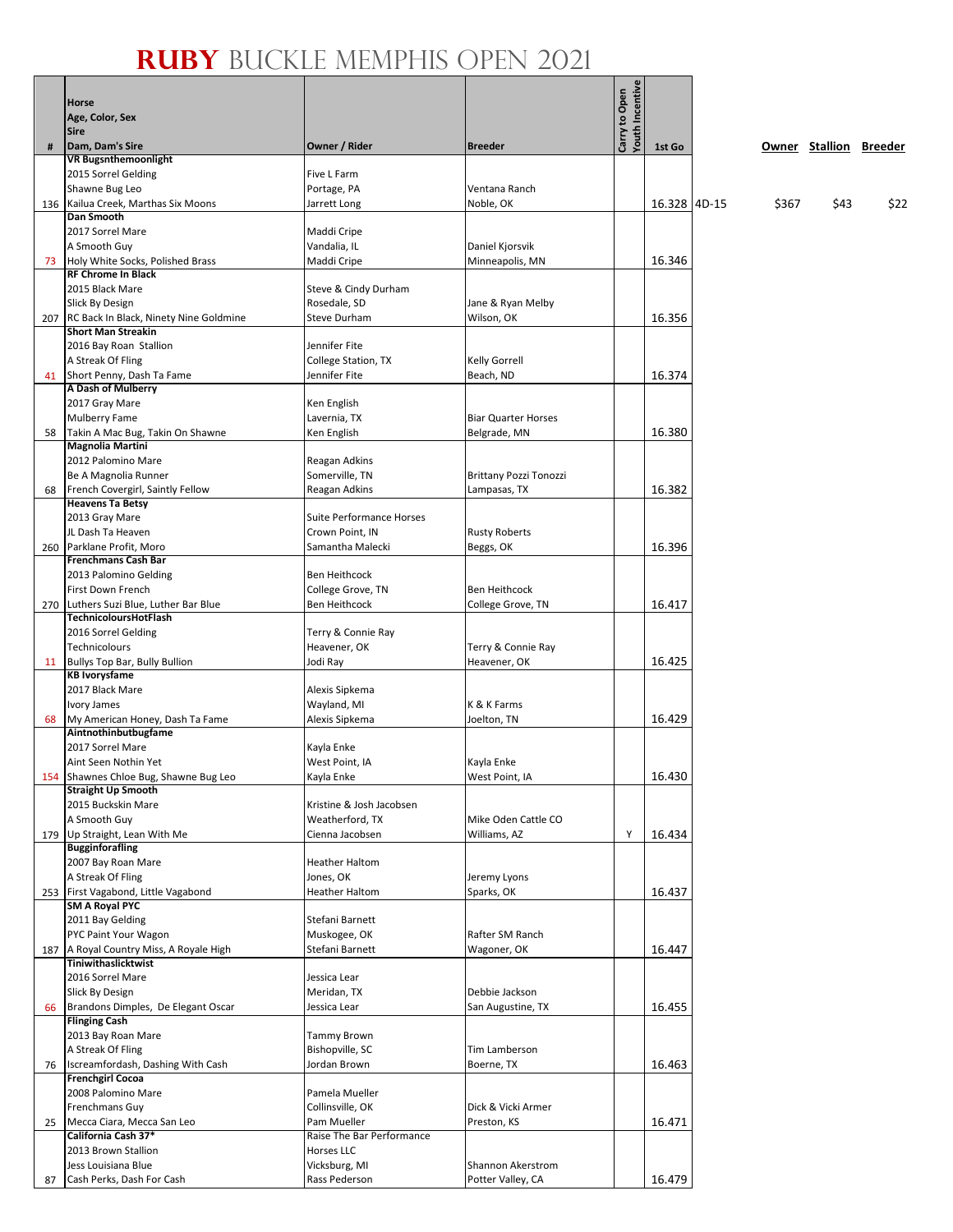|     |                                                               |                                                  |                                       | <b>routh Incentive</b> |        |
|-----|---------------------------------------------------------------|--------------------------------------------------|---------------------------------------|------------------------|--------|
|     | Horse                                                         |                                                  |                                       | Carry to Open          |        |
|     | Age, Color, Sex<br><b>Sire</b>                                |                                                  |                                       |                        |        |
| #   | Dam, Dam's Sire                                               | Owner / Rider                                    | <b>Breeder</b>                        |                        | 1st Go |
|     | <b>Daddys Vegas Fling</b>                                     |                                                  |                                       |                        |        |
|     | 2016 Bay Gelding                                              | Sara Honegger                                    |                                       |                        |        |
|     | <b>French Streaktovegas</b>                                   | Oklahoma City, OK                                | Sydney Hollingsworth                  |                        |        |
| 79  | My Daddys Catty, Ima Doc Olena<br><b>Strate Laced Guy</b>     | Sara Honegger                                    | Stillwater, OK                        |                        | 16.515 |
|     | 2014 Palomino Gelding                                         | Amy Barrett                                      |                                       |                        |        |
|     | <b>BHR Frenchies Socks</b>                                    | Calvert City, KY                                 | John C Hanning                        |                        |        |
|     | 123 Strate Laced, Deputy Enos Strate                          | Melora Potter                                    | Pomeroy, OH                           |                        | 16.553 |
|     | <b>Bubba Guy</b>                                              |                                                  |                                       |                        |        |
|     | 2013 Brown Gelding                                            | <b>Mary Sorrells</b>                             |                                       |                        |        |
|     | <b>Traffic Guy</b><br>Pure D Gold Gal, Pure D Dash            | Bryan, TX<br><b>Mary Sorrells</b>                | Thomas & Elizabeth Baker              |                        |        |
| 95  | <b>Boxcar Sweety</b>                                          |                                                  | Brenham, TX                           |                        | 16.561 |
|     | 2017 Brown Mare                                               | <b>Kris Tarrant</b>                              |                                       |                        |        |
|     | Freighttrain B                                                | Larue, TX                                        | James Sills                           |                        |        |
| 42  | Sweetest Trick, Favorite Trick                                | <b>Kris Tarrant</b>                              | Cedar Hill, TX                        |                        | 16.579 |
|     | <b>Easy Red Dasher</b>                                        |                                                  |                                       |                        |        |
|     | 2017 Sorrel Mare                                              | <b>Cactus Creek Ranch LLC</b>                    | Shawn Arceneaux                       |                        |        |
|     | The Red Dasher<br>246 Sabrinas Easy Ryon, Jets Easy Roll      | Arkadelphia, AR<br>Kathryn Speights              | St Martinville, LA                    |                        | 16.579 |
|     | <b>UX Swayzi Stinson</b>                                      |                                                  |                                       |                        |        |
|     | 2017 Chestnut Mare                                            | Josie Cole                                       |                                       |                        |        |
|     | <b>Eddie Stinson</b>                                          | Trimont, MN                                      | Jinx Maude                            |                        |        |
|     | 142   UX Frenchmans Kimmie, Frenchmans Guy                    | Josie Cole                                       | Hermosa, SD                           |                        | 16.583 |
|     | <b>Nonstop French Socks</b>                                   |                                                  |                                       |                        |        |
|     | 2016 Sorrel Mare<br><b>BHR Frenchies Socks</b>                | Wendy Reed<br>Roopville, GA                      | Wendy Reed                            |                        |        |
|     | 274 Kid Me Nonstop, Kids Lineage                              | Wendy Reed                                       | Roopville, GA                         |                        | 16.609 |
|     | <b>One Slick Contender</b>                                    |                                                  |                                       |                        |        |
|     | 2014 Brown Mare                                               | Josie Cole                                       |                                       |                        |        |
|     | Slick By Design                                               | Trimont, MN                                      | <b>Terry Vogel</b>                    |                        |        |
|     | 193 Fiery Contender, Title Contender                          | Josie Cole                                       | Gainesville, TX                       |                        | 16.612 |
|     | <b>Cattle Baron B</b>                                         | Brenda Rector                                    |                                       |                        |        |
|     | 2013 Sorrel Gelding<br>Stoli                                  | Terre Haute, IN                                  | <b>Bielau Oaks</b>                    |                        |        |
|     | 281 Fast Prize Ginger, Oak Tree Special                       | Randa Rector                                     | Weimar, TX                            |                        | 16.660 |
|     | <b>Bayou Sox</b>                                              |                                                  |                                       |                        |        |
|     | 2016 Sorrel Mare                                              | Ronnie & Chuck Williams                          |                                       |                        |        |
|     | <b>BHR Frenchies Socks</b>                                    | Hartsville, TN                                   | Ronnie & Chuck Williams               |                        |        |
|     | 272 Bayou Babs, Hot Colours<br>Slicknslide                    | <b>Mendy Williams</b>                            | Hartsville, TN                        |                        | 16.668 |
|     | 2015 Bay Gelding                                              | Maria Norman                                     |                                       |                        |        |
|     | Slick By Design                                               | Cabot, AR                                        | Maria Norman                          |                        |        |
|     | 134 Red Pepa Jet, Rene Dan Jet                                | Maria Norman                                     | Cabot, AR                             |                        | 16.672 |
|     | <b>TFour Shome The Money</b>                                  |                                                  |                                       |                        |        |
|     | 2017 Bay Gelding                                              | Makenna Christensen                              |                                       |                        |        |
| 82  | Tfouroverdrivinnfame<br>Money From The Mint, On The Money Red | Lakepoint, UT<br>Makenna Christensen             | Four Taylors Ranch LLC<br>Lapoint, UT |                        | 16.673 |
|     | <b>MS PYC OKC</b>                                             |                                                  |                                       |                        |        |
|     | 2016 Brown Mare                                               | Lee Pedone & Andrea Cline                        |                                       |                        |        |
|     | PYC Paint Your Wagon                                          | Springtown, TX                                   | Carol Keith                           |                        |        |
| 31  | Wind N My Sails, Okey Dokey Dale                              | Andrea Cline                                     | Washington, OK                        |                        | 16.680 |
|     | <b>Blazinredrhinestones</b>                                   |                                                  |                                       |                        |        |
|     | 2015 Sorrel Mare<br>Blazin Jetolena                           | Linda Jett Mosley & Marti Garrett<br>Vidalia, GA | Dale E Reed                           |                        |        |
|     | 141 Dyna Rae Honor, Jet Of Honor                              | Lance Graves                                     | Powhatan, VA                          |                        | 16.713 |
|     | JL Heavenly Grace                                             |                                                  |                                       |                        |        |
|     | 2017 Sorrel Mare                                              | Melissa McDaniel                                 |                                       |                        |        |
|     | JL Dash Ta Heaven                                             | Lumberton, MI                                    | Jud Little                            |                        |        |
| 157 | Gotta Be A Red Nick, Dr Nick Bar                              | Melissa McDaniel                                 | Ardmore, OK                           |                        | 16.715 |
|     | <b>First Nonstop French</b><br>2017 Palomino Stallion         | Wendy Reed                                       |                                       |                        |        |
|     | First Down French                                             | Roopville, GA                                    | Wendy Reed                            |                        |        |
|     | 231 Kid Me Nonstop, Kids Lineage                              | Wendy Reed                                       | Roopville, GA                         |                        | 16.755 |
|     | This Fame Is On Fire*                                         | Raise The Bar Performance                        |                                       |                        |        |
|     | 2012 Chestnut Stallion                                        | Horses LLC                                       |                                       |                        |        |
|     | Fire Water Flit                                               | Vicksburg, MI                                    | Heath Boucher                         |                        |        |
| 80  | Famous Silk Panties, Dash Ta Fame                             | Rebecca Barton                                   | Galion, OH                            |                        | 16.787 |
|     | <b>Bugs N Your Sunday</b><br>2015 Sorrel Stallion             | Andrea Wolf                                      |                                       |                        |        |
|     | Shawne Bug Leo                                                | Sunset, TX                                       | Andrea Wolf                           |                        |        |
|     | 169 Sundays Best Gal, Bob O Lynx                              | Andrea Wolf                                      | Sunset, TX                            |                        | 16.788 |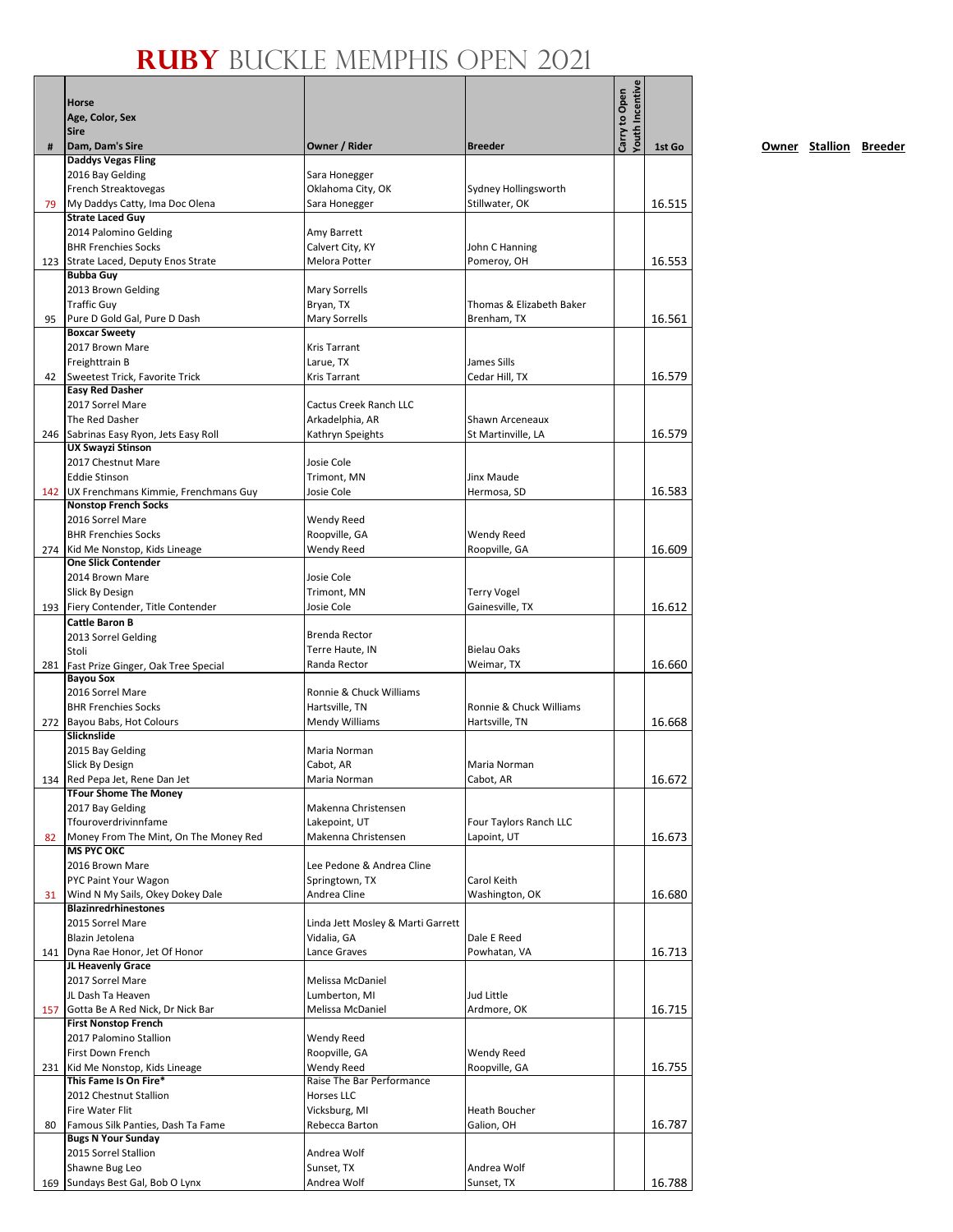|              | Horse<br>Age, Color, Sex<br><b>Sire</b>                             |                                        |                                          | Youth Incentive<br>Carry to Open |        |
|--------------|---------------------------------------------------------------------|----------------------------------------|------------------------------------------|----------------------------------|--------|
| #            | Dam, Dam's Sire<br><b>Bet Captains</b>                              | Owner / Rider                          | <b>Breeder</b>                           |                                  | 1st Go |
|              | 2017 Sorrel Mare                                                    | Lee Jack Tippen                        |                                          |                                  |        |
|              | Bet Hesa Cat                                                        | Boyd, TX                               | Lee Jack Tippen                          |                                  |        |
|              | 145 Letithappen Captains, Smokin Trona                              | Jesse Clare Bland                      | Boyd, TX                                 |                                  | 16.809 |
|              | Im A Sweet Deal                                                     |                                        |                                          |                                  |        |
|              | 2018 Bay Gelding                                                    | Michael Hobson                         |                                          |                                  |        |
|              | Hez A Rare Deal                                                     | Houlka, MS                             | Lisa Fields                              |                                  |        |
| 44           | Rocket Sweet Cash, Chief Red Rock<br><b>Kiss My French Sass</b>     | Will Cauthen                           | What Cheer. IA                           |                                  | 16.815 |
|              | 2014 Chestnut Mare                                                  | Kori Pennington                        |                                          |                                  |        |
|              | First Down French                                                   | Fort Valley, GA                        | Kori Pennington                          |                                  |        |
| 14           | Skipkins Babe, Skip Champs                                          | Kori Pennington                        | Fort Valley, GA                          |                                  | 16.897 |
|              | <b>Cant Be Blamed</b>                                               |                                        |                                          |                                  |        |
|              | 2016 Sorrel Mare                                                    | Jeffrey D Crockett                     |                                          |                                  |        |
|              | Corona Cartel                                                       | Spanish Fork, UT                       | <b>Reliance Ranches LLC</b>              |                                  |        |
| $\mathbf{1}$ | Ity Bitty Rarity, Rare Form<br><b>Guys Easy Six</b>                 | Teigan Adams                           | Guthrie, OK                              |                                  | 16.913 |
|              | 2007 Chestnut Gelding                                               | Karen Newberry                         |                                          |                                  |        |
|              | Frenchmans Guy                                                      | Shawnee, OK                            | Melissa Brandt                           |                                  |        |
| 22           | Voo Doo Martha, Marthas Six Moons                                   | Karen Newberry                         | Hermosa, SD                              |                                  | 16.987 |
|              | <b>HP Ima Slick Guy</b>                                             |                                        |                                          |                                  |        |
|              | 2015 Bay Gelding                                                    | Melanie Reynolds                       |                                          |                                  |        |
|              | Slick By Design                                                     | Greenbrier, AR                         | <b>Brittany Pozzi Tonozzi</b>            |                                  |        |
|              | 264 Guys Fancy Ladybug, Frenchmans Guy                              | Melanie Reynolds                       | Lampasas, TX                             |                                  | 17.004 |
|              | <b>Azoomin Fury</b>                                                 |                                        |                                          |                                  |        |
|              | 2015 Black Mare                                                     | Crystal Tebbe<br>Southwest Renches, FL | <b>GFR Equine Services</b>               |                                  |        |
|              | Furyofthewind<br>275 Azooma, Shazoom                                | Doug Hammond                           | Pontypool, ON                            |                                  | 17.017 |
|              | <b>Miss Sammy Train</b>                                             |                                        |                                          |                                  |        |
|              | 2016 Brown Mare                                                     | Cyndi McCormick                        |                                          |                                  |        |
|              | Freighttrain B                                                      | Batavia, IA                            | Wesley & Ann Anglin                      |                                  |        |
| 44           | Miss Sound Dancer, Beat The Feet                                    | Cyndi McCormick                        | Sapulpa, OK                              |                                  | 17.066 |
|              | <b>Just A Famous Fling</b>                                          |                                        |                                          |                                  |        |
|              | 2015 Red Roan Gelding<br>A Streak Of Fling                          | Jessica J Cooper<br>Oakfield, TN       | Jessica J Cooper                         |                                  |        |
|              | 109 Famous Judge, Dash Ta Fame                                      | Jessica Cooper                         | Oakfield, TN                             |                                  | 17.086 |
|              | AintSeen Ziva Streak                                                |                                        |                                          |                                  |        |
|              | 2014 Palomino Mare                                                  | Tanya Conklin                          |                                          |                                  |        |
|              | Aint Seen Nothin Yet                                                | Callahan, FL                           | Tanya Conklin                            |                                  |        |
|              | 129   A Moneys Bit O Honey, Mr Money To Burn                        | Tanya Conklin                          | Callahan, FL                             |                                  | 17.130 |
|              | <b>Graves Slick Nickbar</b>                                         |                                        |                                          |                                  |        |
|              | 2015 Sorrel Mare                                                    | Susan Lousberg                         |                                          |                                  |        |
|              | Slick By Design<br>166 Docs Heart Attack, Dr Nick Bar               | Mt. Pleasant, TX<br>Susan Lousberg     | <b>Curtis Graves</b><br>Collinsville, TX |                                  | 17.140 |
|              | <b>Bar B Fame N Whiskey</b>                                         |                                        |                                          |                                  |        |
|              | 2016 Sorrel Gelding                                                 | Linda Jett Mosley                      |                                          |                                  |        |
|              | Frenchmans Guy                                                      | Vidalia, GA                            | Don & Beverly Burdette                   |                                  |        |
| 17           | Miss Mitos Whiskey, Dash Ta Fame                                    | Lance Graves                           | Lufkin, TX                               |                                  | 17.212 |
|              | So Streakin Epic                                                    |                                        |                                          |                                  |        |
|              | 2017 Gray Stallion                                                  | <b>Colton Tambling</b>                 |                                          |                                  |        |
|              | Epic Leader                                                         | Essex, IL                              | Cody & Luann Johnson                     |                                  |        |
|              | 159 Streakin Gold Seeker, A Streak of Fling<br><b>Go SweetEddie</b> | Marne Loosenort                        | Dublin, TX                               |                                  | 17.250 |
|              | 2010 Sorrel Mare                                                    | Sibyl Bass                             |                                          |                                  |        |
|              | <b>Eddie Stinson</b>                                                | Edgewood, TX                           | Dennis & Dawnee Mhire                    |                                  |        |
| 36           | Go Sweet Dust, Mr Raisin Dust                                       | Sibyl Bass                             | San Antonio, TX                          | Υ                                | 17.269 |
|              | <b>LSR Applebottom Jeans</b>                                        |                                        |                                          |                                  |        |
|              | 2015 Red Roan Mare                                                  | Kris Tarrant                           |                                          |                                  |        |
|              | Jet Streakin                                                        | Larue, TX                              | Kacey Brunner                            |                                  |        |
| 16           | Spotless Pocket, Spot Pocket                                        | <b>Bobbie Sue Stuard</b>               | Bullard, TX                              |                                  | 17.274 |
|              | My Kinda Fire Kat<br>2016 Sorrel Gelding                            | Pattie Marshall                        |                                          |                                  |        |
|              | This Fame Is On Fire                                                | Plainwell, MI                          | Heath Boucher                            |                                  |        |
| 19           | My Miss Kit Kat, Moving Effort                                      | Kaily Sooy                             | Galion, OH                               |                                  | 17.302 |
|              | <b>Be My Fortune</b>                                                |                                        |                                          |                                  |        |
|              | 2011 Bay Gelding                                                    | Glenn Schelista                        |                                          |                                  |        |
|              | <b>Tres Fortunes</b>                                                | Traskwood, AR                          | Jorge Meraz                              |                                  |        |
| 65           | Mon Ti Dasher, Heza Fast Dash                                       | Schelista Glenn                        | Bastrop, TX                              |                                  | 17.348 |
|              | A French Cappuccino                                                 |                                        |                                          |                                  |        |
|              | 2012 Buckskin Mare<br>Frenchmans Guy                                | Andria Hill<br>Dublin, TX              | Karen Ottinger                           |                                  |        |
| 13           | Water For Chocolat, Spotted Shawne Bull                             | <b>Beckie Yohe</b>                     | Livingston, TX                           |                                  | 17.359 |
|              |                                                                     |                                        |                                          |                                  |        |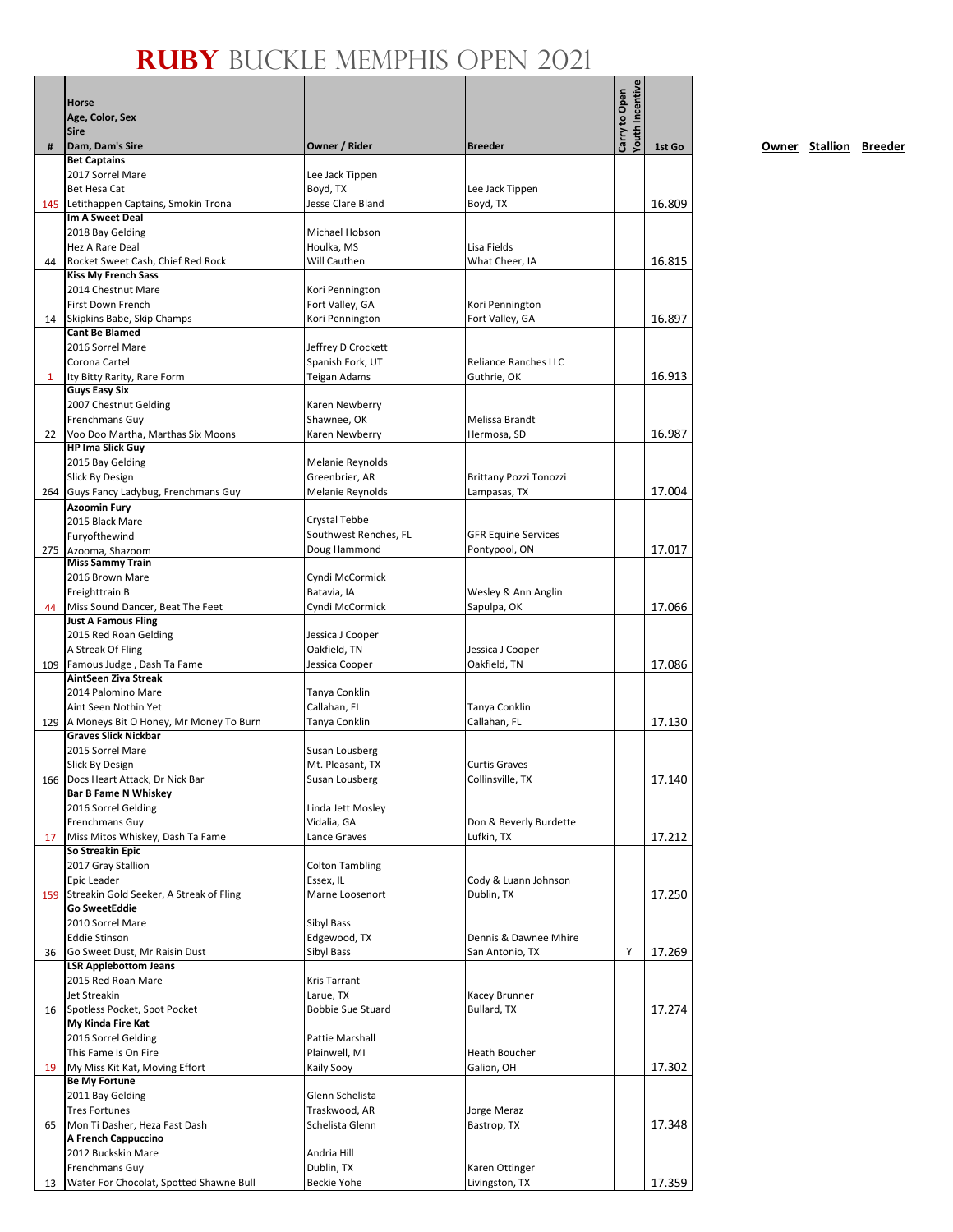| #   | <b>Horse</b><br>Age, Color, Sex<br><b>Sire</b><br>Dam, Dam's Sire    | Owner / Rider                                   | <b>Breeder</b>               | Youth Incentive<br>Carry to Open |        |
|-----|----------------------------------------------------------------------|-------------------------------------------------|------------------------------|----------------------------------|--------|
|     | <b>VF Coup De Grace</b>                                              |                                                 |                              |                                  | 1st Go |
|     | 2017 Bay Mare                                                        | Jennifer McGraw                                 |                              |                                  |        |
|     | <b>Eddie Stinson</b>                                                 | Ocala, FL                                       | <b>Victory Farms</b>         |                                  |        |
| 4   | VF Coup De Ville, Burrs First Down                                   | Rylee Elliot Howell                             | Ada, OK                      |                                  | 17.468 |
|     | <b>Hooked On Stars</b>                                               |                                                 |                              |                                  |        |
|     | 2015 Bay Mare                                                        | Melora Potter                                   |                              |                                  |        |
|     | Hooked On Run                                                        | Marin, KY                                       | <b>Holly Henderson</b>       |                                  |        |
|     | 102 Princess Kayli, Montando                                         | Karsyn Potter                                   | Paducah, KY                  | Y                                | 17.628 |
|     | <b>Furys Virtue</b>                                                  |                                                 |                              |                                  |        |
|     | 2013 Bay Mare<br>Furyofthewind                                       | Jessica Lear<br>Meridan, TX                     | Jay & Sherry Debord          |                                  |        |
|     | 261 Hidden Virtue, Presto Lad                                        | Jessica Lear                                    | Perry, OK                    |                                  | 17.679 |
|     | <b>Sugar Inmy Firewater</b>                                          |                                                 |                              |                                  |        |
|     | 2016 Sorrel Gelding                                                  | Jenna Bennett                                   |                              |                                  |        |
|     | Firewater Canyon                                                     | Canton, OH                                      | John Rice                    |                                  |        |
| 96  | Race U To The Bar, Hesa Sonny Bar                                    | Jenna Bennett                                   | Venetia, PA                  |                                  | 17.818 |
|     | <b>Imalive And Famous</b>                                            |                                                 |                              |                                  |        |
|     | 2017 Palomino Gelding                                                | Lisa Rigney                                     |                              |                                  |        |
|     | Aint Seen Nothin Yet                                                 | Winfield, TX                                    | Lisa Rigney                  |                                  |        |
|     | 115 Lilbit of Docs Bug, Doc Bo One Five<br><b>Guyz Hot Streak</b>    | Courtney Paul                                   | Winfield, TX                 |                                  | 17.819 |
|     | 2015 Sorrel Gelding                                                  | George & Dee Gibbs                              |                              |                                  |        |
|     | Frenchmans Guy                                                       | Maxwell, IA                                     | Bill & Debbie Myers          |                                  |        |
|     | 112 Hot April Colours, Hot Colours                                   | Dee Gibbs                                       | Saint Onge, SD               |                                  | 18.387 |
|     | <b>VF Famous Two Step</b>                                            |                                                 |                              |                                  |        |
|     | 2015 Bay Gelding                                                     | Jackie Dotson                                   |                              |                                  |        |
|     | Born Ta Be Famous                                                    | Johnstown, OH                                   | <b>Victory Farms</b>         |                                  |        |
|     | 182 BN Misty Moon, Steppin For The Moon<br><b>Livin For The Fame</b> | Jackie Dotson                                   | Ada, OK                      |                                  | 18.428 |
|     | 2016 Chestnut Mare                                                   | Kathy Skimehorn                                 |                              |                                  |        |
|     | <b>BHR Frenchies Socks</b>                                           | Springfield, TN                                 | Crystal Shumate              |                                  |        |
| 30  | Go For The Fame, Dash Ta Fame                                        | <b>Bert Skimehorn</b>                           | Micanopy, FL                 |                                  | 18.444 |
|     | <b>Inspect My Design</b>                                             |                                                 |                              |                                  |        |
|     | 2015 Grullo Mare                                                     | Linda Jett Mosley & Marti Garrett               |                              |                                  |        |
|     | Slick By Design                                                      | Vidalia, GA                                     | Ronda Butler                 |                                  |        |
|     | 186 Spectrums Omega, Wonders Spectrum<br><b>Hello Stella</b>         | Lance Graves                                    | Arcadia, FL                  |                                  | 18.784 |
|     | 2017 Bay Mare                                                        | <b>Sharin Hall</b>                              |                              |                                  |        |
|     | The Goodbye Lane                                                     | Pilot Point, TX                                 | <b>Sharin Hall</b>           |                                  |        |
| 88  | Go Go Fame, Dash Ta Fame                                             | Sharin Hall                                     | Pilot Point, TX              |                                  | 19.766 |
|     | <b>French Toast Sticks</b>                                           |                                                 |                              |                                  |        |
|     | 2017 Palomino Mare                                                   | Janett Dykes                                    |                              |                                  |        |
|     | First Down French<br>249 Stick With Lewin, Sticks an Stones          | Baxley, GA<br>Janett Dykes                      | Lesley Szenay<br>Dresser, WI |                                  | 19.813 |
|     | Jet Fuel Only                                                        |                                                 |                              |                                  |        |
|     | 2016 Bay Gelding                                                     | <b>Busby Quarterhorse, LLC</b>                  |                              |                                  |        |
|     | Blazin Jetolena                                                      | Millsap, TX                                     | Busby Quarterhorse, LLC      |                                  |        |
|     | 219 KR Famous Pearls, Dash Ta Fame                                   | Jolene Montgomery                               | Millsap, TX                  |                                  | 20.127 |
|     | <b>French Rivierra</b>                                               |                                                 |                              |                                  |        |
|     | 2007 Palomino Mare                                                   | Driver Land & Cattle Co. LLC<br>Garden City, TX | Marcus Smith                 |                                  |        |
| 105 | Frenchmans Guy<br>Volley Six, Streakin Six                           | Jennifer Driver                                 | Dallas, TX                   |                                  | 20.172 |
|     | <b>Bayou Some Socks</b>                                              |                                                 |                              |                                  |        |
|     | 2014 Chestnut Mare                                                   | Ronnie & Chuck Williams                         |                              |                                  |        |
|     | <b>BHR Frenchies Socks</b>                                           | Hartsville, TN                                  | Ronnie & Chuck Williams      |                                  |        |
|     | 222 Bayou Babs, Hot Colours                                          | Mendy Williams                                  | Hartsville, TN               |                                  | 20.225 |
|     | Im So Sway                                                           |                                                 |                              |                                  |        |
|     | 2017 Sorrel Gelding                                                  | Shealynn Leach                                  |                              |                                  |        |
|     | JL Dash Ta Heaven<br>103 Smooth My Credit, Cash Not Credit           | Gunter, TX<br><b>Craig Brooks</b>               | Jud Little<br>Ardmore, OK    |                                  | 20.253 |
|     | <b>Gotta Be Heavenly</b>                                             |                                                 |                              |                                  |        |
|     | 2017 Sorrel Gelding                                                  | Caroline Boucher                                |                              |                                  |        |
|     | JL Dash Ta Heaven                                                    | St Philippe Lapa, QC                            | Jud Little                   |                                  |        |
|     | 147 Gotta Be A Red Nick, Dr Nick Bar                                 | Caroline Boucher                                | Ardmore, OK                  |                                  | 20.309 |
|     | Reelected                                                            |                                                 |                              |                                  |        |
|     | 2017 Gray Mare                                                       | Soft G, LLC                                     |                              |                                  |        |
|     | Epic Leader                                                          | Guthrie, OK                                     | Danyelle Campbell            |                                  |        |
| 58  | Repete Fame, Dash Ta Fame<br><b>Kaydens Girl</b>                     | Danyelle Campbell                               | Milsap, TX                   |                                  | 20.330 |
|     | 2009 Brown Mare                                                      | Rachel Miller                                   |                              |                                  |        |
|     | <b>Eddie Stinson</b>                                                 | Mannington, WV                                  | Jordan Ray Jones             |                                  |        |
| 26  | Razzle Dazzle Dozen, Jody O Toole                                    | Rachel Miller                                   | Ambrose, GA                  |                                  | 20.335 |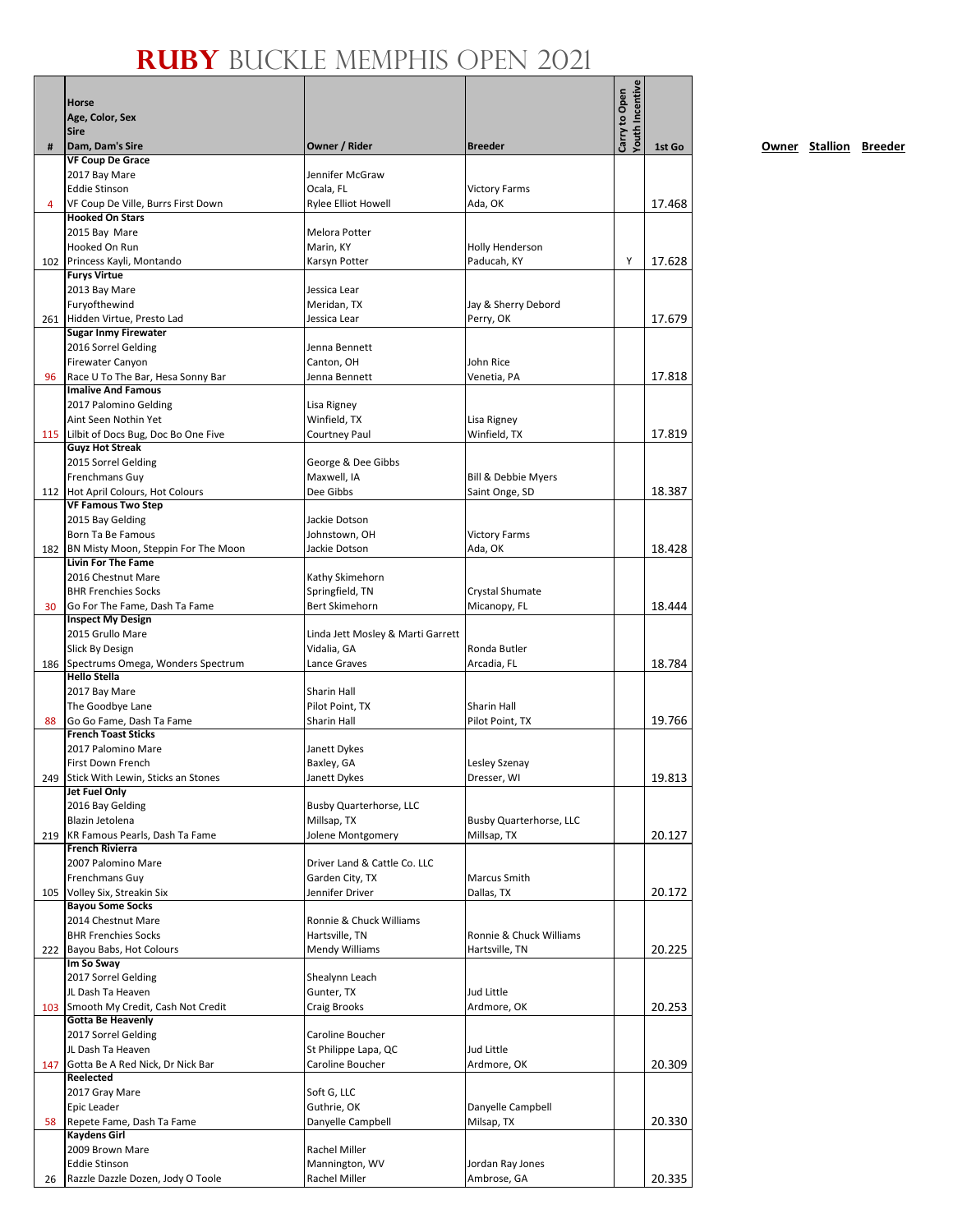|    |                                                                          |                                         |                                                | Youth Incentive |        |
|----|--------------------------------------------------------------------------|-----------------------------------------|------------------------------------------------|-----------------|--------|
|    | Horse                                                                    |                                         |                                                | Carry to Open   |        |
|    | Age, Color, Sex<br><b>Sire</b>                                           |                                         |                                                |                 |        |
| #  | Dam, Dam's Sire                                                          | Owner / Rider                           | <b>Breeder</b>                                 |                 | 1st Go |
|    | <b>Sand In My Socks</b>                                                  |                                         |                                                |                 |        |
|    | 2017 Sorrel Mare                                                         | Isabella Quarter Horses                 |                                                |                 |        |
| 60 | <b>BHR Frenchies Socks</b><br>JC Pick Six, Tres Seis                     | Victoria, TX<br>Kassie Mowry            | <b>Isabella Quarter Horses</b><br>Victoria, TX |                 | 20.338 |
|    | <b>MR Smashed N Vegas</b>                                                |                                         |                                                |                 |        |
|    | 2017 Bay Roan Gelding                                                    | <b>M R Performance Horses</b>           |                                                |                 |        |
|    | French Streaktovegas                                                     | Bellville, TX                           | Jayme Robison                                  |                 |        |
| 56 | Jamaka Smash, Big Smash                                                  | Jodee Miller                            | Bellville, TX                                  |                 | 20.354 |
|    | <b>Furious Interlude</b><br>2010 Bay Mare                                | Abigail Poe/Kelli Jo & Alan Hulsey      |                                                |                 |        |
|    | Furyofthewind                                                            | Fitzgerald, GA                          | <b>Bob Moore Farms LLC</b>                     |                 |        |
|    | 153 Secret Interlude, Tejano                                             | Abigail Poe                             | Norman, OK                                     | Υ               | 20.410 |
|    | <b>Triple Provocative</b>                                                |                                         |                                                |                 |        |
|    | 2016 Sorrel Gelding                                                      | <b>Ben Shelton</b>                      |                                                |                 |        |
|    | Triple Vodka                                                             | Macclesfield, NC                        | Charles & Irma Lyles                           |                 |        |
|    | 240 Provocative Presence, Daunting Presence<br><b>Knock Ya Socks Off</b> | Paige Proctor                           | Vinton, LA                                     |                 | 20.434 |
|    | 2016 Bay Gelding                                                         | Stephanie Newman                        |                                                |                 |        |
|    | <b>BHR Frenchies Socks</b>                                               | Rapid City, SD                          | Lyndsey J Myers                                |                 |        |
|    | 106 Special Dream Dash, Dash For Perks                                   | Stephanie Newman                        | Tolar, TX                                      |                 | 20.439 |
|    | <b>GBH Jet</b>                                                           |                                         |                                                |                 |        |
|    | 2012 Chestnut Gelding<br>Stoli                                           | Samantha Boone<br>Wewoka, OK            | Gary & Bonnie Hartstack                        |                 |        |
| 94 | GH Runaway Jet, Runaway Winner                                           | Cierra Nelson                           | Washington, TX                                 |                 | 20.448 |
|    | All U Need Is Speed                                                      |                                         |                                                |                 |        |
|    | 2017 Bay Gelding                                                         | Louis Paradis                           |                                                |                 |        |
|    | JL Dash Ta Heaven                                                        | Thetford Mines, QC                      | Jud Little                                     |                 |        |
|    | 122 Speed N To Cash, Cash Not Credit<br><b>Folsom Prisoner</b>           | Louis Paradis                           | Ardmore, OK                                    |                 | 20.455 |
|    | 2013 Sorrel Gelding                                                      | Robin Weaver                            |                                                |                 |        |
|    | Blazin Jetolena                                                          | Mahaffey, PA                            | <b>Brandy Varner</b>                           |                 |        |
| 78 | Honor This Nonstop, Mr Honor Bound                                       | Robin Weaver                            | Johnstown, PA                                  |                 | 20.483 |
|    | <b>Marry Me Fame</b>                                                     |                                         |                                                |                 |        |
|    | 2013 Sorrel Mare                                                         | Joyce Hanes                             |                                                |                 |        |
|    | <b>BHR Frenchies Socks</b>                                               | Lancaster, OH                           | Crystal Shumate                                |                 | 20.494 |
| 79 | Fame Aint Free, Dash Ta Fame<br>Seis Shots Of Crown                      | Joyce Hanes                             | Micanopy, FL                                   |                 |        |
|    | 2014 Gray Mare                                                           | Ashley Thompson & Linda Wilson          |                                                |                 |        |
|    | <b>Tres Seis</b>                                                         | Clayton, MI                             | Bruce & Cornie Vansickle                       |                 |        |
| 38 | LK Crown Royal, Sun Frost                                                | Ashley Thompson                         | Adamsville, OH                                 |                 | 20.499 |
|    | <b>TU Just A Smigeon</b><br>2017 Sorrel Mare                             |                                         |                                                |                 |        |
|    | A Streak Of Fling                                                        | Richard Wincikaby<br>Englehart, Ontario | Triple U Quarter Horses LLC                    |                 |        |
|    | 127 Tayter To The Top. Tres Seis                                         | Hugo Simoneau                           | Marrieta. OK                                   |                 | 20.515 |
|    | <b>BS Born Ta Cash</b>                                                   |                                         |                                                |                 |        |
|    | 2016 Gray Mare                                                           | Dacota Monk & Louis Saggione            |                                                |                 |        |
|    | Born Ta Be Famous                                                        | Point, TX                               | Kris Suard                                     |                 |        |
|    | 135 Sulley, Judge Cash<br>Tee It Up In My Sox                            | Dacota Monk                             | Thibodaux, LA                                  |                 | 20.523 |
|    | 2014 Chestnut Mare                                                       | Kathy Donegan                           |                                                |                 |        |
|    | <b>BHR Frenchies Socks</b>                                               | <b>Bluff Dale, TX</b>                   | Kathy Donegan                                  |                 |        |
|    | 201   Ba Tee It Up Ta Fame, Dash Ta Fame                                 | Lacey Harmon                            | Bluff Dale, TX                                 |                 | 20.565 |
|    | <b>MR Mulberrymoonfling</b>                                              |                                         |                                                |                 |        |
|    | 2016 Gray Mare<br>A Streak Of Fling                                      | M R Performance Horses<br>Bellville, TX | Matt & Bendi Dunn                              |                 |        |
| 10 | Mulberry Canyon Moon, Marthas Six Moons                                  | Jodee Miller                            | Bismarck, MO                                   |                 | 20.593 |
|    | Smoothmove Ta Heaven                                                     |                                         |                                                |                 |        |
|    | 2016 Sorrel Mare                                                         | Clay & Roxie Tew                        |                                                |                 |        |
|    | JL Dash Ta Heaven                                                        | Lipan, TX                               | Jud Little                                     |                 |        |
| 15 | Smooth My Credit, Cash Not Credit<br><b>FirstFlight TaHeaven</b>         | Colt Tew                                | Ardmore, OK                                    |                 | 20.598 |
|    | 2016 Sorrel Mare                                                         | <b>Brittany Bishop</b>                  |                                                |                 |        |
|    | JL Dash Ta Heaven                                                        | Warrenton, VA                           | Jud Little                                     |                 |        |
|    | 162 Moons Six Marthas, Marthas Six Moon                                  | <b>Brandon Cullins</b>                  | Ardmore, OK                                    |                 | 20.609 |
|    | Good Timin Guy                                                           |                                         |                                                |                 |        |
|    | 2014 Sorrel Gelding                                                      | Jennifer McGraw                         |                                                |                 |        |
|    | <b>BHR Frenchies Socks</b><br>262 Good Timin Tinks, Good Timin Hank      | Ocala, FL<br>Kaylee McGraw              | Deborah Semarge<br>Alachua, FL                 | Υ               | 20.615 |
|    | <b>Summer Traffic</b>                                                    |                                         |                                                |                 |        |
|    | 2015 Buckskin Gelding                                                    | Morgan E Nay                            |                                                |                 |        |
|    | <b>Traffic Guy</b>                                                       | Madison, IN                             | Sheila Ricketts                                |                 |        |
| 49 | Summers Easy Comment, Editorial Comment                                  | John Ressler                            | Poplar Bluff, MO                               |                 | 20.617 |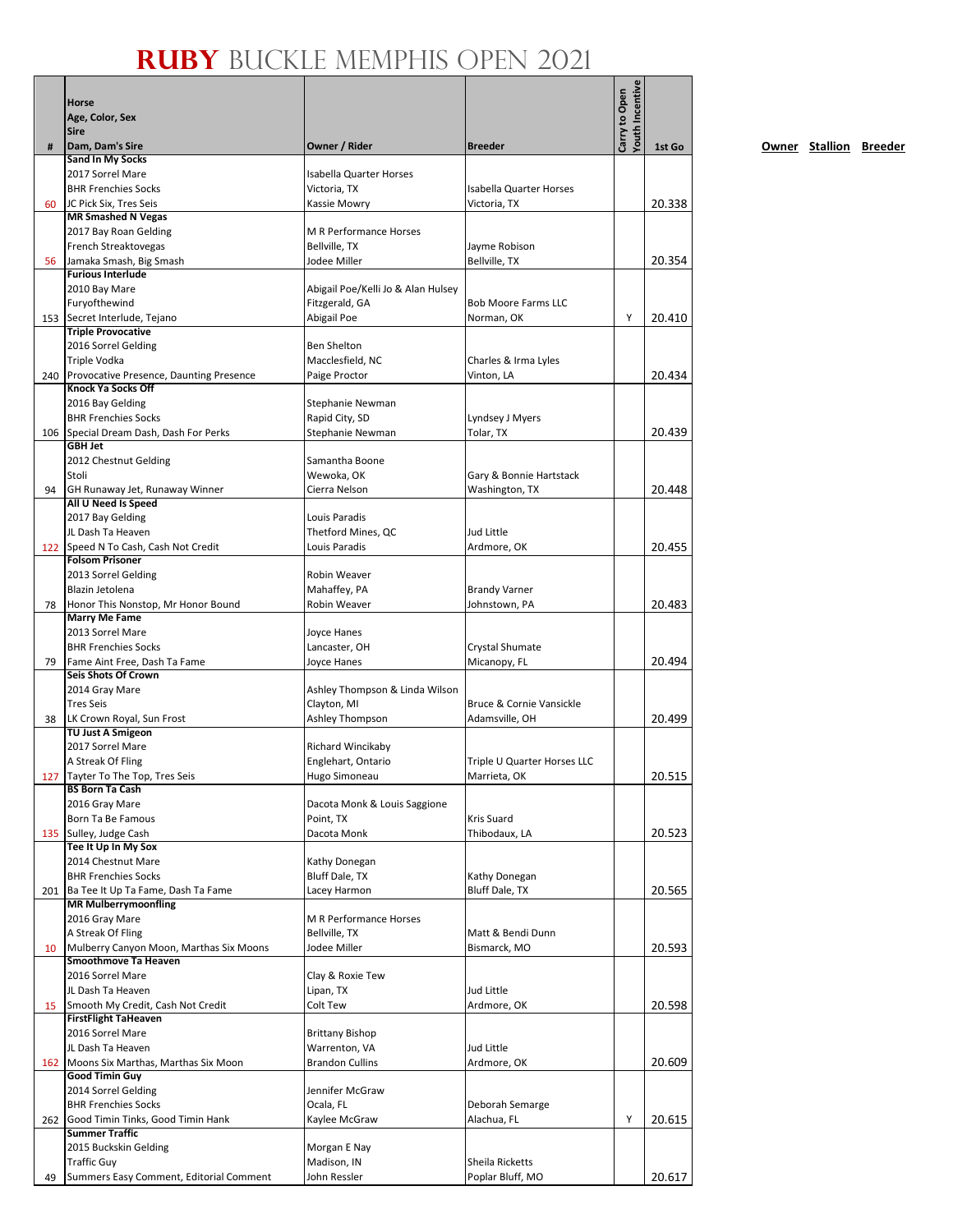|     | Horse<br>Age, Color, Sex<br><b>Sire</b>                           |                                        |                                    | <b>routh Incentive</b><br>Carry to Open |        |
|-----|-------------------------------------------------------------------|----------------------------------------|------------------------------------|-----------------------------------------|--------|
| #   | Dam, Dam's Sire                                                   | Owner / Rider                          | <b>Breeder</b>                     |                                         | 1st Go |
|     | <b>KN Snap Back</b>                                               |                                        |                                    |                                         |        |
|     | 2016 Sorrel Mare<br><b>Eddie Stinson</b>                          | Julien Vielleux                        | Kimi Nichols                       |                                         |        |
|     | 215 KN Hanks Design Dila, Designer Red                            | St-Alfred, QC<br>Caroline Boucher      | Brownwood, TX                      |                                         | 20.658 |
|     | <b>Firewater Goldmine</b>                                         |                                        |                                    |                                         |        |
|     | 2016 Bay Gelding                                                  | Erica Traut                            |                                    |                                         |        |
|     | <b>Firewater Canyon</b>                                           | Sartell, MN                            | Jane Melby                         |                                         |        |
| 32  | RC Back In Black, Ninety Nine Goldmine<br><b>Chasin Magnolias</b> | Austyn Tobey                           | Wilson, OK                         |                                         | 20.668 |
|     | 2016 Sorrel Mare                                                  | <b>Mary Sorrells</b>                   |                                    |                                         |        |
|     | Be A Magnolia Runner                                              | Bryan, TX                              | Mary Sorrells                      |                                         |        |
|     | 143 Firewater In The Sky, Chasin Firewater                        | <b>Mary Sorrells</b>                   | Bryan, TX                          |                                         | 20.671 |
|     | <b>Rockin Tap</b>                                                 |                                        |                                    |                                         |        |
|     | 2015 Bay Mare                                                     | Karin Nielsen                          |                                    |                                         |        |
|     | Rockin W<br>205 Whats On Tap, Doc Olena                           | Louisburg, KS<br><b>Camrin Sellers</b> | Phil or Mary Ann Rapp<br>Sparr, FL |                                         | 20.684 |
|     | <b>Untresable Lad</b>                                             |                                        |                                    |                                         |        |
|     | 2015 Sorrel Gelding                                               | <b>Blair Knight</b>                    |                                    |                                         |        |
|     | <b>Tres Seis</b>                                                  | Princeton, KY                          | <b>Ronald Bullock</b>              |                                         |        |
| 208 | Bootsie Lassie, Holland Ease                                      | Marne Loosenort                        | Aubrey, TX                         |                                         | 20.686 |
|     | <b>Kentucky Star Fling</b><br>2016 Chestnut Mare                  | Tyra Kane                              |                                    |                                         |        |
|     | A Streak Of Fling                                                 | Weatherford, TX                        | Sammy Crooks                       |                                         |        |
| 35  | When Stars Streak, Miracle Streak                                 | <b>Troy Crumrine</b>                   | Arlington, KY                      |                                         | 20.691 |
|     | <b>PYC Paint Me Famous</b>                                        |                                        |                                    |                                         |        |
|     | 2016 Bay Mare                                                     | Rachel Miller                          |                                    |                                         |        |
|     | <b>Eddie Stinson</b>                                              | Mannington, WV                         | Liz Michael                        |                                         |        |
| 42  | RYC Eyesa Rey, PYC Paint Your Wagon<br><b>KN Baileys Sidecar</b>  | Rachel Miller                          | Paris, OH                          |                                         | 20.694 |
|     | 2016 Bay Mare                                                     | Tom & Sarah Griffin                    |                                    |                                         |        |
|     | <b>KN Famous Czar</b>                                             | Lockport, NY                           | Kimi Nichols                       |                                         |        |
| 13  | Bailey Pick, Little Concord Jet                                   | <b>Abigail Plants</b>                  | Brownwood, TX                      |                                         | 20.696 |
|     | <b>Genuine Stoli</b>                                              |                                        |                                    |                                         |        |
|     | 2016 Bay Mare<br>Stoli                                            | Heidi Scherr<br>Pittsview, AL          | Chad Hart                          |                                         |        |
|     | 218 Genuine Rosetta Doc, Genuine Doc                              | Rylee Elliot-Howell                    | Royston, GA                        |                                         | 20.699 |
|     | <b>Intitled</b>                                                   |                                        |                                    |                                         |        |
|     | 2017 Sorrel Mare                                                  | Tankersley & Cameron                   |                                    |                                         |        |
|     | No Pressure On Me                                                 | Floresville, TX                        | John David Tice                    |                                         |        |
|     | 102 Jezzabell, Famous Bugs<br><b>French Prospector</b>            | James Barnes                           | Crossett, AR                       |                                         | 20.710 |
|     | 2011 Palomino Gelding                                             | Jessica J Cooper                       |                                    |                                         |        |
|     | <b>Frenchmans Guy</b>                                             | Oakfield, TN                           | Jessica J Cooper                   |                                         |        |
|     | 156 Alakazam, Siyah Kalem                                         | Jessica Cooper                         | Oakfield, TN                       |                                         | 20.720 |
|     | Dial A Blazin Bunny                                               |                                        |                                    |                                         |        |
|     | 2016 Brown Gelding<br>Blazin Jetolena                             | Julia Clark<br>Rolling Fork, MS        | Julia Clark                        |                                         |        |
|     | 195 Bullys Dialed In, Bully Bullion                               | Julia Clark                            | Rolling Fork, MS                   |                                         | 20.745 |
|     | <b>TrafficRunawayTrain</b>                                        |                                        |                                    |                                         |        |
|     | 2015 Buckskin Mare                                                | Jenna Graf                             |                                    |                                         |        |
|     | <b>Traffic Guy</b>                                                | Millsap, TX                            | Troy & Jamie Ashford               |                                         |        |
|     | 163 Dashing Performance, Royal Quick Dash<br><b>MR Vegas Fame</b> | Jenna Graf                             | Lott, TX                           |                                         | 20.754 |
|     | 2016 Bay Mare                                                     | M R Performance Horses                 |                                    |                                         |        |
|     | French Streaktovegas                                              | Bellville, TX                          | M R Performance Horses             |                                         |        |
|     | 110 JL Sweet Fame, Dash Ta Fame                                   | Jodee Miller                           | Bellville, TX                      |                                         | 20.767 |
|     | On The Run Witha Gun<br>2017 Gray Gelding                         | Cassidy Teague                         |                                    |                                         |        |
|     | Fiestas Gotta Gun                                                 | Wichita Falls, TX                      | Royal D Ranch                      |                                         |        |
|     | 143 A Miss Encounter, Good Timin Hank                             | Cassidy Teague                         | Henrietta, TX                      |                                         | 20.777 |
|     | Dont Burst My Bubble                                              |                                        |                                    |                                         |        |
|     | 2016 Bay Mare                                                     | Kristy Wilson                          |                                    |                                         |        |
|     | <b>Prime Talent</b>                                               | Black Oak, AR                          | Cooper Spring Ranch                |                                         |        |
|     | 183 CSR Bubblyfrenchgirl, Frenchmans Guy<br>Kool Rocket Man       | Kristy Wilson                          | Bozeman, MT                        |                                         | 20.808 |
|     | 2017 Sorrel Gelding                                               | Scott & Tiffeny Accomazzo              |                                    |                                         |        |
|     | Valiant Hero                                                      | Stephenville, TX                       | <b>Brenda Reswig</b>               |                                         |        |
|     | 163 One Kool Wagon, PYC Paint Your Wagon                          | Ryann Pedone                           | Bismark, ND                        |                                         | 20.819 |
|     | Ty Colour Me French<br>2015 Palomino Mare                         | Michelle Blanchet                      |                                    |                                         |        |
|     | Frenchmans Guy                                                    | Rosedale, LA                           | Tara Young Clark                   |                                         |        |
| 96  | Sherrys Swift Colours, Hot Colours                                | Michelle Blanchet                      | Monterey, TN                       |                                         | 20.821 |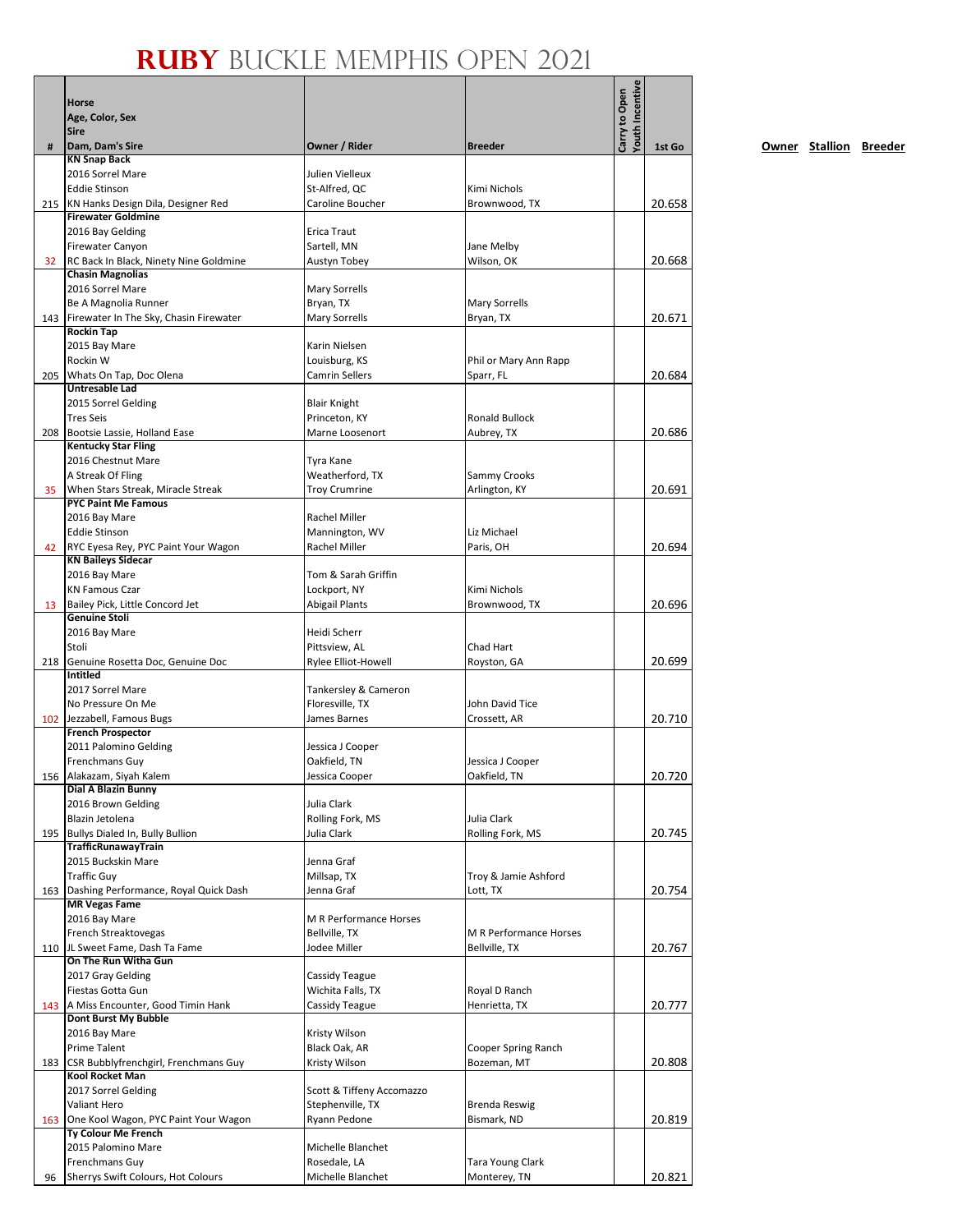|     | Horse<br>Age, Color, Sex<br><b>Sire</b>                              |                                     |                                         | <b><i>routh</i></b> Incentive<br>Carry to Open |        |
|-----|----------------------------------------------------------------------|-------------------------------------|-----------------------------------------|------------------------------------------------|--------|
| #   | Dam, Dam's Sire                                                      | Owner / Rider                       | <b>Breeder</b>                          |                                                | 1st Go |
|     | <b>South Success</b><br>2018 Sorrel Mare                             | <b>Tessa Garrett</b>                |                                         |                                                |        |
|     | <b>Five Bar Cartel</b>                                               | Vinton, LA                          | Live Oak Farms                          |                                                |        |
|     | 197 Shez Ruthless, Heza Fast Dash                                    | <b>Tessa Garrett</b>                | Jennings, LA                            |                                                | 20.842 |
|     | <b>Mister Tres</b>                                                   |                                     |                                         |                                                |        |
|     | 2017 Brown Gelding                                                   | Don Lee & Ryann Pedone              |                                         |                                                |        |
|     | <b>Tres Seis</b><br>117   A True Stoli, Stoli                        | Sunset, TX                          | <b>Bennett Racing Stables</b>           |                                                |        |
|     | <b>GL Six Flits N Fame</b>                                           | Ryann Pedone                        | Brownsburg, IN                          |                                                | 20.896 |
|     | 2015 Chestnut Gelding                                                | Abigail Poe                         |                                         |                                                |        |
|     | Aint Seen Nothin Yet                                                 | Fitzgerald, GA                      | <b>Gun Lake Perf Horses</b>             |                                                |        |
| 11  | Looks To Kill For, Flit To Kill                                      | Abigail Poe                         | Nashville, GA                           | Υ                                              | 20.912 |
|     | <b>Coronas Slick Design</b><br>2017 Brown Mare                       | <b>Bert Skimehorn</b>               |                                         |                                                |        |
|     | <b>Slick By Design</b>                                               | Springfield, TN                     | <b>Bert Skimehorn</b>                   |                                                |        |
|     | 160 Dragon AZ, Dragon Wings                                          | <b>Bert Skimehorn</b>               | Springfield, TN                         |                                                | 20.919 |
|     | Dancin Ta Heaven                                                     |                                     |                                         |                                                |        |
|     | 2016 Black Mare                                                      | <b>Allison Sneed</b>                |                                         |                                                |        |
|     | JL Dash Ta Heaven                                                    | Jonesboro, AR                       | Jud Little                              |                                                |        |
|     | 226 Ima Cash Dancer, Cash Not Credit<br><b>Ethyls Eyes</b>           | <b>Allison Sneed</b>                | Ardmore, OK                             |                                                | 20.925 |
|     | 2015 Brown Mare                                                      | Jason & Leslie Willis               |                                         |                                                |        |
|     | Furyofthewind                                                        | Chester, SC                         | <b>Dolores Hill</b>                     |                                                |        |
|     | 185 Joyous Eyes, Mr Eye Opener                                       | Leslie Willis                       | Moore, OK                               |                                                | 20.965 |
|     | <b>Pressure Of A Storm</b>                                           |                                     |                                         |                                                |        |
|     | 2016 Sorrel Mare                                                     | Shannon Jackson<br>Scottsborn, AL   | Martha Jean Reeves                      |                                                |        |
| 280 | No Pressure On Me                                                    | Abbey Jo Kilgore                    | Weatherford, TX                         |                                                | 20.982 |
|     | Whippersnappersnorty. Snorty Lena<br><b>Famous Socks</b>             |                                     |                                         |                                                |        |
|     | 2017 Sorrel Gelding                                                  | Justin Theado                       |                                         |                                                |        |
|     | <b>BHR Frenchies Socks</b>                                           | Mt Sterling, OH                     | <b>Steel Gang Quarter Horse</b>         |                                                |        |
| 21  | Famous Jessie, Dash Ta Fame<br><b>The Red Sonador</b>                | Justin Theado                       | Newellton, LA                           |                                                | 20.998 |
|     | 2016 Chestnut Gelding                                                | J Boultinghouse & K Squires         |                                         |                                                |        |
|     | The Red Dasher                                                       | Fredonia, TX                        | Megan/Bill/Susie Lewis                  |                                                |        |
| 45  | RBS Bream, Canth                                                     | <b>Shelby Ridling</b>               | Twin Falls, ID                          |                                                | 21.015 |
|     | <b>Frenchmoney To Vegas</b>                                          |                                     |                                         |                                                |        |
|     | 2017 Red Roan Gelding                                                | Chantal Auger                       |                                         |                                                |        |
|     | French Streaktovegas<br>120 Flash Mia Money Red, Honor For Money Red | St Eustache, QC<br>Pierre Dubuc     | <b>Chantal Auger</b><br>St Eustache, QC |                                                | 21.022 |
|     | <b>Magnified Guy</b>                                                 |                                     |                                         |                                                |        |
|     | 2011 Sorrel Gelding                                                  | <b>Aubrey Smith</b>                 |                                         |                                                |        |
|     | Stoli                                                                | Binghamton, NY                      | Charlie & Mary Kay Kendall              |                                                |        |
|     | 237 Frenchmans Cinnemon, Frenchmans Guy<br><b>Cravin Sweets</b>      | Ryann Pedone                        | Glendale, AZ                            |                                                | 21.044 |
|     | 2016 Bay Gelding                                                     | Kindra Pirtle                       |                                         |                                                |        |
|     | Sweet First Down                                                     | Atlanta, KS                         | Erin Chrisman                           |                                                |        |
| 93  | PYC Biscuit, PYC Paint Your Wagon                                    | Kindra Pirtle                       | Kaplan, LA                              |                                                | 21.069 |
|     | <b>Dash Ta Perfection</b>                                            |                                     |                                         |                                                |        |
|     | 2015 Sorrel Mare                                                     | Ryann Pedone                        |                                         |                                                |        |
| 9   | A Dash Ta Streak<br>Perfection In Brown, Dashing Cleat               | Sunset, TX<br>Ryann Pedone          | David James<br>Purcell, OK              |                                                | 21.076 |
|     | <b>French Ta Vegas</b>                                               |                                     |                                         |                                                |        |
|     | 2016 Sorrel Gelding                                                  | Louis Paradis                       |                                         |                                                |        |
|     | French Streaktovegas                                                 | Thetford Mines, QC                  | L/P Martineau                           |                                                |        |
|     | 213 Keen On Kash, Dash For Cash                                      | Louis Paradis                       | Chambly, QC                             |                                                | 21.084 |
|     | <b>Crack Open The Bubbly</b><br>2016 Buckskin Mare                   | Stacee Lundstrom                    |                                         |                                                |        |
|     | First Down French                                                    | Finley, ND                          | Stacee Lundstrom                        |                                                |        |
| 92  | Stop The Bubbly, Nonstop Bubblin                                     | Josh Seeger                         | Finley, ND                              |                                                | 21.196 |
|     | Citigirl                                                             |                                     |                                         |                                                |        |
|     | 2013 Gray Mare                                                       | Chad Walker                         |                                         |                                                |        |
| 90  | <b>Eddie Stinson</b><br>Dash Royal Fleet, Royal Quick Dash           | Waynesfield, OH<br>Douglas Griffith | Danny Carroll<br>Raymore, MO            |                                                | 21.264 |
|     | <b>Mister Dugger</b>                                                 |                                     |                                         |                                                |        |
|     | 2014 Bay Gelding                                                     | Debra & Shelby Fraiser              |                                         |                                                |        |
|     | <b>Tres Seis</b>                                                     | Dublin, TX                          | <b>Buford Dugger</b>                    |                                                |        |
|     | 101 Pocita O Toole, Jody O Toole                                     | Deb Fraiser                         | Three Rivers, TX                        |                                                | 21.275 |
|     | <b>Sissys First Fling</b><br>2016 Bay Roan Stallion                  | Southern Rose Ranch                 |                                         |                                                |        |
|     | A Streak Of Fling                                                    | Pelzer, SC                          | Southern Rose Ranch                     |                                                |        |
| 85  | Sissys Little Coin, Packin Sixes                                     | Janelle Green                       | Pelzer, SC                              |                                                | 21.292 |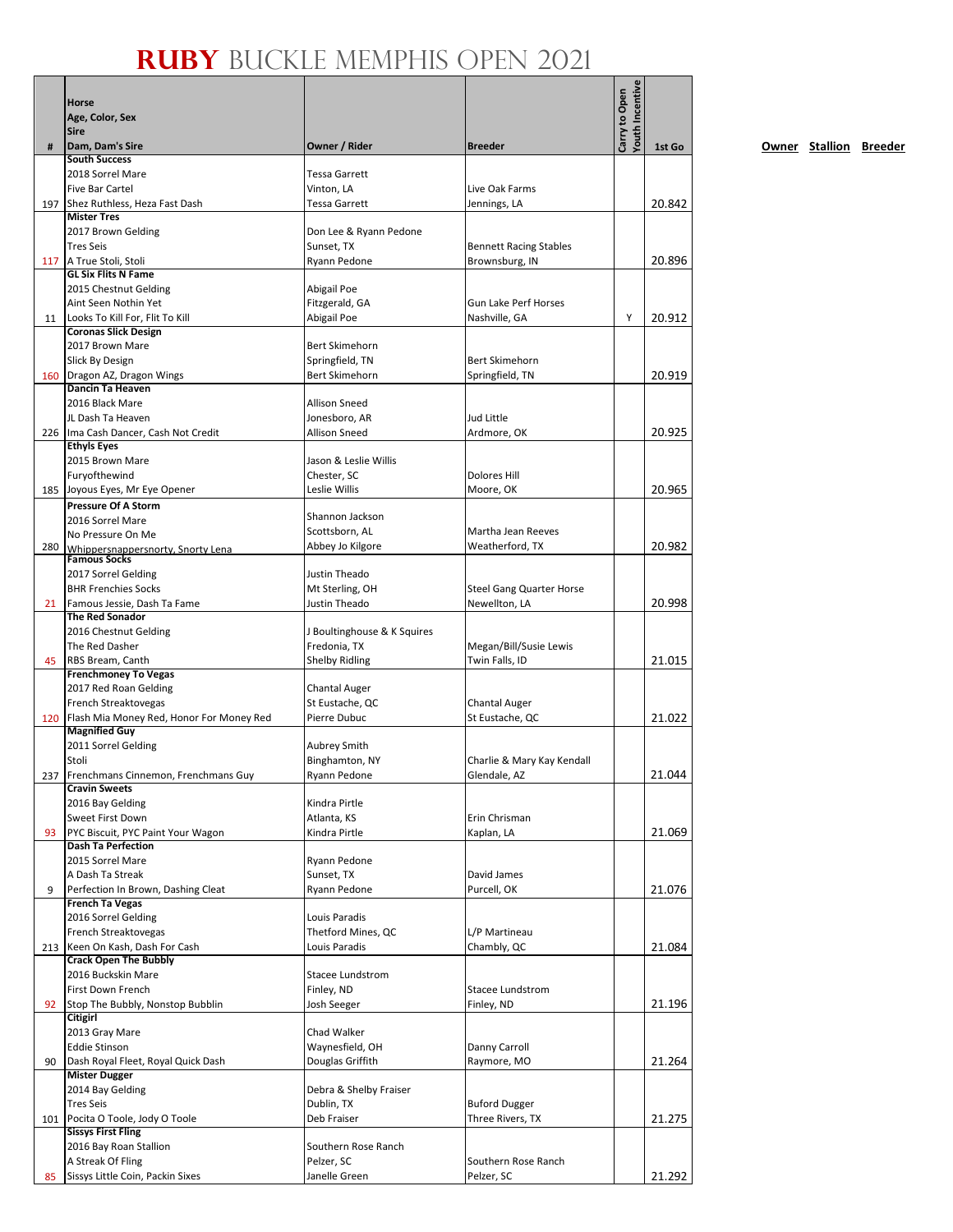|    | Horse<br>Age, Color, Sex<br><b>Sire</b>                         |                                         |                                | Youth Incentive<br>Carry to Open |        |
|----|-----------------------------------------------------------------|-----------------------------------------|--------------------------------|----------------------------------|--------|
| #  | Dam, Dam's Sire<br><b>King Tyrone</b>                           | Owner / Rider                           | <b>Breeder</b>                 |                                  | 1st Go |
|    | 2015 Sorrel Stallion                                            | <b>Riverview Quarter Horses</b>         |                                |                                  |        |
|    | Blazin Jetolena                                                 | Little River, SC                        | Jessica Worley                 |                                  |        |
|    | 137 From The Money Red, On The Money Red                        | <b>Tyler Gault</b>                      | Little River, SC               |                                  | 21.347 |
|    | <b>Haul Of Fame</b>                                             |                                         |                                |                                  |        |
|    | 2015 Chestnut Gelding<br><b>Eddie Stinson</b>                   | Marc Orman<br>Okemah, OK                | Marc Orman & Carl Walker       |                                  |        |
|    | 176 Take It To The House, Invisible Injun                       | Marc Orman                              | Okemah, OK                     |                                  | 21.364 |
|    | Luckathalou                                                     |                                         |                                |                                  |        |
|    | 2016 Bay Mare                                                   | Candie Wolf                             |                                |                                  |        |
|    | Freighttrain B                                                  | Decatur, TX                             | Sally Box                      |                                  |        |
|    | 247 BB Tres Shotsofstoli, Tres Seis<br>Noshoesnosoxnoproblm     | Candie Wolf                             | Paradise, TX                   |                                  | 21.384 |
|    | 2013 Bay Gelding                                                | Linda Jett Mosley                       |                                |                                  |        |
|    | <b>BHR Frenchies Socks</b>                                      | Vidalia, GA                             | Andy McClure                   |                                  |        |
| 57 | Bids April Twist, Dinks Double Bid                              | Abigail Poe                             | Palmetto, GA                   | Υ                                | 21.431 |
|    | <b>Bully Fling N Stones</b><br>2014 Red Roan Mare               | Crystal Tebbe                           |                                |                                  |        |
|    | A Streak Of Fling                                               | Southwest Renches, FL                   | Gloria Leopard DVM             |                                  |        |
|    | 114 Pebbles Bit O Bully, Bully Bullion                          | Crystal Tebbe                           | Purcell, OK                    |                                  | 21.444 |
|    | <b>Stinsons Shocker</b>                                         |                                         |                                |                                  |        |
|    | 2015 Chestnut Gelding                                           | Angie & Keith Dowell                    |                                |                                  |        |
|    | <b>Eddie Stinson</b>                                            | Olive Branch, MS                        | Angie & Keith Dowell           |                                  |        |
|    | 177 Hels Honor, BJS Special Honor<br><b>Smooth Ruby Jean</b>    | Colby Wilson                            | Olive Branch, MS               |                                  | 21.547 |
|    | 2013 Bay Mare                                                   | Cindy Wright                            |                                |                                  |        |
|    | A Smooth Guy                                                    | Westville, FL                           | <b>Barlow Livestock</b>        |                                  |        |
| 83 | Fame Ta Throw, Dash Ta Fame                                     | Cindy Wright                            | Gillette, WY                   |                                  | 21.643 |
|    | <b>BPH Theskyisthelimit*</b><br>2016 Palomino Stallion          |                                         |                                |                                  |        |
|    | Dash Ta Fame                                                    | <b>Taylor Necaise</b><br>Perkinston, MS | Melissa Brandt                 |                                  |        |
| 86 | Silky French Pie, Frenchmans Guy                                | <b>Taylor Necaise</b>                   | Hermosa, SD                    |                                  | 21.655 |
|    | <b>Fames Dashtovegas</b>                                        |                                         |                                |                                  |        |
|    | 2017 Sorrel Mare                                                | Kylie Brueggeman                        |                                |                                  |        |
|    | French Streaktovegas                                            | Sikeston, MO                            | Seve Minnick                   |                                  |        |
|    | 138 Stylus Intent, Stylus<br>Dashinwiththebest                  | Kylie Brueggeman                        | Mexico, MO                     |                                  | 21.730 |
|    | 2014 Chestnut Mare                                              | Randi Roberts                           |                                |                                  |        |
|    | JL Dash Ta Heaven                                               | Hamlin, TX                              | Jud Little                     |                                  |        |
|    | 288 This Gals Got Cash, Cash Not Credit                         | Randi Roberts                           | Ardmore, OK                    |                                  | 21.793 |
|    | RRRFlingmeadream<br>2015 Gray Gelding                           | Lauren "Lexi" Rankin                    |                                |                                  |        |
|    | A Streak Of Fling                                               | Ft Worth, TX                            | Kimberly Rae Storey            |                                  |        |
| 39 | Snooze Bar, Darn That Alarm                                     | Lexi Rankin                             | Rattan, OK                     |                                  | 21.894 |
|    | <b>Hercules Got Guns</b>                                        |                                         |                                |                                  |        |
|    | 2014 Gray Gelding                                               | <b>Heather Clegg</b>                    |                                |                                  |        |
|    | Fiestas Gotta Gun<br>113 MIP Laughingwood, Blondys Driftin Dude | Athens, AL<br><b>Heather Clegg</b>      | Shelbie Smoker<br>Midland, TX  |                                  | 21.899 |
|    | <b>Famous Blazin Boxers</b>                                     |                                         |                                |                                  |        |
|    | 2015 Sorrel Gelding                                             | Erika Boucher                           |                                |                                  |        |
|    | Blazin Jetolena                                                 | Galion, OH                              | <b>Busby Quarter Horses</b>    |                                  |        |
| 63 | Famous Silk Panties, Dash Ta Fame                               | Erika Boucher                           | Millsap, TX                    |                                  | 22.353 |
|    | <b>ES Vegas Lights</b><br>2015 Sorrel Gelding                   | Jason & Tabatha Ward                    |                                |                                  |        |
|    | <b>Eddie Stinson</b>                                            | Quitman, AR                             | Danny K Carroll                |                                  |        |
|    | 248 BW Hard Headed Women, Dashin Elvis                          | Tabatha Ward                            | Raymore, MO                    |                                  | 22.679 |
|    | <b>Coming In Haute</b>                                          |                                         |                                |                                  |        |
|    | 2017 Sorrel Gelding                                             | Amy Peterson                            |                                |                                  |        |
|    | <b>Bullseye Bullion</b><br>130 Some Like It Haute, Dash Ta Fame | Lakeville, MN<br>Heidi Gunderson        | Alexia Willis<br>Maysville, OK |                                  | 23.803 |
|    | <b>A Valiant Nicky</b>                                          |                                         |                                |                                  |        |
|    | 2013 Sorrel Mare                                                | Merritt Potter                          |                                |                                  |        |
|    | Valiant Hero                                                    | Moody, TX                               | Merritt Potter                 |                                  |        |
|    | 225 Nicky Brick House, Brick House Bouney                       | Jimmie Smith                            | Moody, TX                      |                                  | 24.886 |
|    | <b>Born Ivory James</b><br>2014 Buckskin Mare                   | <b>JP7C Properties</b>                  |                                |                                  |        |
|    | Born Ta Be Famous                                               | Brownsville, TX                         | Victory Farms                  |                                  |        |
| 56 | Chase This Ivory, Ivory James                                   | Kay Blandford                           | Ada, OK                        |                                  | 25.162 |
|    | <b>Famous Jessy James</b>                                       |                                         |                                |                                  |        |
|    | 2017 Brown Gelding                                              | Juli Stierwalt                          |                                |                                  |        |
| 98 | French Streakin Jess<br>Famous Nadine, Dash Ta Fame             | Leedey, OK<br><b>Dustin Angelle</b>     | Kyra Stierwalt<br>Leedey, OK   |                                  | 25.557 |
|    |                                                                 |                                         |                                |                                  |        |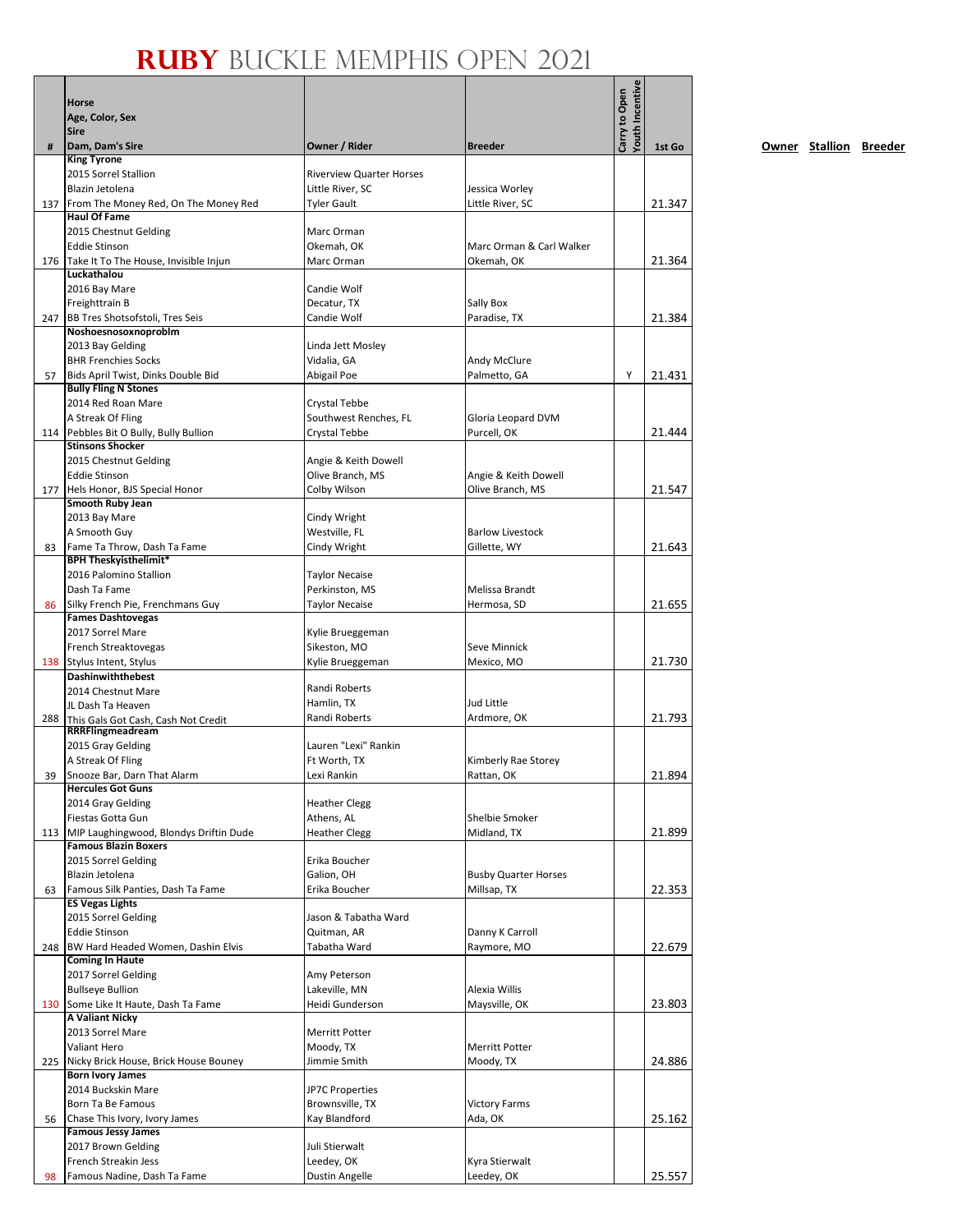|     | Horse<br>Age, Color, Sex<br>Sire                      |                                      |                                 | <b>routh Incentive</b><br>Carry to Open |        |
|-----|-------------------------------------------------------|--------------------------------------|---------------------------------|-----------------------------------------|--------|
| #   | Dam, Dam's Sire                                       | Owner / Rider                        | <b>Breeder</b>                  |                                         | 1st Go |
|     | <b>Flossy Stinson</b>                                 |                                      |                                 |                                         |        |
|     | 2015 Sorrel Mare<br><b>Eddie Stinson</b>              | Luke Workman                         | <b>Victory Farms</b>            |                                         |        |
| 8   | Curiocity Cornes, Silver Lucky Buck                   | Wilburton, OK<br>Jody McKay          | Ada, OK                         |                                         | 25.739 |
|     | <b>Slick French Mimosa</b>                            |                                      |                                 |                                         |        |
|     | 2016 Black Mare                                       | Savannah Shumpert                    |                                 |                                         |        |
|     | Slick By Design                                       | Mooreville, MS                       | Shannon Renee Akerstrom         |                                         |        |
|     | 211 Native French Girl, Frenchmans Guy                | Savannah Shumpert                    | Potter Valley, CA               | Υ                                       | 25.798 |
|     | <b>Blazin Boss</b>                                    |                                      |                                 |                                         |        |
|     | 2016 Sorrel Stallion                                  | Hayle Gibson                         |                                 |                                         |        |
|     | Blazin Jetolena<br>238 Famous Moonlight, Dash Ta Fame | Redcrest, CA<br><b>Troy Crumrine</b> | Amy Williams<br>Sandia, TX      |                                         | 25.836 |
|     | <b>VF Famous Cowgirl</b>                              |                                      |                                 |                                         |        |
|     | 2013 Sorrel Mare                                      | Dorminy Plantation                   |                                 |                                         |        |
|     | Born Ta Be Famous                                     | Fitzgerald, GE                       | <b>Victory Farms</b>            |                                         |        |
|     | 259 III Come A Runnin, Royal Shake EM                 | Roger Odom                           | Ada, OK                         |                                         | 26.147 |
|     | <b>Rings Over Flings</b>                              |                                      |                                 |                                         |        |
|     | 2017 Bay Roan Mare                                    | John Sharp                           |                                 |                                         |        |
|     | A Streak Of Fling                                     | La Vernia, TX                        | Katie N Fox                     |                                         |        |
| 250 | Ladys Fame, Dash Ta Fame<br>Da Sani                   | John Sharp                           | Chino Hills, CA                 |                                         | 26.682 |
|     | 2015 Sorrel Mare                                      | <b>Mike Stephens</b>                 |                                 |                                         |        |
|     | Firewater Canyon                                      | Covington, LA                        | Chad Hart                       |                                         |        |
| 168 | Streakin Moonlight, Streakin Six                      | Natalie Stephens                     | Royston, GA                     |                                         | 26.689 |
|     | <b>Big Time Tonight</b>                               |                                      |                                 |                                         |        |
|     | 2012 Brown Stallion                                   | Karey Potter                         |                                 |                                         |        |
|     | <b>Bigtime Favorite</b>                               | Hastings, MI                         | L Joe & Judith O Chappell Trust |                                         |        |
| 71  | Tonight I Might, Shazoom<br><b>Streakin With Guys</b> | David William                        | Santaquin, UT                   |                                         | 27.430 |
|     | 2010 Buckskin Mare                                    | George & Dee Gibbs                   |                                 |                                         |        |
|     | Frenchmans Guy                                        | Maxwell, IA                          | George or Dee Gibbs             |                                         |        |
|     | 159 Streakin Jo Jo, Streakin Dash                     | Dee Gibbs                            | Maxwell, IA                     |                                         | 27.438 |
|     | Yabba Dabba Voo Doo                                   |                                      |                                 |                                         |        |
|     | 2005 Palomino Gelding                                 | Lauren Magdeburg                     |                                 |                                         |        |
|     | Frenchmans Guy                                        | Roland, OK                           | Bill & Debbie Myers             |                                         |        |
| 17  | Voo Doo Martha, Marthas Six Moon                      | <b>Findley Magdeburg</b>             | Saint Onge, SD                  | Υ                                       | 27.508 |
|     | AintSeenNaughtyYet<br>2016 Bay Gelding                | Slash S Ranch                        |                                 |                                         |        |
|     | Aint Seen Nothin Yet                                  | Mountain Park, OK                    | Jim & Darlene Pollard           |                                         |        |
|     | 224 Miss Pecos Brown, My Leroy Brown                  | Kyndal Schley                        | Farson, WY                      |                                         | 27.744 |
|     | <b>Dr Nicks Red Stone</b>                             |                                      |                                 |                                         |        |
|     | 2011 Sorrel Stallion                                  | Butch Miller & Krystal Livesay       |                                 |                                         |        |
|     | As Good As Nick Gets                                  | Porter, OK                           | Rodney Ruzsa                    |                                         |        |
| 67  | VF Shiny Red Stone, Sitcks An Stones                  | Samantha Dodson                      | Selby, SD                       |                                         | 28.807 |
|     | <b>KN Mamas First Fling</b>                           |                                      |                                 |                                         |        |
|     | 2017 Palomino Gelding<br>A Streak Of Fling            | Ashley Schoppa<br>Magnolia, TX       | Kimi Nichols                    |                                         |        |
| 9   | KN My Mamas Famous 2, Firewater Ta Fame               | Ashley Schoppa                       | Brownwood, TX                   |                                         | 30.327 |
|     | Smoke N Jetolena                                      |                                      |                                 |                                         |        |
|     | 2011 Sorrel Gelding                                   | Sarah Kieckhefer                     |                                 |                                         |        |
|     | Blazin Jetolena                                       | Prescott, AZ                         | Cheryl or Daniel Murray         |                                         |        |
| 4   | Miss Mucho Caliente, Smoke N Sparks                   | Sarah Kieckhefer                     | Green Valley, AZ                |                                         | 99.999 |
|     | <b>VF Wahini Stinson</b>                              |                                      |                                 |                                         |        |
|     | 2016 Sorrel Gelding                                   | Morgan E Nay                         |                                 |                                         |        |
| 5   | Eddie Stinson<br>Wahini Jet Bug, Ninnekah Bug         | Madison, IN<br>John Ressler          | <b>Victory Farms</b><br>Ada, OK |                                         | 99.999 |
|     | <b>Flirtin With Fyre</b>                              |                                      |                                 |                                         |        |
|     | 2015 Brown Mare                                       | Ken English                          |                                 |                                         |        |
|     | Freakier                                              | Lavernia, TX                         | Lori Ross                       |                                         |        |
| 7   | Bac Up The Bus Sissy, Feature Mr Jess                 | Ken English                          | Olathe, CO                      |                                         | 99.999 |
|     | Jack Daniels Cola                                     |                                      |                                 |                                         |        |
|     | 2008 Bay Gelding                                      | Teresa Wolff                         |                                 |                                         |        |
|     | <b>Prime Talent</b>                                   | Circle, MT                           | <b>Billy Dan Dodd</b>           |                                         |        |
| 24  | For Destiny, Jody O Toole<br>Ima Friendly Guy         | Teresa Wolff                         | Hearne, TX                      |                                         | 99.999 |
|     | 2010 Bay Gelding                                      | Sarah Craver                         |                                 |                                         |        |
|     | A Smooth Guy                                          | Mocksville, NC                       | Bill & Debbie Myers             |                                         |        |
| 28  | Dash of Hot Colours, Dashing Val                      | Sarah Craver                         | St Onge, SD                     |                                         | 99.999 |
|     | <b>This Tres Breezes</b>                              |                                      |                                 |                                         |        |
|     | 2010 Bay Gelding                                      | Maggie Stephens                      |                                 |                                         |        |
|     | <b>Tres Seis</b>                                      | Chandler, TX                         | Moya Alejandro                  |                                         |        |
| 29  | This Chicks Breezin, Chicks Beduino                   | Maggie Stephens                      | Edcouch, TX                     |                                         | 99.999 |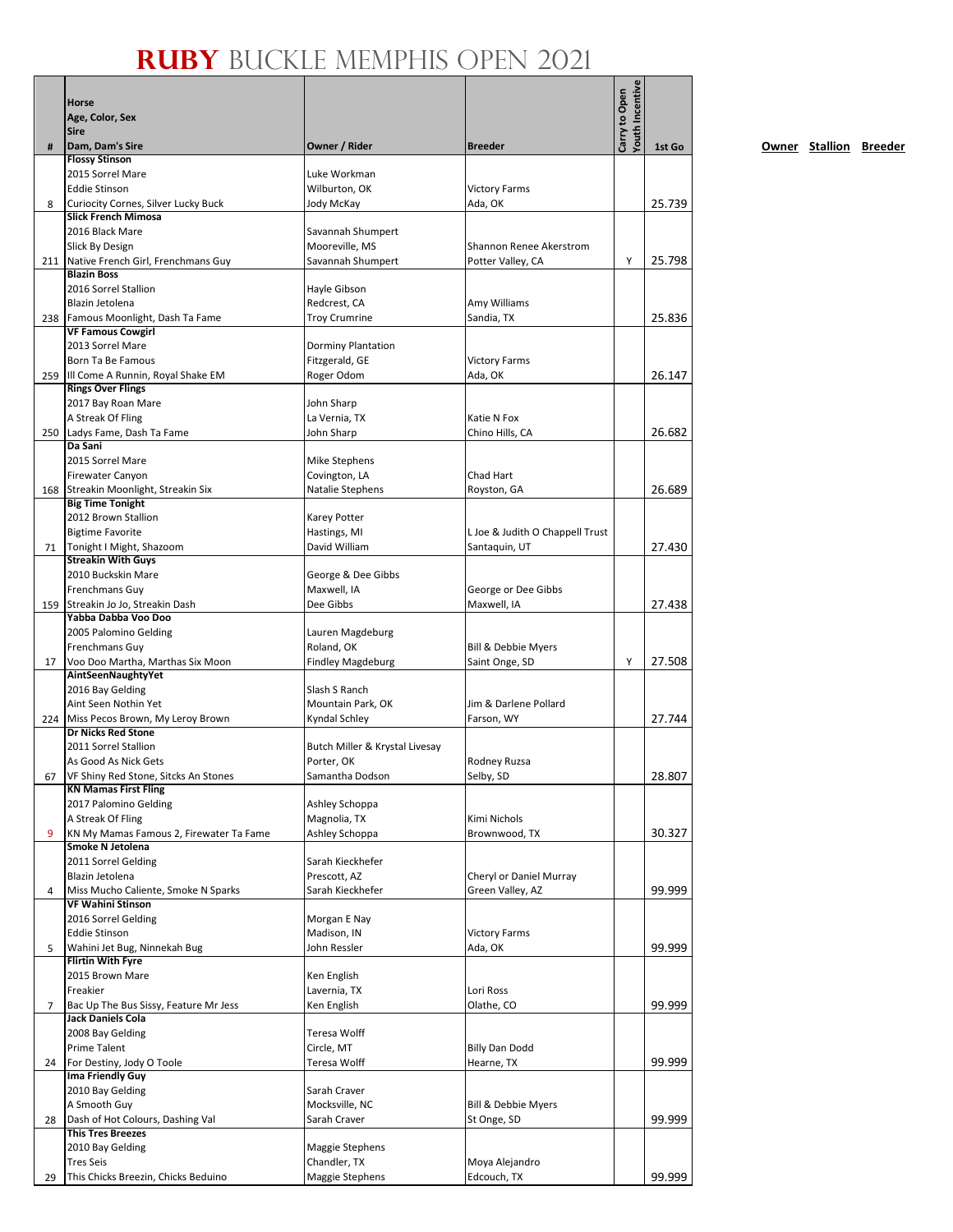|     | Horse<br>Age, Color, Sex                                        |                               |                                            | Youth Incentive<br>Carry to Open |        |
|-----|-----------------------------------------------------------------|-------------------------------|--------------------------------------------|----------------------------------|--------|
|     | <b>Sire</b>                                                     |                               |                                            |                                  |        |
| #   | Dam, Dam's Sire                                                 | Owner / Rider                 | <b>Breeder</b>                             |                                  | 1st Go |
|     | <b>Jess Tres Seis</b>                                           |                               |                                            |                                  |        |
|     | 2010 Chestnut Gelding                                           | Lynn Brady                    | Lance Robinson & Max                       |                                  |        |
| 32  | <b>Tres Seis</b>                                                | Wynnewood, OK<br>Lynn Brady   | Anderson<br>Spanish Fork, UT               |                                  | 99.999 |
|     | Jess Sass Me, Mr Jess Perry<br><b>Sunny C Matrix</b>            |                               |                                            |                                  |        |
|     | 2014 Sorrel Gelding                                             | Summer Huff                   |                                            |                                  |        |
|     | JL Dash Ta Heaven                                               | Pensacola, FL                 | Tyson & Rebecca Campidilli                 |                                  |        |
| 37  | Rare Chicks, Go Easy Capri                                      | <b>Summer Huff</b>            | Bluejacket, OK                             |                                  | 99.999 |
|     | <b>BR Let It Go</b>                                             | Raise The Bar Performance     |                                            |                                  |        |
|     | 2015 Buckskin Mare                                              | <b>Horses LLC</b>             |                                            |                                  |        |
|     | A Smooth Guy                                                    | Vicksburg, MI                 | Boyd's Ranch                               |                                  | 99.999 |
| 40  | BR Sheza Nick Bar, Dr Nick Bar<br><b>Runnin With Wings</b>      | Samantha Fritz                | Summit, MS                                 |                                  |        |
|     | 2016 Sorrel Gelding                                             | London Gorham                 |                                            |                                  |        |
|     | JL Dash Ta Heaven                                               | Cotulla, TX                   | Jud Little                                 |                                  |        |
| 46  | Nicki Nick Bar, Colonel Azucar                                  | London Gorham                 | Ardmore, OK                                | Y                                | 99.999 |
|     | <b>Blue Eyed Barbie</b>                                         |                               |                                            |                                  |        |
|     | 2014 Cremello Mare                                              | <b>Tammy Fischer</b>          |                                            |                                  |        |
|     | <b>Traffic Guy</b>                                              | Giddings, TX                  | Jackie Jatzlau                             |                                  |        |
| 50  | Hanks Sweet Label, Letta Hank Do It<br><b>BR Golden Leader*</b> | Tammy Fischer                 | Giddings, TX                               |                                  | 99.999 |
|     | 2013 Gray Stallion                                              | Garland Baker                 |                                            |                                  |        |
|     | Confederate Leader                                              | Russellville, AR              | Garland Ray Baker                          |                                  |        |
| 53  | KN Docs Gray Gold, Groanies Gray Pony                           | <b>Whitney Davison</b>        | Russellville, AR                           |                                  | 99.999 |
|     | <b>Ittys Valiant Eagle</b>                                      |                               |                                            |                                  |        |
|     | 2009 Sorrel Gelding                                             | Sarah Kieckhefer              |                                            |                                  |        |
|     | Valiant Hero                                                    | Prescott, AZ                  | Jud Little                                 |                                  |        |
| 54  | Ittys Sis, Eagles Reason<br><b>Sook Bigtime</b>                 | Sarah Kieckhefer              | Ardmore, OK                                |                                  | 99.999 |
|     | 2011 Brown Gelding                                              | Teresa Wolff                  |                                            |                                  |        |
|     | <b>Bigtime Favorite</b>                                         | Circle, MT                    | Roxie Ardoin                               |                                  |        |
| 64  | Dashin Sookie, Dashin Bye                                       | Debra Wolff                   | Opelousas, LA                              |                                  | 99.999 |
|     | Cashindashinfiesta                                              |                               |                                            |                                  |        |
|     | 2012 Sorrel Gelding                                             | Margaret Rusmiel              |                                            |                                  |        |
|     | JL Dash Ta Heaven                                               | West Alexander, PA            | Jud Little                                 |                                  |        |
| 75  | Fiestas Cash, Cash Not Credit                                   | Margaret Rusmiel              | Ardmore, OK                                |                                  | 99.999 |
|     | <b>Grandiose Guy</b>                                            | Jim & Ann Parr                |                                            |                                  |        |
|     | 2013 Chestnut Gelding<br><b>BHR Frenchies Socks</b>             | Greensboro, AL                | Crystal Shumate                            |                                  |        |
| 84  | Fortune Fame, Dash Ta Fame                                      | Emma Parr                     | Micanopy, FL                               | Υ                                | 99.999 |
|     | ToyN With The Guys                                              |                               |                                            |                                  |        |
|     | 2013 Buckskin Mare                                              | Courtney Adair                |                                            |                                  |        |
|     | A Smooth Guy                                                    | Burnet, TX                    | Mykayla B Lockhart                         |                                  |        |
|     | 88 Toi Joi, Toi Caballo                                         | Courtney Adair                | Liberty Hill, TX                           |                                  | 99.999 |
|     | <b>Fortunes Flame</b>                                           |                               |                                            |                                  |        |
|     | 2011 Chestnut Mare<br><b>Tres Fortunes</b>                      | London Gorham<br>Cotulla, TX  | Nancy Mayes                                |                                  |        |
| 92  | Ahsome Blossom Flame, Mr Hg Flame                               | London Gorham                 | McDade, TX                                 | Y                                | 99.999 |
|     | <b>Little Car</b>                                               |                               |                                            |                                  |        |
|     | 2014 Sorrel Gelding                                             | <b>Stock Ranch LLC</b>        |                                            |                                  |        |
|     | Carrizzo                                                        | Naples, FL                    | Frank Moore Jr                             |                                  |        |
| 93  | Gracies Little Jewel, Streakin Jewel                            | <b>Lindsey Stock</b>          | Grennville, SC                             |                                  | 99.999 |
|     | <b>BR Cake By The Ocean</b>                                     | <b>Garland Baker</b>          |                                            |                                  |        |
|     | 2016 Bay Mare<br>A Streak Of Fling                              | Russellville, AR              | Charlie Cole & Jason Martin                |                                  |        |
| 107 | Rods Last Ladybug, Sharp Rodney                                 | <b>Emily Efurd</b>            | Pilot Point, TX                            |                                  | 99.999 |
|     | <b>Thats The Cowboy Way</b>                                     |                               |                                            |                                  |        |
|     | 2014 Gray Gelding                                               | Molly Steffen                 |                                            |                                  |        |
|     | Aint Seen Nothin Yet                                            | Hico, TX                      | Randy or Karie Lynn Suhn                   |                                  |        |
|     | 116 Lady Chivato, Dash To Chivato                               | Molly Steffen                 | Riverton, WY                               |                                  | 99.999 |
|     | <b>Troubles Easy Design</b>                                     |                               |                                            |                                  |        |
|     | 2014 Bay Mare                                                   | Shannon R. Ott-Polzin         |                                            |                                  |        |
|     | Slick By Design<br>118 Jet On Trouble Easy, Easy Routine        | Mukwonago, WI<br>Amanda Lepak | Janelle & Karen Robinson<br>Whitesboro, TX |                                  | 99.999 |
|     | <b>Boon Dox Jazzy</b>                                           |                               |                                            |                                  |        |
|     | 2013 Blue Roan Gelding                                          | Anne Marie McConnell          |                                            |                                  |        |
|     | Streakin Boon Dox                                               | Morristown, AZ                | Joe Spitz                                  |                                  |        |
|     | 120 BF Frenchmans Jazzy, Frenchmans Bullet                      | Anne Marie McConnell          | Lamar, CO                                  |                                  | 99.999 |
|     | JL Twisted Roc                                                  |                               |                                            |                                  |        |
|     | 2014 Sorrel Gelding                                             | Jerry & Kathy Rush            |                                            |                                  |        |
|     | JL Sirocco                                                      | Llano, TX                     | Jill Lane Quarter Horses                   |                                  | 99.999 |
|     | 121 Miss Twist Bug, Shawnee Bug                                 | Kathy Rush                    | Fort Benton, MT                            |                                  |        |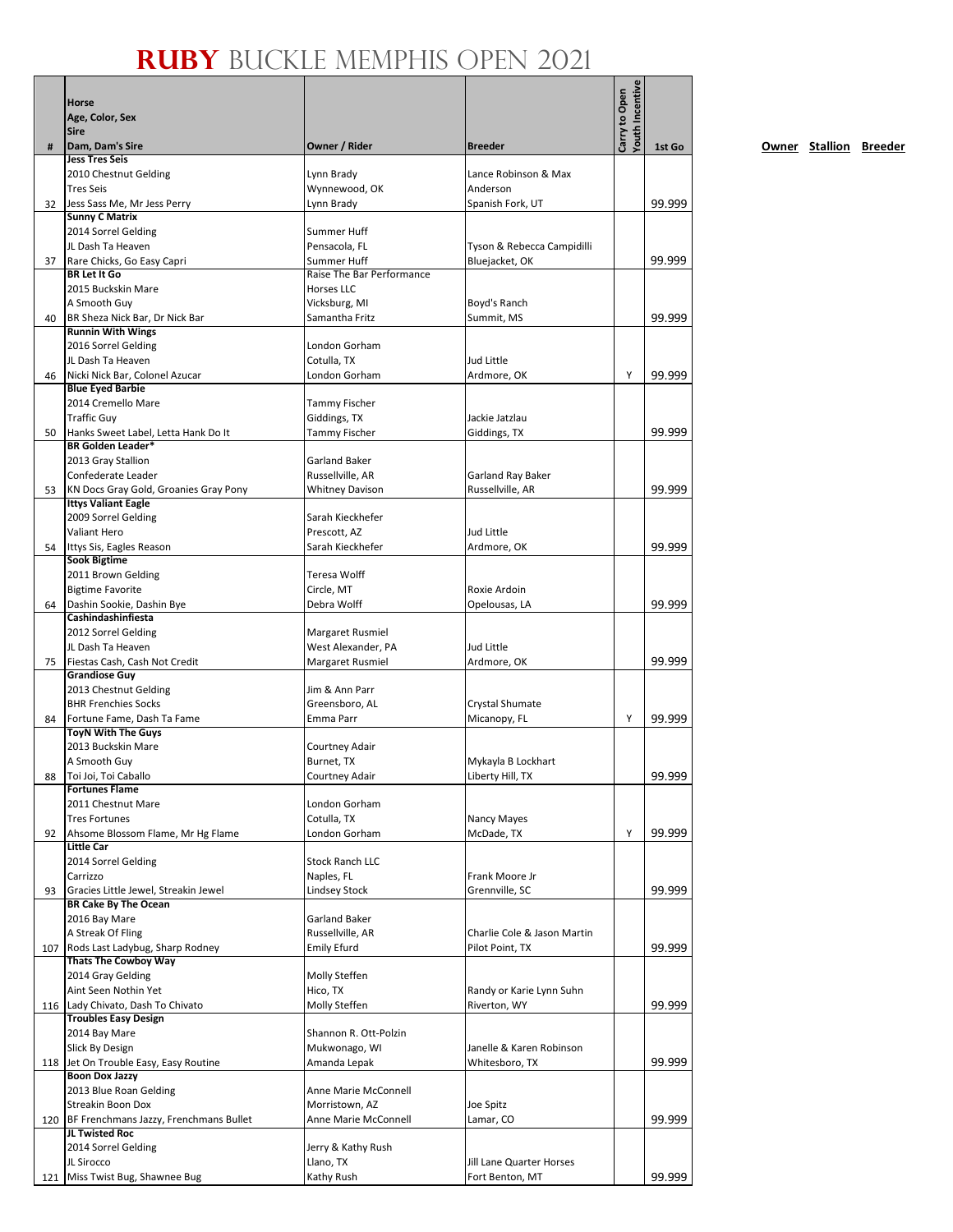| #   | Horse<br>Age, Color, Sex<br><b>Sire</b><br>Dam, Dam's Sire          | Owner / Rider                        | <b>Breeder</b>                    | Youth Incentive<br>Carry to Open | 1st Go |
|-----|---------------------------------------------------------------------|--------------------------------------|-----------------------------------|----------------------------------|--------|
|     | <b>Tres Seis Laveaux</b>                                            |                                      |                                   |                                  |        |
|     | 2014 Bay Mare                                                       | Valerie Smith-Rebholtz               |                                   |                                  |        |
|     | <b>Tres Seis</b>                                                    | Washington, WV                       | <b>BRS Stables</b>                |                                  |        |
|     | 122 Jlo Laveaux, First Down Laveaux                                 | Caleb Cline                          | Gainesville, TX                   | Υ                                | 99.999 |
|     | <b>Return Of A Hero</b>                                             |                                      |                                   |                                  |        |
|     | 2014 Black Mare                                                     | Allie Zant                           |                                   |                                  |        |
|     | <b>Valiant Hero</b><br>125 Less Return, Dashing Investment          | Stephenville, TX<br>Allie Zant       | Jud Little Ranch<br>Springer, OK  |                                  | 99.999 |
|     | Jets Letters Ta Abby                                                |                                      |                                   |                                  |        |
|     | 2014 Sorrel Gelding                                                 | <b>Busby Quarterhorse, LLC</b>       |                                   |                                  |        |
|     | Blazin Jetolena                                                     | Millsap, TX                          | Busby Quarterhorse, LLC           |                                  |        |
|     | 126   Real Famous Abby, Dash Ta Fame                                | Ashley Schafer                       | Millsap, TX                       |                                  | 99.999 |
|     | <b>Best Spot In Traffic</b>                                         |                                      |                                   |                                  |        |
|     | 2015 Buckskin Gelding                                               | Korin Matthijetz                     |                                   |                                  |        |
|     | <b>Traffic Guy</b>                                                  | Lexington, TX                        | Korin Matthijetz                  |                                  |        |
|     | 138 Shall Be Best, Confederate Leader<br><b>HP Famous Design</b>    | Korin Matthijetz                     | Lexington, TX                     |                                  | 99.999 |
|     | 2017 Gray Gelding                                                   | Valinda Moore                        |                                   |                                  |        |
|     | Slick By Design                                                     | Kennedale, TX                        | Jason Martin & Charlie Cole       |                                  |        |
|     | 140   HP Fiesta Fame, Dash Ta Fame                                  | Emma Abbott                          | Pilot Point, TX                   |                                  | 99.999 |
|     | <b>Stoli My Ride</b>                                                |                                      |                                   |                                  |        |
|     | 2013 Black Gelding                                                  | <b>Stock Ranch LLC</b>               |                                   |                                  |        |
|     | Stoli                                                               | Naples, FL                           | Jim & Natalie Montgomery          |                                  |        |
|     | 142 JT Joyride, Streakin La Jolla                                   | <b>Lindsey Stock</b>                 | Pineville, LA                     |                                  | 99.999 |
|     | <b>Shez Flyin High Guyz</b><br>2015 Sorrel Mare                     | <b>Brent Hickey</b>                  |                                   |                                  |        |
|     | Frenchmans Guy                                                      | Godley, TX                           | Bill & Debbie Myers               |                                  |        |
|     | 146 Flyin To Holland, Holland Ease                                  | <b>Brooke Hickey</b>                 | Saint Onge, SD                    |                                  | 99.999 |
|     | Majestic Frenchman                                                  |                                      |                                   |                                  |        |
|     | 2015 Palomino Stallion                                              | Autumn Hovarter                      |                                   |                                  |        |
|     | Aint Seen Nothin Yet                                                | China, MI                            | Martina Felder                    |                                  |        |
|     | 171 Patch Of Cilantro, Cilantro Special                             | Autumn Hovarter                      | Simi Valley, CA                   |                                  | 99.999 |
|     | <b>My Boy Lollipop</b>                                              |                                      |                                   |                                  |        |
|     | 2015 Bay Gelding<br><b>Tres Fortunes</b>                            | <b>Todd Trask</b><br>Wasta, SD       | <b>Tracy Trask</b>                |                                  |        |
|     | 172 RR French Valentine, Frenchmans Guy                             | Jaymie Anderson                      | Wasta, SD                         |                                  | 99.999 |
|     | <b>Blazing With My Dude</b>                                         |                                      |                                   |                                  |        |
|     | 2015 Sorrel Mare                                                    | <b>Busby Quarterhorse, LLC</b>       |                                   |                                  |        |
|     | Blazin Jetolena                                                     | Millsap, TX                          | <b>Busby Quarterhorse, LLC</b>    |                                  |        |
|     | 173 Dasher Dude, Texas High Dasher                                  | Andrea Busby                         | Millsap, TX                       |                                  | 99.999 |
|     | OE Money In My Socks                                                |                                      |                                   |                                  |        |
|     | 2015 Bay Mare<br><b>BHR Frenchies Socks</b>                         | Ashley Harvey<br>Decatur, TX         | Ashley Harvey                     |                                  |        |
|     | 178 Reds Dancing Duck, On The Money Red                             | <b>Ashlev Harvey</b>                 | Decatur, TX                       |                                  | 99.999 |
|     | <b>Leos Pretty Woman</b>                                            |                                      |                                   |                                  |        |
|     | 2015 Sorrel Mare                                                    | Nickelbar Ranch LLC                  |                                   |                                  |        |
|     | Shawne Bug Leo                                                      | San Angelo, TX                       | Nickelbar Ranch LLC               |                                  |        |
| 199 | KR Tinker Bell, Dash Ta Fame                                        | Janna Brown                          | San Angelo, TX                    |                                  | 99.999 |
|     | <b>Slick Just Got Real</b>                                          |                                      |                                   |                                  |        |
|     | 2016 Gray Gelding<br>Slick By Design                                | <b>Brandi Geiger</b>                 | Sondra Lea Heine                  |                                  |        |
| 206 | Lavish Eyes, Mr Eye Opener                                          | Newberry, FL<br><b>Rylee Elliott</b> | Campbell, TX                      |                                  | 99.999 |
|     | <b>Aint God Good</b>                                                |                                      |                                   |                                  |        |
|     | 2016 Bay Roan Mare                                                  | Sharon Bryant                        |                                   |                                  |        |
|     | A Streak Of Fling                                                   | Appomattox, VA                       | Sharon Bryant                     |                                  |        |
|     | 216 Lady La Dash, Dash Ta Fame                                      | Cody Bauserman                       | Appomattox, VA                    |                                  | 99.999 |
|     | Nehi Socks                                                          |                                      |                                   |                                  |        |
|     | 2016 Sorrel Gelding                                                 | Ken White                            |                                   |                                  |        |
|     | <b>BHR Frenchies Socks</b><br>221 BA Runner Ta Fame, Dash Ta Fame   | Auburn, IL<br>Ken White              | Donna Morgan Martin<br>Atmore, AL |                                  |        |
|     | <b>Shez Got The Prize</b>                                           |                                      |                                   |                                  | 99.999 |
|     | 2016 Gray Mare                                                      | Meredith & Clay Oliver               |                                   |                                  |        |
|     | Hez Our Secret                                                      | Jefferson, SC                        | Weetona Stanley                   |                                  |        |
|     | 229 First Prize Corona, Corona Cartel                               | Clay Oliver                          | Madill, OK                        |                                  | 99.999 |
|     | <b>Miss Freighttrain</b>                                            |                                      |                                   |                                  |        |
|     | 2016 Brown Mare                                                     | Renee Spiller                        |                                   |                                  |        |
|     | Freighttrain B                                                      | Edna, TX                             | Danny Manek                       |                                  |        |
|     | 230 Miss Taylors Kiss, Fishin Kisses<br><b>Streakin French Doxi</b> | Madyson Mansel                       | Harrah, OK                        | Υ                                | 99.999 |
|     | 2016 Bay Roan Mare                                                  | Joe & Carla Spitz                    |                                   |                                  |        |
|     | Streakin Boon Dox                                                   | Lamar, CO                            | Joe & Carla Spitz                 |                                  |        |
|     | 235   A French Coyote, Frenchmans Couy                              | Tana Renick                          | Lamar, CO                         |                                  | 99.999 |
|     |                                                                     |                                      |                                   |                                  |        |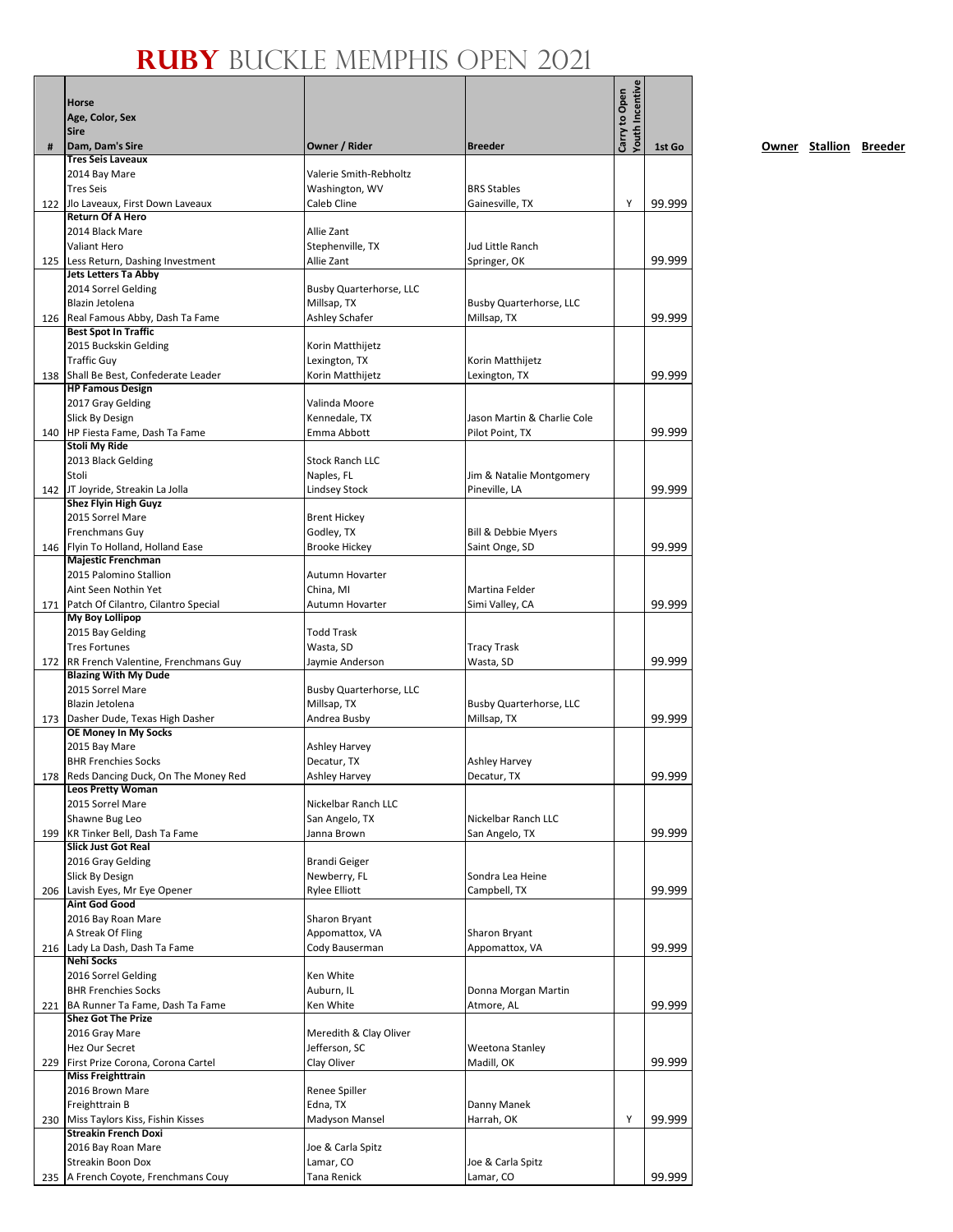|    | Horse<br>Age, Color, Sex<br><b>Sire</b>                          |                                         |                                               | <b><i>routh</i></b> Incentive<br>Carry to Open |        |
|----|------------------------------------------------------------------|-----------------------------------------|-----------------------------------------------|------------------------------------------------|--------|
| #  | Dam, Dam's Sire                                                  | Owner / Rider                           | <b>Breeder</b>                                |                                                | 1st Go |
|    | <b>Sipping On Firewater</b><br>2015 Sorrel Mare                  | Tiffani Sonnier                         |                                               |                                                |        |
|    | Shawne Bug Leo                                                   | Boling, TX                              | Nickelbar Ranch LLC                           |                                                |        |
|    | 243 Firewater Sqaw, Fire Water Flit                              | Janna Brown                             | San Angelo, TX                                |                                                | 99.999 |
|    | pending                                                          |                                         |                                               |                                                |        |
|    | 2015 Sorrel Mare                                                 | Jill Bradburn & Hope Dunn               |                                               |                                                |        |
|    | Shawne Bug Leo<br>252 Honor Ell Comet, Jet Of Honor              | Stephenville, TX<br>Hope Dunn           | Jill Bradburn<br>Stephenville, TX             |                                                | 99.999 |
|    | James Fame                                                       |                                         |                                               |                                                |        |
|    | 2017 Brown Stallion                                              | Lee Ed Hurst                            |                                               |                                                |        |
|    | Ivory James                                                      | Washburn, TN                            | <b>Brad Lieblong</b>                          |                                                |        |
| 3  | Miss JB 0717, Dash Ta Fame<br><b>Tres Down The Fame</b>          | Lee Ed Hurst                            | Jonesboro, AR                                 |                                                | 99.999 |
|    | 2017 Sorrel Mare                                                 | Gaye Winn                               |                                               |                                                |        |
|    | <b>Eddie Stinson</b>                                             | Gainesville, TX                         | <b>Victory Farms</b>                          |                                                |        |
| 20 | Tres Down The Cash, Tres Seis                                    | Jessie Domann                           | Ada, OK                                       |                                                | 99.999 |
|    | Bola de Fuego*                                                   |                                         |                                               |                                                |        |
|    | 2016 Bay Stallion<br><b>Fire Water Flit</b>                      | Danielle Stubstad                       |                                               |                                                |        |
| 22 | Bean Me Up Kelly, First Down Kelly                               | Ocala, FL<br>Jenna Dominick             | Christine & Debra Langlois<br>Watsonville, CA |                                                | 99.999 |
|    | <b>SR Easin Ta Heaven</b>                                        |                                         |                                               |                                                |        |
|    | 2016 Sorrel Mare                                                 | <b>Stock Ranch LLC</b>                  |                                               |                                                |        |
|    | JL Dash Ta Heaven                                                | Naples, FL                              | Jud Little                                    |                                                |        |
| 25 | Easy Guyz, Holland Ease<br><b>Smooth N Fuzzy</b>                 | Sabra O'Quinn                           | Ardmore, OK                                   |                                                | 99.999 |
|    | 2016 Sorrel Mare                                                 | McColee Land & Livestock                |                                               |                                                |        |
|    | A Smooth Guy                                                     | Mapleton, UT                            | Bill & Debbie Myers                           |                                                |        |
| 26 | FC Peachfuzz Ta Fame, Dash Ta Fame                               | Kate Quast                              | Saint Onge, SD                                |                                                | 99.999 |
|    | <b>MJ Condo Cowboy</b>                                           |                                         |                                               |                                                |        |
|    | 2016 Sorrel Gelding<br>Carrizzo                                  | Josh Harvey<br>Decatur, TX              | Matthew & Jacqueline Condo                    |                                                |        |
| 33 | Cisco Goldie, PC Cisco Frost                                     | Wyatt Paul                              | Arcadia, FL                                   |                                                | 99.999 |
|    | <b>Spendy By Design</b>                                          |                                         |                                               |                                                |        |
|    | 2016 Grullo Mare                                                 | Kristine & Josh Jacobsen                |                                               |                                                |        |
|    | Slick By Design                                                  | Weatherford, TX                         | Fran Smith                                    |                                                |        |
| 38 | Nifty Spender, Nitros Nifty Drifter<br><b>Buckstreakin Naked</b> | Alexi Schaapveld                        | Lincoln, NE                                   |                                                | 99.999 |
|    | 2016 Buckskin Gelding                                            | Hank & Stephanie Williams               |                                               |                                                |        |
|    | A Streak Of Fling                                                | Norwood, CO                             | Leslie Bailey                                 |                                                |        |
| 39 | French Bar Belle, Frenchmans Guy                                 | Harlie Zehnder                          | Pauls Valley, OK                              |                                                | 99.999 |
|    | <b>Blazin Dash Of Fame</b>                                       |                                         |                                               |                                                |        |
|    | 2016 Sorrel Gelding<br>Carrizzo                                  | Virginia Kovalick<br>Travelers Rest, SC | Virginia Kovalick                             |                                                |        |
| 40 | Palmetto Jetolena, Blazin Jetolena                               | Virginia Kovalick                       | Greenville, SC                                |                                                | 99.999 |
|    | <b>Streakintothe Fiesta</b>                                      |                                         |                                               |                                                |        |
|    | 2017 Sorrel Gelding                                              | Jennifer McGraw                         |                                               |                                                |        |
| 43 | Fiestas Gotta Gun<br>Streakin Fantasie, Okey Dokey Fantasy       | Ocala, FL<br><b>Rylee Elliot Howell</b> | Jennifer McGraw<br>Ocala, FL                  |                                                | 99.999 |
|    | <b>Designedforpressure</b>                                       |                                         |                                               |                                                |        |
|    | 2017 Sorrel Mare                                                 | Karl Yurko DVM                          |                                               |                                                |        |
|    | No Pressure On Me                                                | Wheeling, WV                            | Ryann Lee Pedone                              |                                                |        |
| 47 | VF A Little Bit Red, Designer Red<br>Lady Frencholena            | Ryann Pedone                            | Sunset, TX                                    |                                                | 99.999 |
|    | 2016 Sorrel Mare                                                 | Jan & Kortney Fisher                    |                                               |                                                |        |
|    | Blazin Jetolena                                                  | Bluff Dale, TX                          | Jan Wagensen Fisher                           |                                                |        |
| 49 | French Lady Nick Bar, Dr Nick Bar                                | Kortney Fisher                          | Buffalo, WY                                   |                                                | 99.999 |
|    | <b>Ty Sixynfrenchivory</b>                                       |                                         |                                               |                                                |        |
|    | 2017 Buckskin Mare<br>Ivory James                                | <b>Tara Young</b><br>Monterrey, TN      | Tara Young Clark                              |                                                |        |
| 51 | Whatasixyfrenchgirl, Frenchmans Guy                              | Lee Ed Hurst                            | Monterey, TN                                  |                                                | 99.999 |
|    | Milliondollastreaker                                             |                                         |                                               |                                                |        |
|    | 2016 Bay Mare                                                    | Ashley Schoppa                          |                                               |                                                |        |
|    | French Streaktovegas                                             | Magnolia, TX                            | Pam Kennon                                    |                                                |        |
| 61 | CC Cartel, Southern Cartel<br><b>Pressures Off Lena</b>          | Ashley Schoppa                          | Farmington, MO                                |                                                | 99.999 |
|    | 2017 Sorrel Mare                                                 | Danielle Stubstad                       |                                               |                                                |        |
|    | No Pressure On Me                                                | Ocala, FL                               | Danielle Stubstad                             |                                                |        |
| 65 | DSR Spirit Olena, Gay Bar Dynamo                                 | Jenna Dominick                          | Ocala, FL                                     |                                                | 99.999 |
|    | Greatunderpressure                                               |                                         |                                               |                                                |        |
|    | 2016 Sorrel Gelding<br>No Pressure On Me                         | Ryann Pedone<br>Sunset, TX              | Ryann Pedone                                  |                                                |        |
| 71 | Kiss Kiss This, Chain Of Events                                  | Ryann Pedone                            | Sunset, TX                                    |                                                | 99.999 |
|    |                                                                  |                                         |                                               |                                                |        |